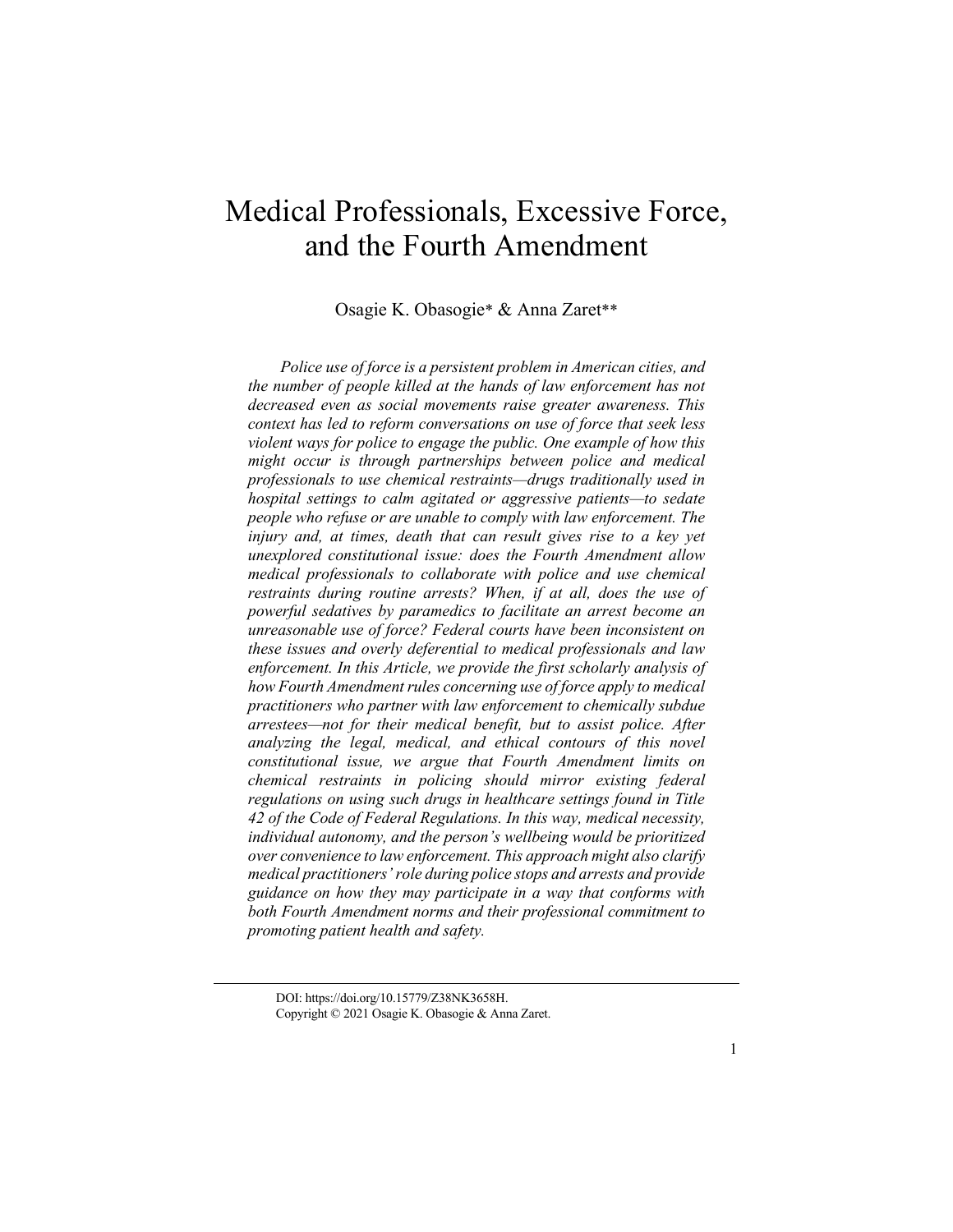|                                                                        | I. Excessive Force and the Fourth Amendment: Doctrinal and Scholarly |
|------------------------------------------------------------------------|----------------------------------------------------------------------|
|                                                                        |                                                                      |
|                                                                        |                                                                      |
| B.                                                                     | Scholarly Perspectives on the Fourth Amendment and Police            |
|                                                                        |                                                                      |
|                                                                        |                                                                      |
| $A_{1}$                                                                | Chemical Restraints in Healthcare Settings 19                        |
| B.                                                                     | Federal Regulations on Chemical Restraints in Healthcare 21          |
| $C_{\cdot}$                                                            | Chemical Restraints as Law Enforcement Tactic: Minneapolis           |
|                                                                        |                                                                      |
|                                                                        |                                                                      |
|                                                                        | 2. Minneapolis Case Study: Experiments Using Ketamine in             |
|                                                                        |                                                                      |
|                                                                        |                                                                      |
|                                                                        | A. Constitutional Torts and Medical Providers as State Actors. 37    |
| B.                                                                     | Federal Court Decisions on Medical Providers and Chemical            |
|                                                                        |                                                                      |
|                                                                        | 1. The Sixth Circuit: Medical Treatment vs. Law                      |
|                                                                        |                                                                      |
|                                                                        | 2. The Seventh Circuit: Deference to Medical Professionals           |
|                                                                        |                                                                      |
|                                                                        | 3. Different Paths Taken By The Second Circuit and Eastern           |
|                                                                        |                                                                      |
| IV. Recommendations: Toward the Ethical Use of Medicine in Policing 51 |                                                                      |
|                                                                        |                                                                      |

## INTRODUCTION

John Powell had just finished visiting his cousin at North Memorial Hospital near Minneapolis, Minnesota.<sup>1</sup> As he entered the hospital parking

<sup>\*</sup> Haas Distinguished Chair and Professor of Bioethics, University of California, Berkeley, Joint Medical Program and School of Public Health. B.A. Yale University; J.D. Columbia Law School; Ph.D. University of California, Berkeley. We are grateful to Catherine Albiston, Eric Biber, and Calvin Morrill for providing comments on early drafts of this Article. A special thank you to the editorial staff at *California Law Review* for their excellent support.

<sup>\*\*</sup> Ph.D. student, University of California, Berkeley, School of Law, Jurisprudence and Social Policy. B.A. University of California, Santa Cruz; J.D. University of California, Hastings College of the Law.

<sup>1.</sup> John Croman, *Man Files Lawsuit Over Ketamine Injection*, KARE11 (July 14, 2018, 1:35 PM), https://www.kare11.com/article/news/man-files-lawsuit-over-ketamine-injection/89-573408858 [https://perma.cc/N4XV-C3H2].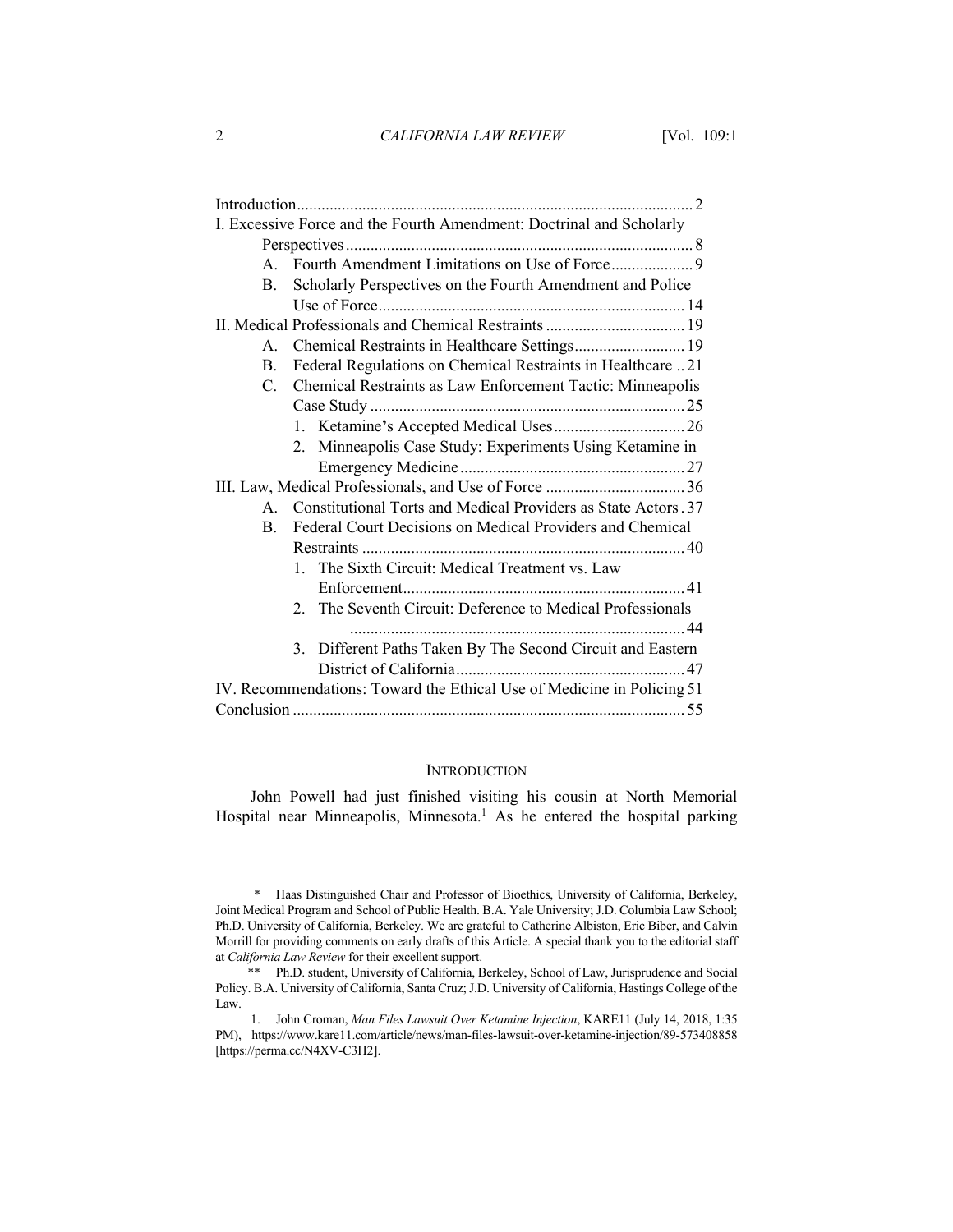garage, he saw a group of police officers near his car.<sup>2</sup> Earlier that day, the police responded to a 9-1-1 call placed by a hospital employee about a "very light skinned or Hispanic male" in the parking lot with a gun who appeared to be suicidal.<sup>3</sup> Powell—a Black man with a dark complexion—did not match this description.<sup>4</sup> Nevertheless, the officers drew their weapons when they saw Powell, ordered him to the ground, and handcuffed him.<sup>5</sup> Later, the police claimed that Powell approached them with what they thought was a firearm,<sup>6</sup> but was then determined to be his car keys.<sup>7</sup> The police held him on the ground in the rain for about an hour.<sup>8</sup>

The employee who made the 9-1-1 call confirmed that Powell was not the person she saw earlier.<sup>9</sup> Yet, the officers still refused to release Powell and kept him detained in a squad car.<sup>10</sup> Frustrated, Powell began kicking and screaming.<sup>11</sup> From the back of the car, Powell could see a North Memorial Hospital ambulance arrive.<sup>12</sup> Paramedics stepped out and huddled with officers.<sup>13</sup> A paramedic then approached Powell, still handcuffed in the back of the car, and stuck the needle of a syringe that contained a drug called ketamine in his arm.<sup>14</sup> All Powell remembers after that is falling over.<sup>15</sup> Powell's breathing stopped due to an adverse reaction to the drug, which required immediate medical attention to save his life.<sup>16</sup> Powell was intubated and hospitalized.<sup>17</sup>

\* \* \*

Excessive use of force by law enforcement has been a critical issue for many years,<sup>18</sup> but public discussion has substantially increased as a result of social movements protesting police shootings of unarmed people.<sup>19</sup> Some have

<sup>2.</sup> Andy Mannix, *Lawsuit Says Police Detained Innocent Man at North Memorial, Urged Paramedics to Use Ketamine to Sedate Him*, STAR TRIB. (July 12, 2018, 11:14 AM), https://www.startribune.com/lawsuit-says-police-detained-innocent-man-at-north-memorial-urgedparamedics-to-use-ketamine-to-sedate-him/487951331 [https://perma.cc/3LVJ-AB45].

<sup>3.</sup> Amended Complaint at 3–4, Powell v. Staycoff, No. 17-cv-3018 PAM/SER, 2019 WL 2524771 (D. Minn. June 19, 2019).

<sup>4</sup>*. Id.* at 4–5.

<sup>5</sup>*. Id.* at 5.

<sup>6</sup>*. Id.* at 6–7.

<sup>7</sup>*. Id.* at 7–8.

<sup>8.</sup> Croman, *supra* note 1.

<sup>9</sup>*. Id.*

<sup>10</sup>*. Id.*

<sup>11.</sup> Mannix, *supra* note 2.

Croman, *supra* note 1. 13*. Id.*

<sup>14</sup>*. Id.*

<sup>15</sup>*. Id.*

<sup>16</sup>*. Id.*

<sup>17.</sup> Complaint and Jury Demand, *supra* note 3, at 7.

<sup>18</sup>*. See, e.g.*, FRANKLIN E.ZIMRING,WHEN POLICE KILL (2017); PAUL BUTLER,CHOKEHOLD: POLICING BLACK MEN (2017).

<sup>19</sup>*. See* Osagie K. Obasogie & Zachary Newman, *Black Lives Matter and Respectability Politics in Local News Accounts of Officer-Involved Civilian Deaths: An Early Empirical Assessment*, 2016 WIS. L. REV. 541, 542.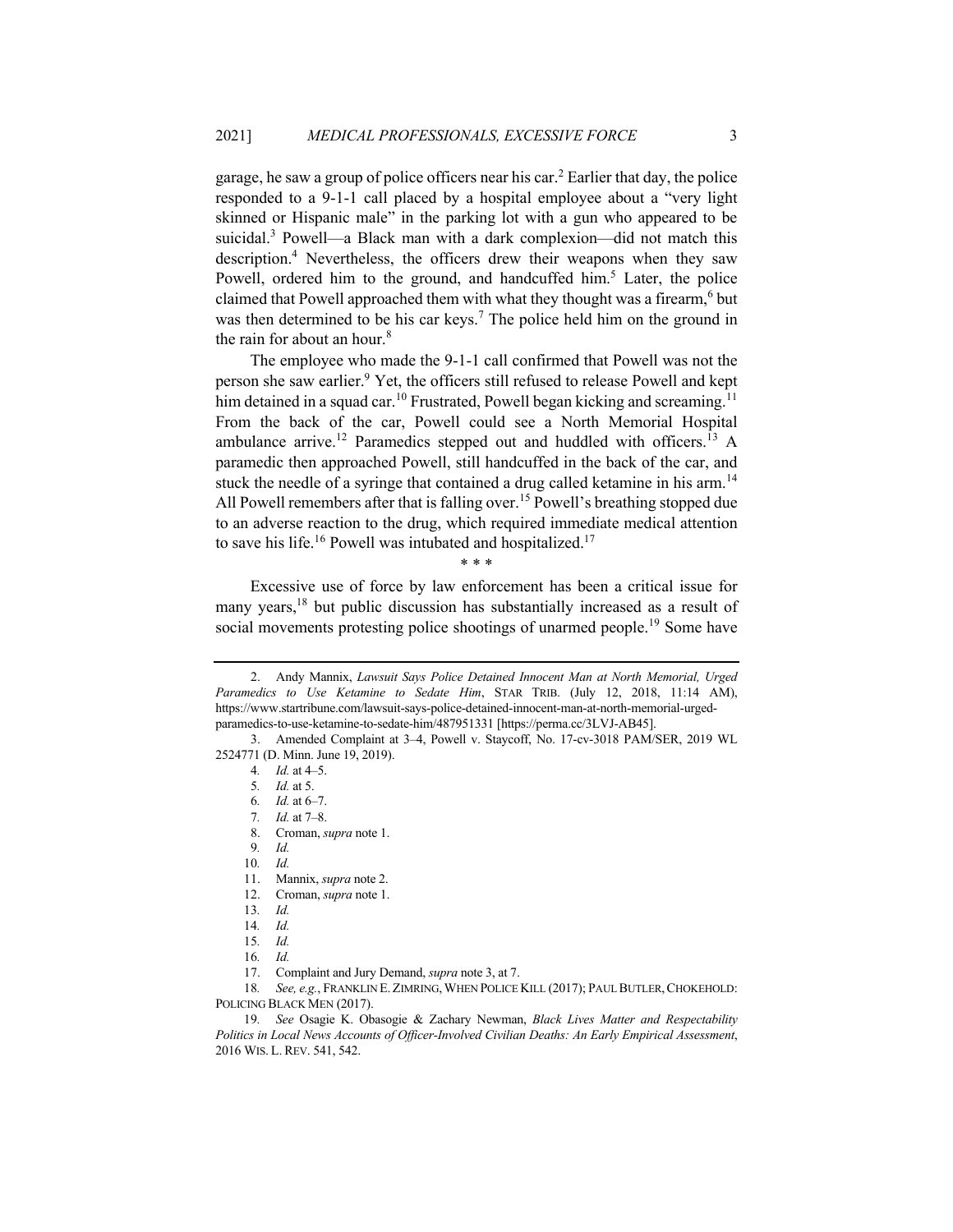responded to this concern by calling on law enforcement to deploy tactics that de-escalate tense situations and use non-lethal approaches more frequently for detaining individuals.<sup>20</sup> In light of these efforts to shift police practices away from deadly use of force, partnerships between law enforcement and paramedics<sup>21</sup> that rely on chemical restraints—drugs commonly used by medical professionals to sedate agitated patients—could become an attractive option for subduing police detainees. This might limit death, injury, and other adverse health outcomes connected to police use of force.

These developments raise new and unanswered questions about use-offorce tactics that involve medical providers collaborating with law enforcement. In *Graham v. Connor*, the U.S. Supreme Court held that the Fourth Amendment provides the sole constitutional guidance for when and how police and other state actors can use force against members of the public.<sup>22</sup> These limits prohibit police and other state officials from deploying unreasonable levels of force.<sup>23</sup> Yet, how should courts think about the Fourth Amendment reasonableness standard in relation to medical providers working with police and using drugs like ketamine

22. The *Graham* court noted:

of what "reasonable" means in the excessive force context. Rehnquist noted:

<sup>20.</sup> In a 2000 report on the use of chemical restraint in law enforcement, the authors note, "There is a need for non-lethal techniques with a high degree of specificity, selectivity, safety, and reversibility to avoid producing a lasting impairment to the subject(s) or individual(s) activating the technique. Consideration of the use of calmatives as non-lethal techniques is both timely and warranted." JOAN M. LAKOSKI, W. BOSSEAU MURRAY & JOHN M. KENNY, THE ADVANTAGES AND LIMITATIONS OF CALMATIVES FOR USE AS A NON-LETHAL TECHNIQUE 6 (2000), https://erowid.org/psychoactives/war/war\_article1.pdf [https://perma.cc/K9PN-ASU6].

<sup>21.</sup> There are technical differences between paramedics, emergency medical technicians (EMTs), and other first responders who may render medical assistance in pre-hospital settings. *See generally What's the Difference Between an EMT and a Paramedic?*, UCLA CTR. FOR PREHOSPITAL CARE, https://www.cpc.mednet.ucla.edu/node/27 [https://perma.cc/AW8R-BGHE]. For the sake of brevity, we will use the term "paramedic" throughout this Article to capture the range of professionals who may act in this capacity.

Today we make explicit what was implicit in *Garner*'s analysis, and hold that *all* claims that law enforcement officers have used excessive force—deadly or not—in the course of an arrest, investigatory stop, or other "seizure" of a free citizen should be analyzed under the Fourth Amendment and its 'reasonableness' standard, rather than under a "substantive due process" approach. Because the Fourth Amendment provides an explicit textual source of constitutional protection against this sort of physically intrusive governmental conduct, that Amendment, not the more generalized notion of "substantive due process," must be the guide for analyzing these claims.

Graham v. Connor, 490 U.S. 386, 395 (1989) (referencing Tennessee v. Garner, 471 U.S. 1 (1985)). 23. In the majority opinion for *Graham*, Justice Rehnquist did not provide an exact definition

Because "[t]he test of reasonableness under the Fourth Amendment is not capable of precise definition or mechanical application," Bell v. Wolfish, 441 U.S. 520, 559 (1979), however, its proper application requires careful attention to the facts and circumstances of each particular case, including the severity of the crime at issue, whether the suspect poses an immediate threat to the safety of the officers or others, and whether he is actively resisting arrest or attempting to evade arrest by flight.

*Id.* at 396 (alteration in original).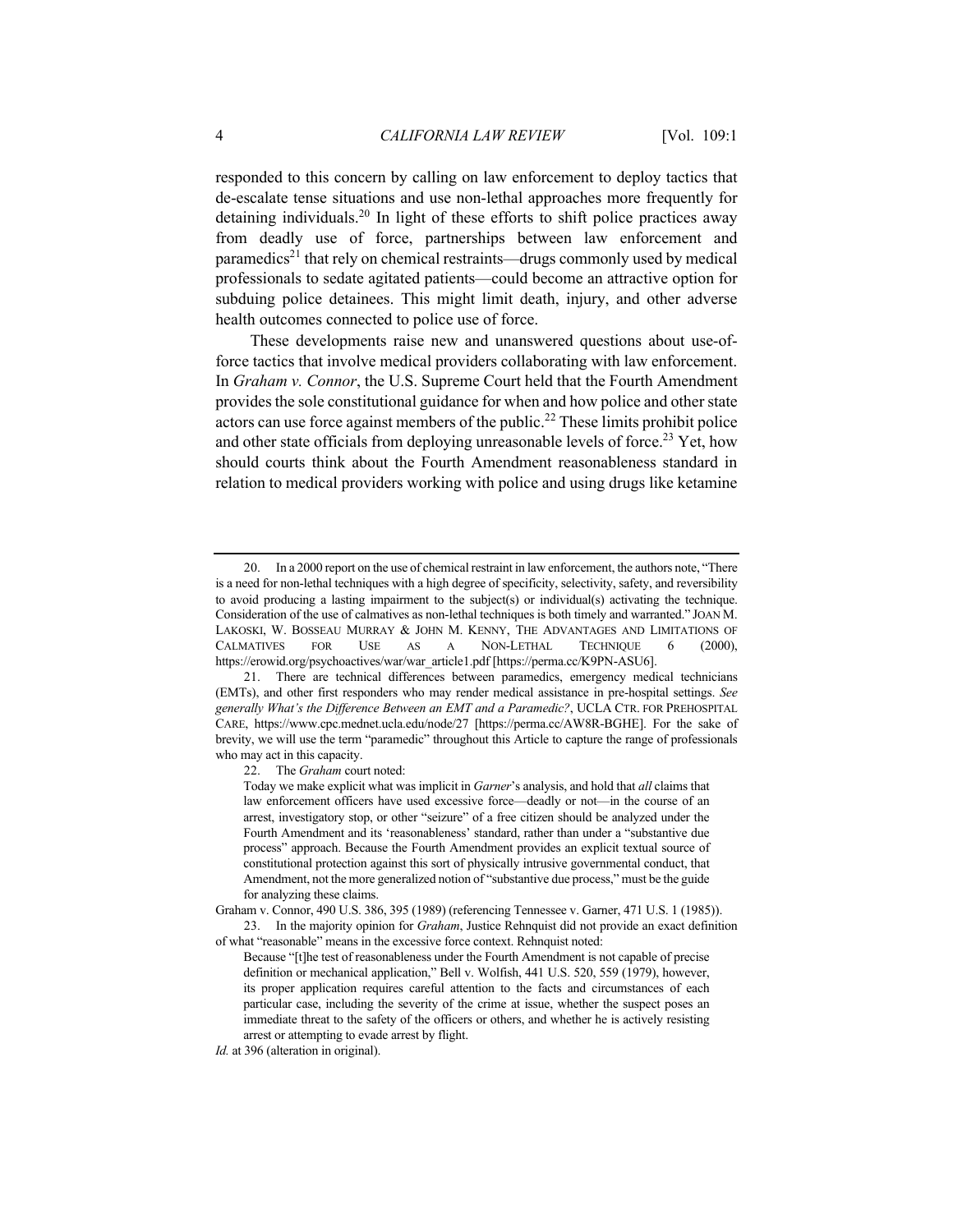to chemically restrain people—not for medical purposes, but to assist in their arrest or detention?

At least two novel Fourth Amendment concerns emerge. The first issue deals with *who* is using force. How do constitutional rules governing use of force apply to medical providers, as opposed to police, when these providers collaborate with law enforcement to detain citizens in public or pre-hospital settings? Although police often work with paramedics to respond to calls for service, legal scholars have not closely examined the constitutional limits that apply when professionals other than the police use force to detain citizens.<sup>24</sup> The second issue deals with the *type of force* used. If a paramedic uses drugs to sedate and detain a citizen in a manner that causes harm, does this chemical restraint count as "force" for constitutional purposes? The Supreme Court has not yet considered this issue, though several lower courts have, albeit inconsistently.<sup>25</sup> As law enforcement seeks to respond to public demands for police to use less lethal tactics during arrests and investigations, these questions situate the legal framework for evolving forms of force that may be used.

This Article explores how the Fourth Amendment might limit medical providers' use of chemical restraints in detaining members of the public. Unlike scholarship concerning the ways that law restricts medical providers in their interactions with people in *clinical environments*, this Article focuses on paramedics interacting with people in public or *pre-clinical* settings, where their professional expertise is used for law enforcement rather than medical purposes. While collaboration between paramedics and police is a common aspect of first-

<sup>24.</sup> Scholars have explored the growing apparatus of private policing (security guards, institutional police forces, etc.) and how the law should treat private police forces; however, most of that work centers on issues other than excessive force. *See, e.g.*, Heidi Boghosian, *Applying Restraints to Private Police*, 70 MO. L. REV. 177, 177 (2005); David A. Sklansky, *The Private Police*, 46 UCLA L. REV. 1165, 1169–70 (1999); Leigh J. Jahnig, *Under School Colors: Private University Police As State Actors Under § 1983*, 110 NW. U. L. REV. 249, 251 (2015). In addition, scholars have focused on the state-action doctrine—the principle that certain constitutional protections, including the Fourth and Fourteenth Amendments, apply only to state and local governments and not to private parties—and discussed the implications of expanding Section 1983 claims for excessive force to private actors. John L. Watts, *Tyranny by Proxy: State Action and the Private Use of Deadly Force*, 89 NOTRE DAME L. REV. 1237, 1238–39 (2014).

<sup>25</sup>*. Compare* Est. of Barnwell v. Grigsby, 801 F. App'x 354, 370–71 (6th Cir. 2020) (granting judgment as a matter of law to paramedic facing excessive-force claim because the paramedic did not act in a law-enforcement capacity), Thompson v. Cope, 900 F.3d 414, 422–23 (7th Cir. 2018) (granting qualified immunity to paramedic and dismissing excessive-force claim because paramedic would not have known that Fourth Amendment rules apply to paramedics), *and* Peete v. Metro. Gov't of Nashville, 486 F.3d 217, 221 (6th Cir. 2007) (holding that qualified immunity shields paramedics from Fourth Amendment claims when they act to render aid rather than to enforce the law), *with* Green v. City of New York, 465 F.3d 65, 83 (2d Cir. 2006) (allowing excessive-force claim against paramedic to proceed past summary judgement because the law clearly established at the time of the incident that "a competent adult could not be seized and transported for treatment unless she presented a danger to herself or others"), *and* Haas v. County of El Dorado, No. 2:12-cv-00265-MCE-KJN, 2012 WL 1414115, at \*9– 10 (E.D. Cal. Apr. 23, 2012) (denying paramedic's motion to dismiss excessive-force claim on the grounds that paramedic acted in a law-enforcement capacity when he injected the plaintiff with a tranquilizer).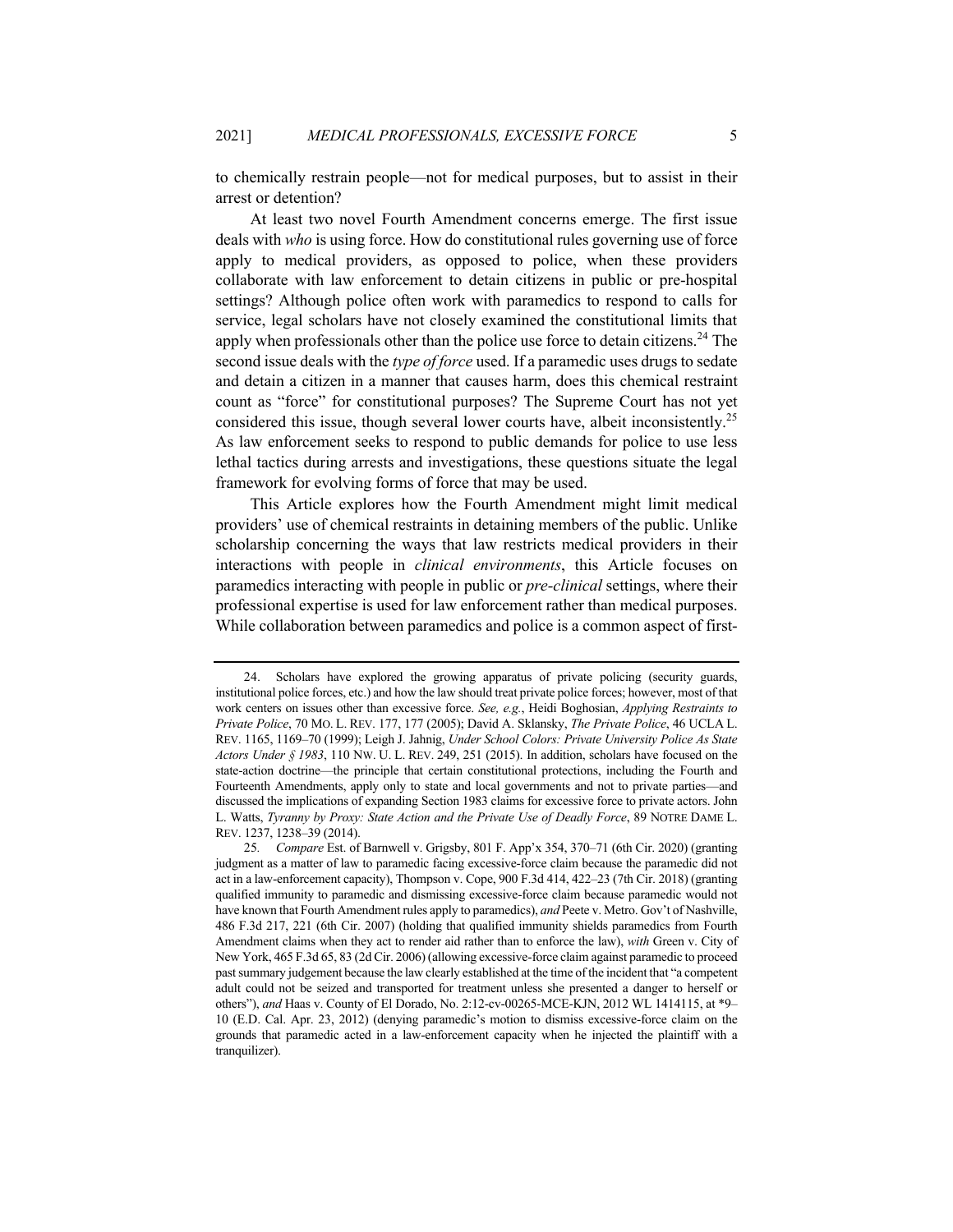responders' work, Fourth Amendment use-of-force literature has often overlooked the implications of these partnerships. This Article makes an important contribution by identifying and discussing whether unnecessary and often dangerous chemical restraints used by paramedics for the purpose of an arrest or detainment might constitute excessive use of force under the Fourth Amendment. It also engages the ethics of chemical restraints to provide three proposals aimed at preventing situations akin to what happened to John Powell in Minneapolis. These proposals attempt to guard against the possibility of a troublesome future where police and paramedics jointly engage in lifethreatening uses of chemical restraints for convenience rather than for arrestees' health.

Part I introduces the constitutional limits to the use of force as it typically occurs in the context of an encounter between the police and private citizens. We provide a brief history of the Fourth Amendment to highlight the purpose of constitutional restrictions on police force, outline the current legal standards courts use in evaluating excessive-force claims, and discuss how the Fourth Amendment framework developed by courts has limitations in addressing police violence. This Section also briefly reviews the existing scholarly literature on the use of force and the Fourth Amendment. In doing so, we draw attention to the fact that despite this voluminous literature, scholars have not examined how existing constitutional limits on the use of force during an arrest or investigatory stop might apply to medical professionals. Part II discusses the law surrounding medical professionals' use of chemical restraints in both clinical and pre-clinical settings. To add context to this discussion, we analyze two medical research studies on ketamine that were conducted by a Minneapolis-area hospital system and often led to partnerships between paramedics and police officers in public, pre-hospital settings. This study and the resulting informal collaborations between police and paramedics to administer ketamine, exposed by the *Minneapolis Star Tribune* in the summer of 2018,<sup>26</sup> demonstrates that John Powell's life-threatening encounter with chemical restraints was not an isolated incident. While there are not many official figures on the number of police departments that partner with local paramedics to administer ketamine, nor on how often chemical restraints are used during police activity across the country,  $2^7$ 

<sup>26.</sup> Andy Mannix, *At Urging of Minneapolis Police, Hennepin EMS Workers Subdued Dozens with a Powerful Sedative*, STAR TRIB. (June 15, 2018), https://www.startribune.com/at-urging-ofpolice-hennepin-emts-subdued-dozens-with-powerful-sedative/485607381 [https://perma.cc/3RKF-E98A].

<sup>27.</sup> An investigation by KUNC found that paramedics and emergency medical technicians in Colorado used ketamine 902 times over thirty months to treat individuals thought to be experiencing excited delirium. *See* Michael de Yoanna & Rae Solomon, *Medics in Colorado Dosed 902 People with Ketamine for 'Excited Delirium' in 2.5 Years*, KUNC (July 21, 2020), https://www.kunc.org/post/medics-colorado-dosed-902-people-ketamine-excited-delirium-25 years#stream/0 [https://perma.cc/BH55-AGGX]. This is an important context for understanding the police/EMT collaboration that led to the ketamine injection and subsequent death of Elijah McClain in Aurora, CO in 2019. This incident is discussed in more detail in the conclusion.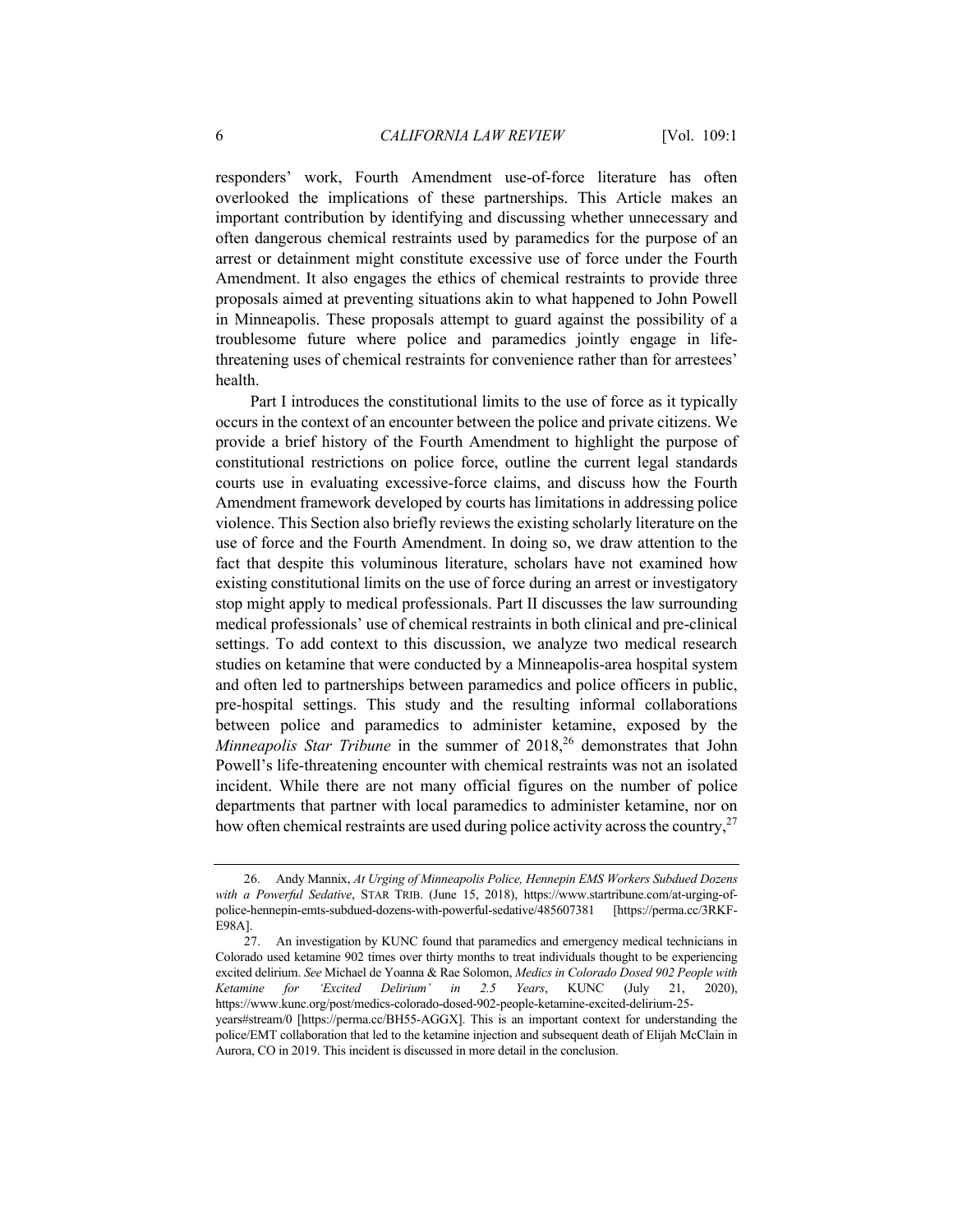it is clear that Minneapolis is not alone.<sup>28</sup> Accordingly, our review of practices in Minneapolis serves as a reasonable description of how this might occur elsewhere.

Part III draws upon current legal frameworks, as well as observations from the ketamine episodes in Minneapolis, to offer three recommendations that can prevent medical providers from using excessive force and keep police from supplanting medical providers' professional and ethical duties. We argue that first, medical providers should develop use-of-force guidelines that provide clear rules regarding when and what type of force is appropriate for healthcare professionals to use. Second, first-responder policies are needed at the state and local level to create a firewall between police and medical professionals so that the former do not unduly influence the decision-making of the latter. Third, when plaintiffs bring Section 1983 excessive-force claims against paramedics who use chemical restraints, courts should use existing federal regulations governing medical professionals' use of these drugs in hospital settings (e.g., 42 C.F.R. § 482.13) to inform their considerations of whether particular uses of chemical restraints in public or pre-hospital settings meet Fourth Amendment standards concerning reasonableness.

We then conclude with a discussion of the theoretical contributions this Article makes in expanding our understanding of what Osagie Obasogie and Zachary Newman have called in previous work an "[e]ndogenous Fourth Amendment."<sup>29</sup> This notion of legal endogeneity<sup>30</sup> characterizes federal courts' tendency to defer to police departments' internal policy preferences in defining the constitutional reasonableness of force incidents rather than developing

<sup>28</sup>*. See, e.g.*, Elise Schmelzer, *Death of Unarmed 23-Year-Old in Police Custody Prompts Questions About Increasingly Common Use of Ketamine As Sedative For Agitated Patients*, DENVER POST (Oct. 14, 2019, 6:00 AM), https://www.denverpost.com/2019/10/14/ketamine-sedative-lawenforcement-elijah-mcclain [https://perma.cc/525B-VHTJ]; Nick Blizzard, *Suspect Sedated with Drugs After Fighting 4 Police Officers, Tasers*, DAYTON DAILY NEWS (Jan. 23, 2020), https://www.daytondailynews.com/news/local/new-details-suspect-sedated-with-drugs-after-fightingpolice-officers-tasers/FcwwN0L4As6cJRjAFBYQUL [https://perma.cc/J623-2XZA].

<sup>29.</sup> Osagie K. Obasogie & Zachary Newman, *The Endogenous Fourth Amendment: An Empirical Assessment of How Police Understandings of Excessive Force Become Constitutional Law*, 104 CORNELL L. REV. 1281, 1281 (2019).

<sup>30.</sup> Legal endogeneity theory was first developed by Lauren Edelman in the context of organizational studies and employment law to offer an empirical explanation for why race and gender discrimination persists in workplaces after major statutory developments in anti-discrimination law. *See* LAUREN B. EDELMAN, WORKING LAW: COURTS, CORPORATIONS, AND SYMBOLIC CIVIL RIGHTS (2016). Edelman finds, in short, that in response to these statutory changes, work organizations created anti-discrimination policies that are largely symbolic and do not address the structural nature of discrimination. *Id.* at 38. When litigation arises, federal courts tend to reference, refer, or defer to these workplace administrative policies as an appropriate interpretation and implementation of antidiscrimination statutes like Title VII. *Id.* at 173. This allows these laws to be defined by the managerial preferences of employers rather than by independent judicial assessments that could be more favorable to employees. *Id.* at 228. Therefore, the legal meaning of these anti-discrimination reforms is created by endogenous or internal dynamics within the workplace that reflect managerial preferences and not by external determinants or sources of law. *Id.*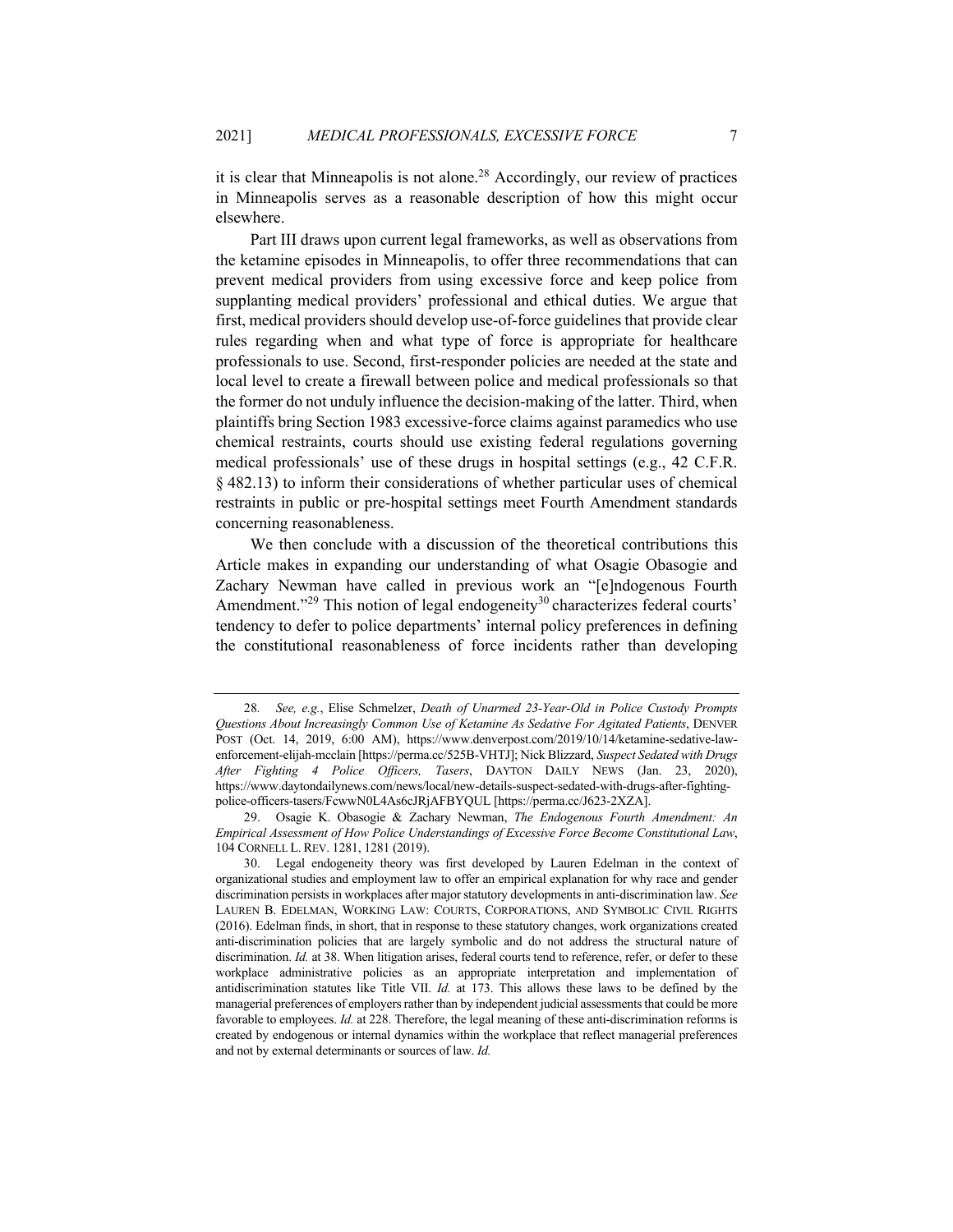independent standards. Courts often use the administrative rules regarding use of force created by police in response to *Graham v. Connor* as the standard for what the Fourth Amendment requires. This dynamic allows police perspectives to *become* constitutional law, often to the detriment of victims pursuing legal remedies. The authors argue that federal courts' deferential posture can be disrupted in favor of more impartial ways to understand which types of force should be seen as "reasonable" and lawful under the Fourth Amendment. By using democratic sources of constitutional interpretation that include broader community sensibilities, diverse constituents' perspectives, and other expert opinions, federal courts can apply standards regarding the appropriate use of force that balance the needs and expectations of community members with those of law enforcement. This can be understood as *anti-endogeneity*, or resisting determinations of Fourth Amendment reasonableness that are tied to the organizational preferences of the group meant to be regulated and seeking more equitable standpoints for constitutional interpretation. In the context of medical professionals and chemical restraints, existing federal regulations on the appropriate use of these drugs in hospital settings should inform federal courts' understanding of paramedics' obligations and detainees' rights in *pre-hospital* environments. This provides an important theoretical framework that prioritizes patient health and safety over convenience to law enforcement and medical professionals. Moreover, as a method of interpreting Fourth Amendment reasonableness, first discussed by Obasogie and Newman<sup>31</sup> and further developed in this Article, *anti-endogeneity* could offer new ways to think about broader efforts encouraging use-of-force reform that can serve the public good.

#### I.

# EXCESSIVE FORCE AND THE FOURTH AMENDMENT: DOCTRINAL AND SCHOLARLY PERSPECTIVES

The Fourth Amendment provides constitutional protection against unreasonable uses of force by the government.<sup>32</sup> Most excessive force claims are in response to violence perpetuated by law enforcement. As such, it is important to understand how the Fourth Amendment operates in these cases before examining how it might work in situations involving medical providers. This Section provides that context. It starts with a brief history of the Fourth Amendment and its intended purpose of shielding individuals from state power. It then discusses the expansion of the Fourth Amendment through two key Supreme Court decisions—*Tennessee v. Garner* (1985) and *Graham v. Connor*  (1989)—and outlines the doctrinal standards that govern Fourth Amendment excessive-force cases. After explaining the current state of Fourth Amendment

<sup>31</sup>*. See generally* Osagie K. Obasogie & Zachary Newman, *Constitutional Interpretation Without Judges: Police Violence, Excessive Force, and Remaking the Fourth Amendment*, 105 VA. L. REV. 425 (2019).

<sup>32</sup>*. See* U.S. CONST. amend. IV.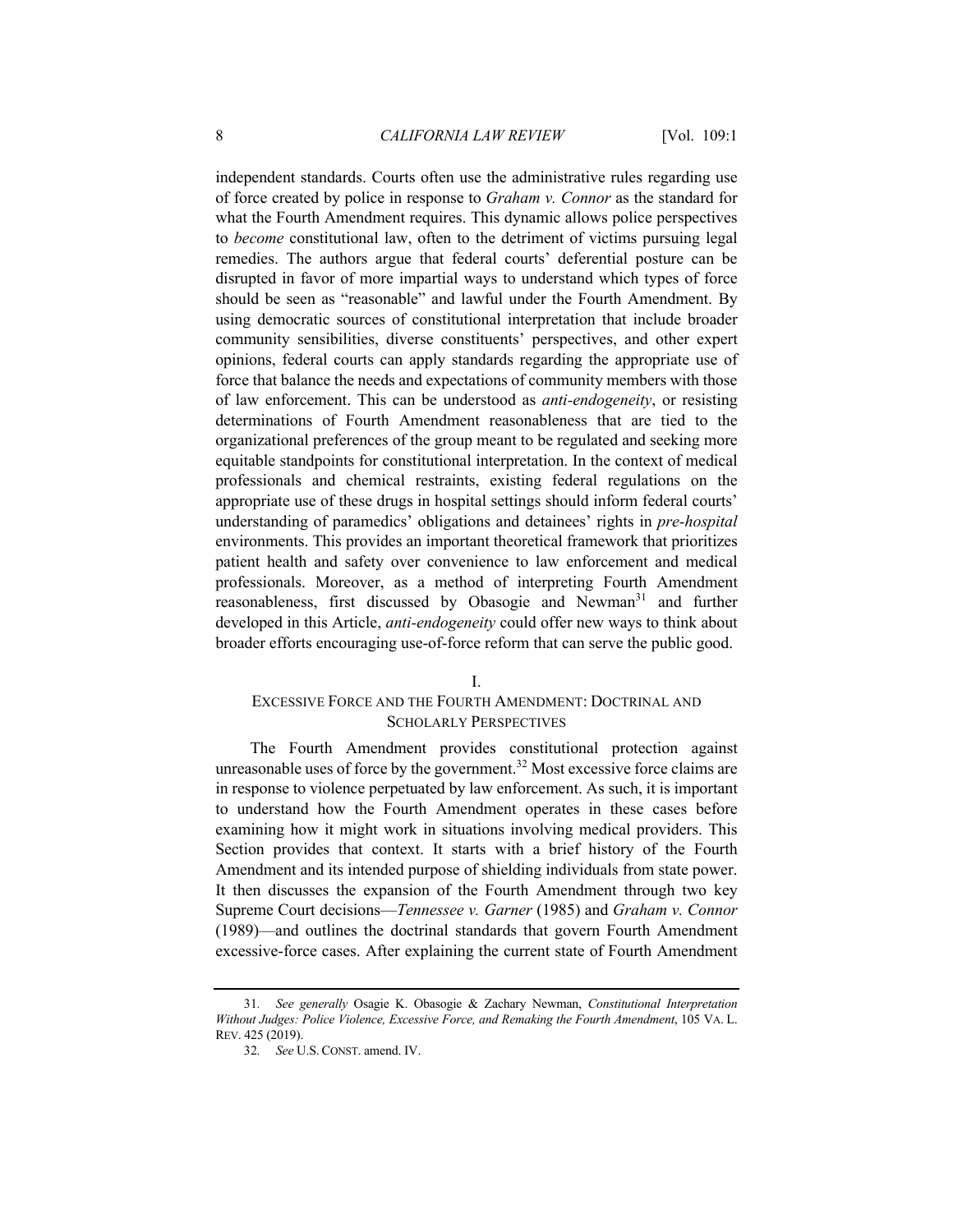use-of-force doctrine, this Section briefly explores scholars' perspectives on Fourth Amendment use-of-force jurisprudence to highlight common themes and to draw attention to the absence of research regarding constitutional limitations on medical practitioners' use of chemical restraints for law enforcement purposes.

## *A. Fourth Amendment Limitations on Use of Force*

The Fourth Amendment is part of the Bill of Rights, which reflects a constitutional commitment to the idea that individuals are entitled to protection from abuses of state power.<sup>33</sup> The framers of the Constitution crafted the Bill of Rights based on British attempts to "prescribe the individual rights of the citizenry,"<sup>34</sup> reflecting a concern with the proper relationship between individuals and the federal government. While the Bill of Rights deals specifically with the boundaries of federal power, the Fourteenth Amendment's Due Process Clause incorporated most of these amendments so that they also apply to state governments.<sup>35</sup> The rights contained in these amendments are primarily a set of negative freedoms intended to give all citizens the right to be free from specific types of state conduct. Consistent with this framing, the language of the Fourth Amendment provides:

The right of the people to be secure in their persons, houses, papers, and effects, against unreasonable searches and seizures, shall not be violated, and no Warrants shall issue, but upon probable cause, supported by Oath or affirmation, and particularly describing the place to be searched, and the persons or things to be seized.<sup>36</sup>

Thus, the Fourth Amendment, in theory, protects individual liberty and privacy by guaranteeing protection from unreasonable searches and seizures. The U.S. Supreme Court has come to understand police use of force as a "seizure" within the meaning of the Fourth Amendment.

Modern criminal procedure originated between 1920 and 1940 through Supreme Court cases involving Black defendants who suffered lynching or egregious injustices in criminal trials in southern states under "Jim Crow justice."<sup>37</sup> The development of case law invalidating convictions under the

<sup>33</sup>*. See* 1 JAMES BRYCE, THE AMERICAN COMMONWEALTH 483–84 (1888) ("[The] ten amendments made immediately after the adoption of the Constitution . . . constitute what the Americans, following the English precedent, call a Bill of Rights, securing the individual citizen and the states against the encroachments of federal power.").

<sup>34.</sup> Joyce A. McCray Pearson, *The Federal and State Bills of Rights: A Historical Look at the Relationship Between America's Documents of Individual Freedom*, 36 HOW. L.J. 43, 45 (1993).

<sup>35</sup>*. See* Donald A. Dripps, *The Fourteenth Amendment, the Bill of Rights, and the (First) Criminal Procedure Revolution*, 18 J. CONTEMP. LEGAL ISSUES 469, 470 (2009) ("The theory that the Fourteenth Amendment incorporates the Bill of Rights established the foundation for the Warren Court's 'criminal procedure revolution.'").

<sup>36.</sup> U.S. CONST. amend. IV.

<sup>37.</sup> Michael J. Klarman, *The Racial Origins of Modern Criminal Procedure*, 99 MICH. L. REV. 48, 49 (2000).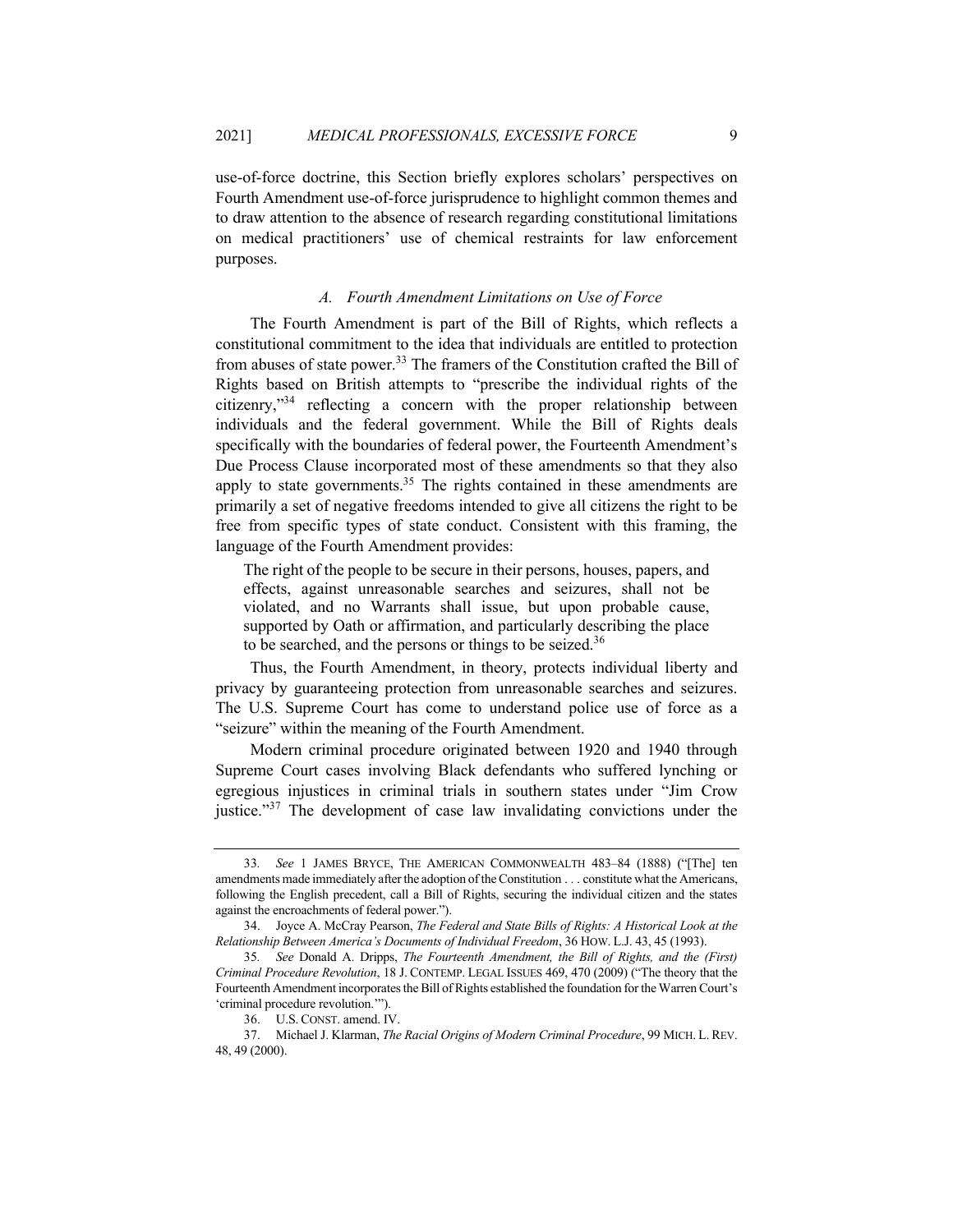Fourteenth Amendment on the basis of the right to counsel, biased judges, knowingly-perjured testimony, and coerced confessions "required a departure from a century and a half of tradition and legal precedent, both grounded in federalism concerns"<sup>38</sup> that customarily left these issues to state and local governments. These departures, however, were not necessarily instances of judicial protection of minorities from majoritarian misbehavior but a reflection of a growing national consensus that Jim Crow laws were no longer defensible.<sup>39</sup> This paved the way for criminal procedure decisions in later cases involving the limits of state power in the context of police use-of-force doctrine.

The Court continued to expand constitutional rights in the criminal procedure realm during the mid-century Warren Court era. During this time, the Court began to "use the Constitution as the primary means of regulating the police."40 This new constitutional discourse on police activity focused on expanding rights and remedies in the context of searches and seizures. These developments limited the power of the state, via the police, to infringe upon citizens' personal property or restrict bodily autonomy.

The current constitutional standard for "what counts" as excessive force is a relatively recent development. Much of this conversation centers around 42 U.S.C. § 1983, which creates a private cause of action against state officials who deprive individuals of constitutional rights. This federal statute codifies the Civil Rights Act of 1871, which was created during Reconstruction in response to racist violence against persons who were formerly enslaved. It largely laid dormant until the Supreme Court's 1961 decision in *Monroe v. Pape*, which rejuvenated such federal civil rights claims. $41$  From this period until the late 1980s, federal courts used a variety of legal doctrines to assess claims that a police use-of-force incident violated an individual's constitutional rights.<sup>42</sup> Following a 1973 Second Circuit decision in *Johnson v. Glick*, substantive due

*Id.* 

<sup>38</sup>*. Id.* at 48.

<sup>39</sup>*. See id.* at 93. Klarman notes that these

early cases almost certainly were consonant with dominant national opinion at the time. Even within the South, significant support existed for the results in these cases. As noted earlier, these rulings only bound the southern states to abstract norms of behavior that they generally had embraced on their own. In the North, meanwhile, although blacks suffered oppressive discrimination in housing, employment, and public accommodations, the criminal justice system approached somewhat nearer to the ideal of colorblindness. Thus, it is erroneous to conceive of these landmark criminal procedure cases as instances of judicial protection of minority rights from majoritarian oppression. Rather, they better exemplify the paradigm of judicial imposition of a national consensus on resistant state outliers (with the qualification that even the southern states generally accepted these norms in the abstract).

<sup>40.</sup> Rachel A. Harmon, *The Problem of Policing*, 110 MICH. L. REV. 761, 765 (2012).

<sup>41.</sup> 365 U.S. 167 (1961) (holding that 42 U.S.C. § 1983 provided a cause of action for Mr. Monroe to sue Chicago police officers for an unreasonable search and seizure), *overruled in part by*  Monell v. Dep't of Soc. Servs., 436 U.S. 658 (1978).

<sup>42.</sup> Osagie K. Obasogie & Zachary Newman, *The Futile Fourth Amendment: Understanding Police Excessive Force Doctrine Through an Empirical Assessment of* Graham v. Connor, 112 NW. U. L. REV. 1465 (2018).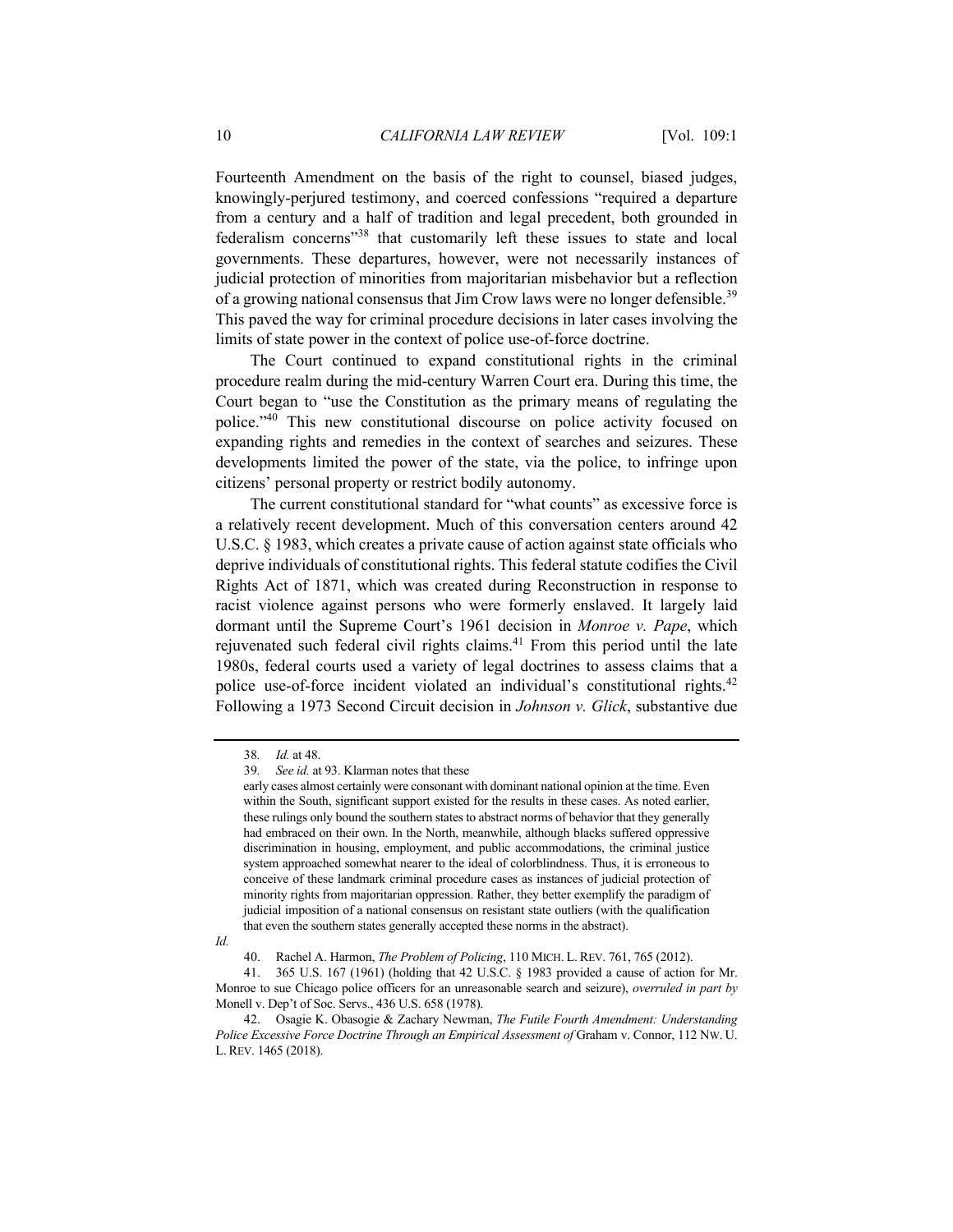process under the Fourteenth Amendment emerged as a dominant (though not exclusive) framework from which federal courts examined whether certain applications of police force violated the constitution. *Johnson v. Glick* focused heavily on the subjective intent of police officers, noting that courts should examine whether police used force in "good faith" or "maliciously and sadistically for the very purpose of causing harm."<sup>43</sup>

Two Supreme Court decisions during the 1980s changed use-of-force jurisprudence. The first case was *Tennessee v. Garner* (1985), which involved the death of Edward Garner, a Black fifteen-year-old.<sup>44</sup> Garner was unarmed and fleeing the scene of a suspected burglary.<sup>45</sup> While Garner climbed over a fence attempting to escape arrest, a Memphis police officer shot him in the back of the head and killed him.<sup>46</sup> Garner's father sued both the officer who shot his son and the Memphis police department.<sup>47</sup> The Court noted that apprehension by use of deadly force constitutes a seizure under the Fourth Amendment.<sup>48</sup> As to when deadly force is reasonable to use, the Court held:

[I]f the suspect threatens the officer with a weapon or there is probable cause to believe that he has committed a crime involving the infliction or threatened infliction of serious physical harm, deadly force may be used if necessary to prevent escape, and if, where feasible, some warning has been given.<sup>49</sup>

The Court held that using deadly force on a fleeing person who did not pose any of these threats is unconstitutional, leading to a determination that the Tennessee state statute (as well as similar laws in several other states) that permitted such force could no longer stand.50 *Garner* has been celebrated for creating a bright-line rule that prohibits deadly force in these circumstances.

This decision largely spoke to the unlawfulness of state statutes that allowed deadly force against unarmed persons fleeing from the police. Although influential, *Garner* did not directly address which constitutional standard federal courts should use to determine when police use of force becomes excessive. In *Graham v. Connor* (1989), the Court made a definitive statement that put all

<sup>43.</sup> Johnson v. Glick, 481 F.2d 1028, 1033 (2d Cir. 1973), *abrogated by* Graham v. Connor, 490 U.S. 386 (1989).

<sup>44.</sup> 471 U.S. 1 (1985).

<sup>45</sup>*. Id.* at 3–4.

<sup>46</sup>*. Id.*

<sup>47</sup>*. Id.* at 5.

<sup>48</sup>*. Id.* at 7.

<sup>49</sup>*. Id.* at 11–12.

<sup>50</sup>*. Id.* at 11 ("The use of deadly force to prevent the escape of all felony suspects, whatever the circumstances, is constitutionally unreasonable. It is not better that all felony suspects die than that they escape. Where the suspect poses no immediate threat to the officer and no threat to others, the harm resulting from failing to apprehend him does not justify the use of deadly force to do so. It is no doubt unfortunate when a suspect who is in sight escapes, but the fact that the police arrive a little late or are a little slower afoot does not always justify killing the suspect. A police officer may not seize an unarmed, nondangerous suspect by shooting him dead. The Tennessee statute is unconstitutional insofar as it authorizes the use of deadly force against such fleeing suspects.").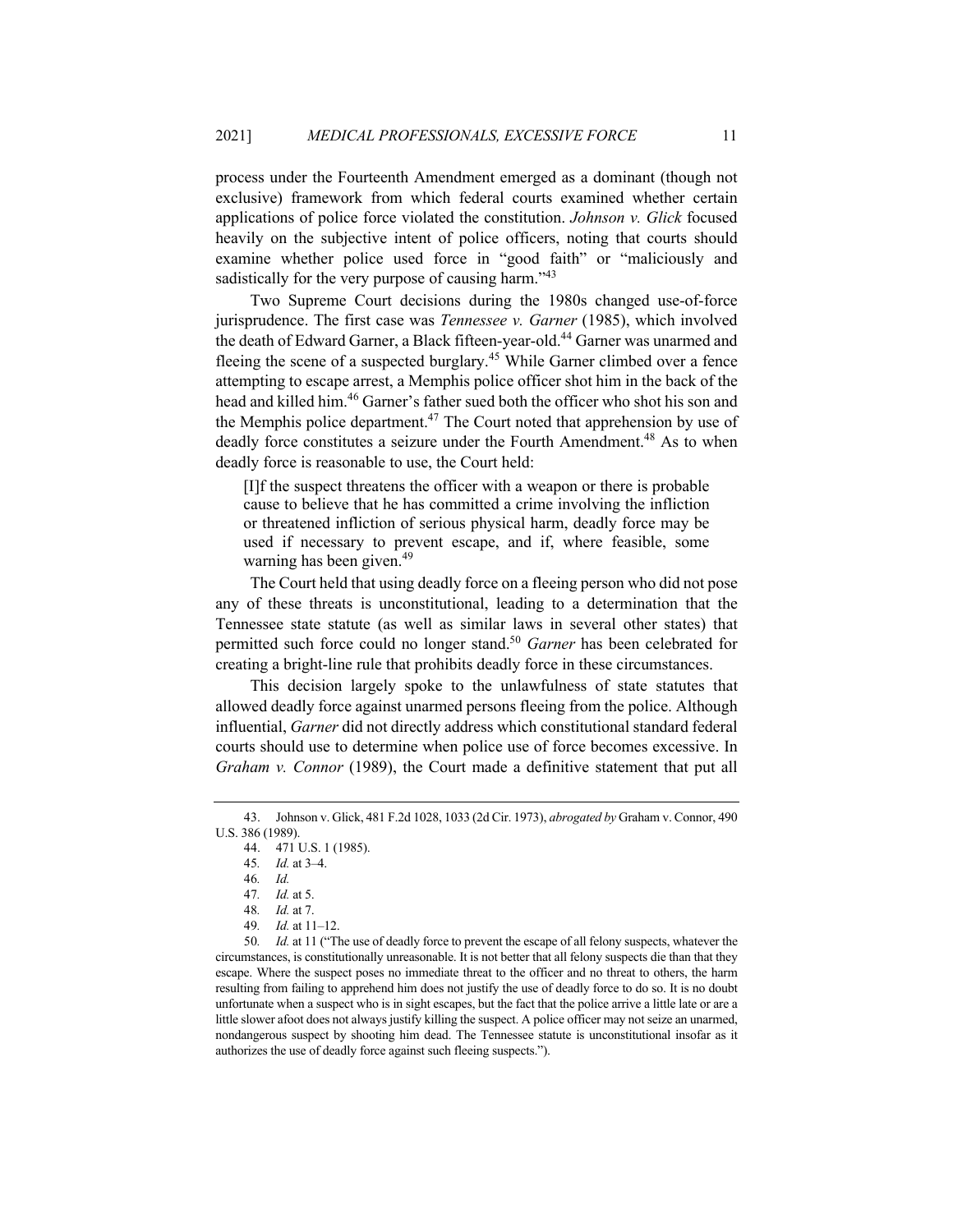excessive-force claims into the terrain of the Fourth Amendment.<sup>51</sup> The case involved a situation where DeThorne Graham, a diabetic, experienced an insulin reaction that was misinterpreted by the police as him being an unruly and uncooperative "drunk."52 The police treated Graham harshly as they pinned him down on the sidewalk, handcuffed him, and threw him into a patrol car.<sup>53</sup> As a result of this encounter, Graham sustained a broken foot, several lacerations, and a persistent ringing in his ear.<sup>54</sup> Graham brought a Section 1983 suit in federal district court, claiming that the excessive use of force by the officers violated his Fourteenth Amendment substantive due process rights.<sup>55</sup> The trial and appellate courts sided with the police officers.<sup>56</sup> Yet, when the case reached the Supreme Court, the justices rejected the argument that excessive-force claims fall under the Fourteenth Amendment.<sup>57</sup> Instead, they held that excessive force claims "are properly analyzed under the Fourth Amendment's 'objective reasonableness' standard, rather than under a substantive due process standard."<sup>58</sup>

The *Graham* court explained this shift by noting that "[d]etermining whether the force used to effect a particular seizure is reasonable under the Fourth Amendment requires a careful balancing of the nature and quality of the intrusion on the individual's Fourth Amendment interests against the

Where actual deliberation is practical, then an officer's 'deliberate indifference' may suffice to shock the conscience. On the other hand, where a law enforcement officer makes a snap judgment because of an escalating situation, his conduct may be found to shock the conscience only if he acts with a purpose to harm unrelated to legitimate law enforcement objectives.

Hayes v. Cnty of San Diego, 736 F.3d 1223, 1230 (9th Cir. 2013) (citing Wilkinson v. Torres, 610 F.3d 546, 554 (9th Cir. 2010)).

<sup>51.</sup> 490 U.S. 386, 388 (1989) ("This case requires us to decide what constitutional standard governs a free citizen's claim that law enforcement officials used excessive force in the course of making an arrest, investigatory stop, or other 'seizure' of his person. We hold that such claims are properly analyzed under the Fourth Amendment's 'objective reasonableness' standard, rather than under a substantive due process standard.").

<sup>52</sup>*. Id.* at 389.

<sup>53</sup>*. Id.*

<sup>54</sup>*. Id.* at 390.

<sup>55</sup>*. Id.*

<sup>56</sup>*. Id.* at 391.

<sup>57</sup>*. Id.* at 393–94.

<sup>58</sup>*. Id.* at 388. While the Court framed excessive-force claims as violations of the Fourth Amendment, this does not preclude individuals from bringing claims involving excessive force under the Fourteenth Amendment. The standard that a plaintiff must meet to establish a due-process violation under the Fourteenth Amendment is higher than the standard for an unlawful seizure or excessive force claim under the Fourth Amendment. Whereas an alleged Fourth Amendment violation is evaluated under a reasonableness standard, *Ohio v. Robinette*, 519 U.S. 33, 34 (1996), "the Due Process Clause is violated by executive action only when it 'can properly be characterized as arbitrary, or conscience shocking, in a constitutional sense.'" Cnty. of Sacramento v. Lewis, 523 U.S. 833, 847 (1998) (quoting Collins v. City of Harker Heights, 503 U.S. 115, 128 (1992)); *accord* Porter v. Osborn, 546 F.3d 1131, 1137 (9th Cir. 2008) ("[O]nly official conduct that 'shocks the conscience' is cognizable as a due process violation.") (citing *Lewis*, 523 U.S. at 846).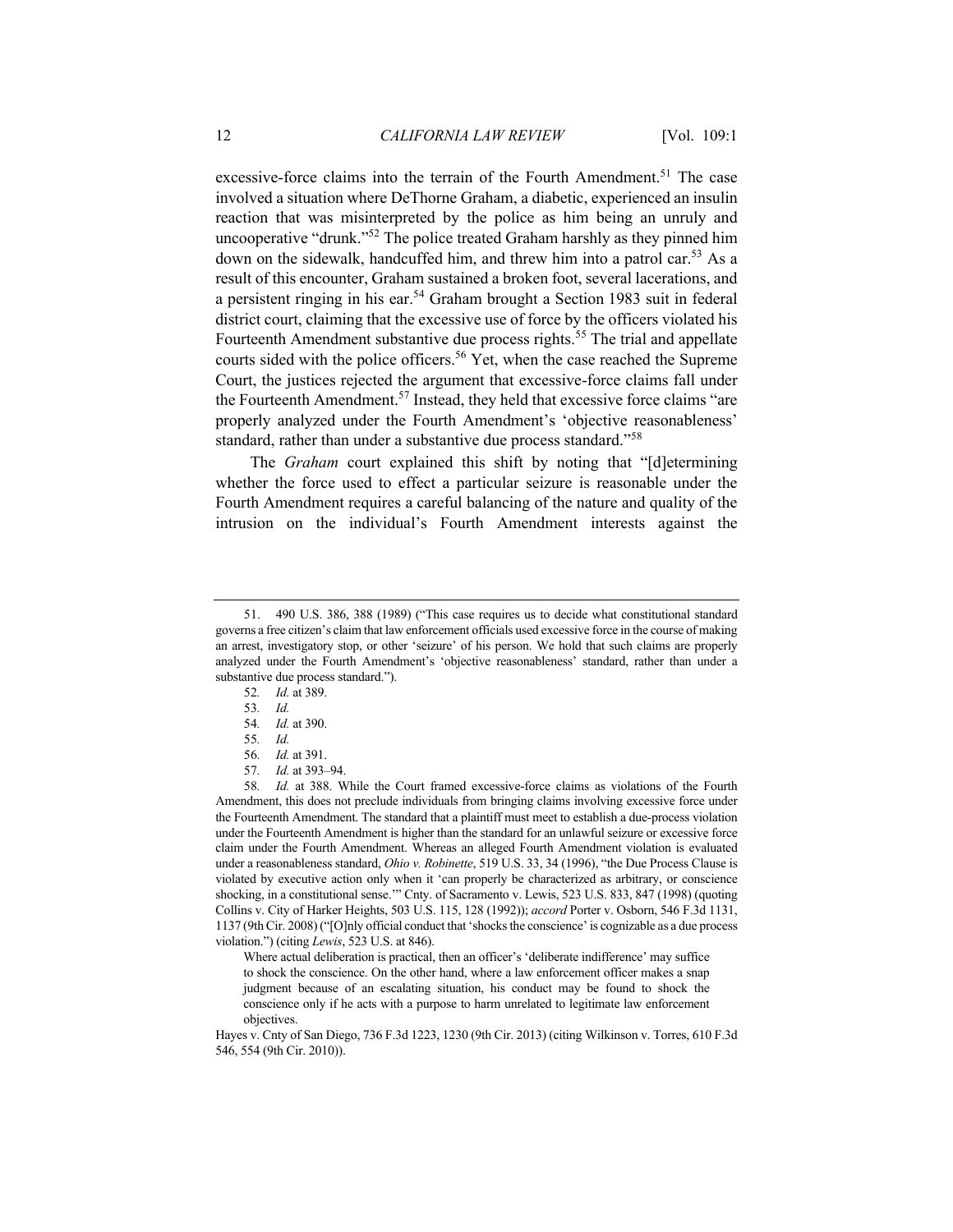countervailing governmental interests at stake."59 To do so, a court must evaluate the facts and circumstances of each particular case. Three factors courts must consider are " $[(1)]$  the severity of the crime at issue,  $[(2)]$  whether the suspect poses an immediate threat to the safety of the officers or others, and [(3)] whether he is actively resisting arrest or attempting to evade arrest by flight."<sup>60</sup> Some federal courts have found, however, that these factors are not exhaustive.<sup>61</sup> Since "there are no per se rules in the Fourth Amendment excessive force context," $62$ courts must "examine the totality of the circumstances and consider 'whatever specific factors may be appropriate in a particular case, whether or not listed in Graham."<sup>563</sup>

In addition, the Court has explained that "[t]he 'reasonableness' of a particular use of force must be judged from the perspective of a reasonable officer on the scene, rather than with the 20/20 vision of hindsight."<sup>64</sup> This is because "[t]he calculus of reasonableness must embody allowance for the fact that police officers are often forced to make split-second judgments—in circumstances that are tense, uncertain, and rapidly evolving—about the amount of force that is necessary in a particular situation."<sup>65</sup>

Since *Graham*, federal courts have largely used Fourth Amendment standards to determine the lawfulness of police use of force. The Supreme Court reaffirmed this approach to excessive-force claims in 2007 in *Scott v. Harris*. 66 In this case, a police officer used the bumper of his patrol car to stop a fleeing suspect in a vehicle, leading the car to roll down an embankment and overturn.<sup>67</sup> The suspect in the car was severely injured and brought a Section 1983 excessive-force claim against the officer.<sup>68</sup> Citing *Graham*, the Court noted, "[i]t is . . . conceded, by both sides, that a claim of excessive force in the course of making [a] ... seizure of [the] person ... [is] properly analyzed under the Fourth Amendment's objective reasonableness standard. The question we need to answer is whether Scott's actions were objectively reasonable."<sup>69</sup>

In light of these doctrinal developments, the next Section describes scholars' interpretations of the Fourth Amendment's limits on police use of force.

<sup>59</sup>*. Graham*, 490 U.S. at 396 (quoting Tennessee v. Garner, 471 U.S. 1, 8 (1985) (internal quotation marks omitted).

<sup>60</sup>*. Id.*

<sup>61</sup>*. See, e.g.*, George v. Morris, 736 F.3d 829, 837–38 (9th Cir. 2013).

<sup>62.</sup> Mattos v. Agarano, 661 F.3d 433, 441 (9th Cir. 2011) (en banc).

<sup>63.</sup> Bryan v. MacPherson, 630 F.3d 805, 826 (9th Cir. 2010).

<sup>64</sup>*. Graham*, 490 U.S. at 396 (citing Terry v. Ohio, 392 U.S. 1, 20–22 (1968)); *see id.* ("'Not every push or shove, even if it may later seem unnecessary in the peace of a judge's chambers,' violates the Fourth Amendment." (citation omitted)).

<sup>65</sup>*. Id.* at 396–97.

<sup>66.</sup> 550 U.S. 372 (2007).

<sup>67</sup>*. Id.* at 375.

<sup>68</sup>*. Id.* at 375–76.

<sup>69</sup>*. Id.* at 381 (quoting *Graham*, 490 U.S. at 386) (citation and internal quotation marks omitted).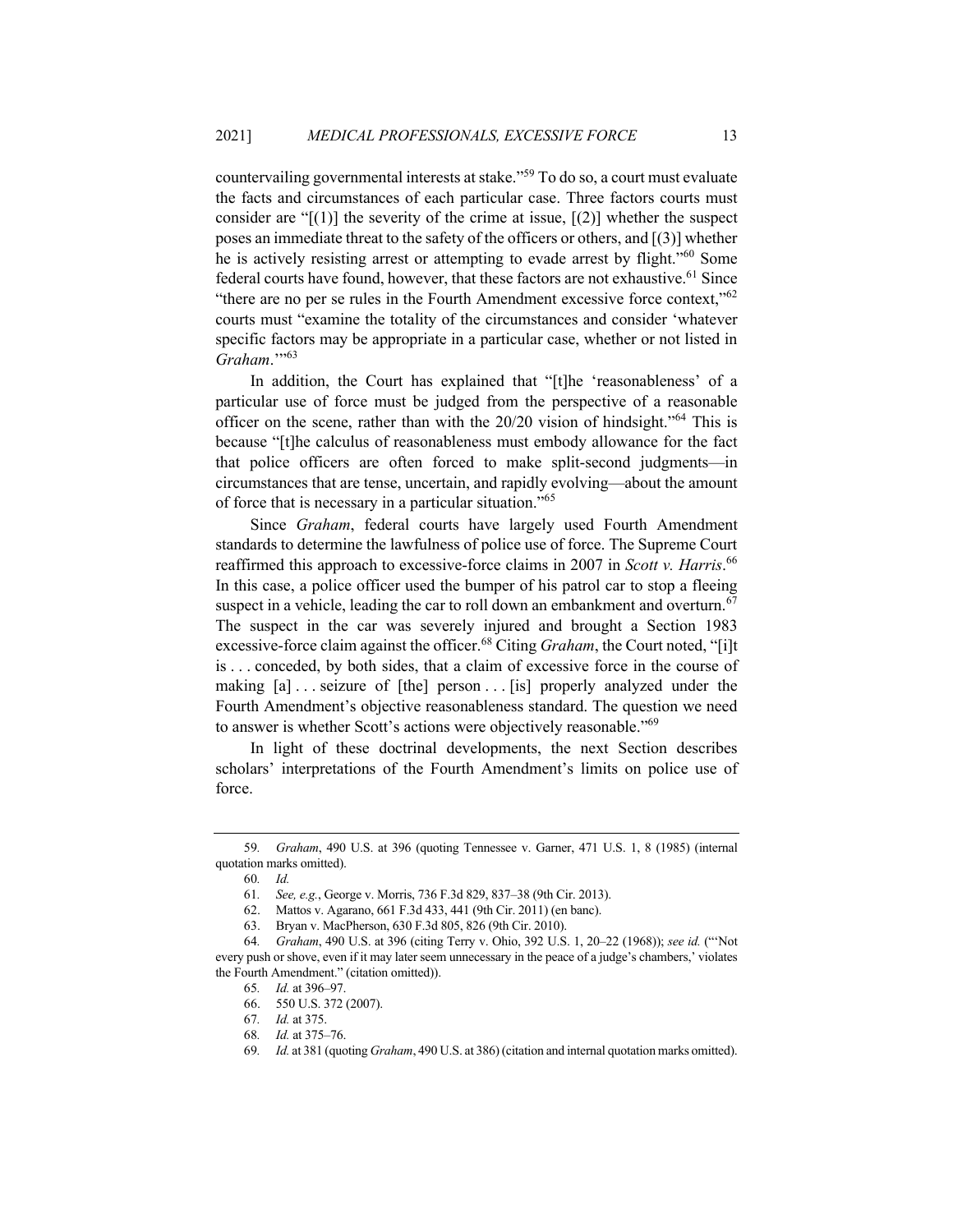## *B. Scholarly Perspectives on the Fourth Amendment and Police Use of Force*

Legal scholarship discussing police use of force and constitutional law provides important evaluations of how courts have interpreted the Fourth Amendment. Scholars have emphasized the limitations and flaws of the Fourth Amendment as a mechanism for addressing police use of force. For example, Rachel Harmon has written that Fourth Amendment use-of-force jurisprudence is "indeterminate and undertheorized, particularly as applied to nondeadly force."<sup>70</sup> Harmon argues that this indeterminacy on when and how police can use force is in stark contrast with basic criminal law, which has justification defenses that serve as a "well-established conceptual structure for deciding when, how, and why one person may justifiably use force against another."<sup>71</sup> This effort at bringing the rules regarding police use of force in line with existing criminal law is important and insightful as it draws attention to the wide latitude and deference given to police through a Fourth Amendment reasonableness standard that leaves most excessive-force claims without remedy. Harmon's call for importing a justification standard into Fourth Amendment excessive-force inquiries highlights the extent to which this area of law is largely underdeveloped, which can allow questionable practices—such as the use of chemical restraints—to emerge without broader consideration of their constitutionality.

Brandon Garrett and Seth Stoughton also explore the lack of clarity provided by the Fourth Amendment and federal courts' interpretations of it in their article *A Tactical Fourth Amendment*. <sup>72</sup> Garrett and Stoughton observe that most police departments do not have specific policies that describe when officers can use force on community members and instead reference a force continuum that embraces relativism rather than clear standards.<sup>73</sup> They argue that this lack

<sup>70.</sup> Rachel A. Harmon, *When is Police Violence Justified?*, 102 NW. U. L. REV. 1119, 1119 (2008).

<sup>71</sup>*. Id.* at 1120. Harmon notes that:

Specifically, the law of justification defenses permits individuals to use force to serve particular well-defined interests, such as to protect themselves or others, under specific, carefully delineated conditions, i.e., when that force is necessary to protect against an imminent threat to one of those interests and is proportional to that threat. Analogously, I contend that the Fourth Amendment permits police uses of force only to serve directly the state's distinct interests in (1) facilitating its institutions of criminal law, most commonly by enabling a lawful arrest; (2) protecting public order; and (3) protecting the officer from physical harm. Moreover, even if one of these interests is at stake, a use of force should be considered unreasonable—and therefore unconstitutional under the Fourth Amendment unless it is a response to an imminent threat to one of these interests, the force reasonably appears necessary in both degree and kind to protect the interest, and the harm the force threatens is not substantially disproportionate to the interest it protects. In this way, the substructure of justification defenses can be used to analyze whether a police use of force is constitutional.

*Id.* (footnote omitted).

<sup>72.</sup> Brandon Garrett & Seth Stoughton, *A Tactical Fourth Amendment*, 103 VA. L. REV. 211 (2017).

<sup>73</sup>*. Id.* at 213, 278–80.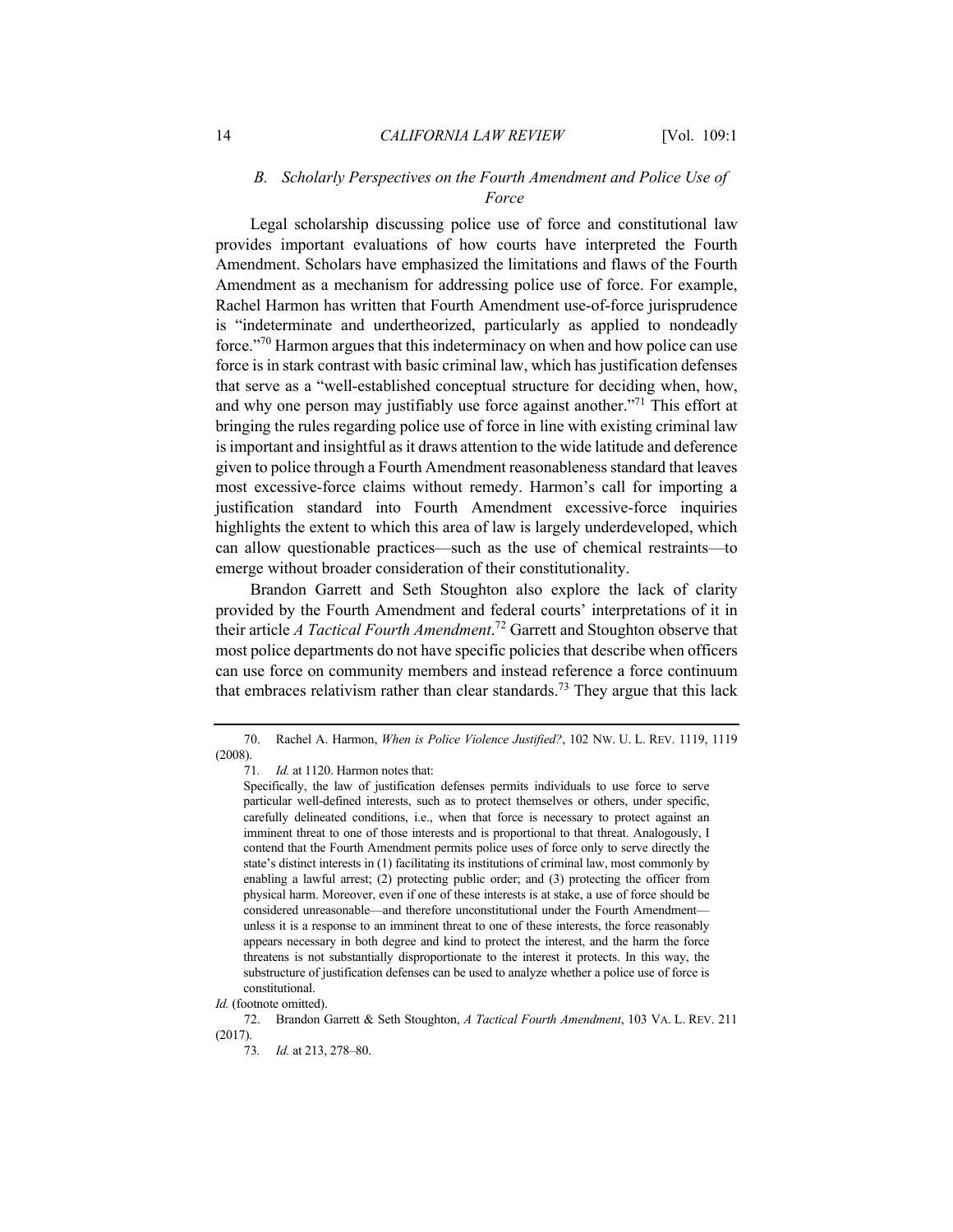of tactical guidance produces unlawful uses of force, leading the authors to harken back to earlier periods in the 1970s and 1980s that emphasized tactical training to minimize force.<sup>74</sup> While this approach initially found some support by the Supreme Court in *Tennessee v. Garner* (where the court created a brightline tactical rule against shooting fleeing unarmed persons), this emphasis on court-imposed tactical limits dissipated after *Graham v. Connor*. <sup>75</sup> Garrett and Stoughton argue that this post-*Graham* case law has hindered sound police tactics and training and "confound[ed] efforts to draft clear use-of-force policies."76

Other scholars, like Nancy Marcus, have also tried to reclaim *Tennessee v. Garner* as an important constitutional limitation on police use of force that is still relevant after *Graham v. Connor* and that should be central to police training.<sup>77</sup> Marcus argues that *Tennessee v. Garner* should be revived in the Fourth Amendment context to further move use-of-force case law toward defining firm rules that establish when police are precluded from using specific levels of force.<sup>78</sup>

Scholars have also placed issues of race and racism at the heart of the Fourth Amendment's failure to protect victims of police violence who are largely

76*. Id.*

Although *Tennessee v. Garner*'s limitations were clearly not at the forefront of the officers' minds in those cases, to this day, *Garner* remains the seminal Supreme Court case limiting the use of deadly force by law enforcement officers. This is true even if *Garner* is not sufficiently emphasized in use-of-force trainings or universally understood by both law enforcement and civilian populations. To fully appreciate the necessary role that *Garner* must play in use-of-force training and analyses of cases involving police killings, it is important to recognize that *Garner* is as much good law today as the day it was decided. This is the case even after the subsequent *Graham v. Connor* decision that articulated a broader objective reasonableness standard for analyses of use-of-force generally (i.e., not just in those cases specifically involving lethal force against fleeing suspects).

Nancy C. Marcus, *From Edward to Eric Garner and Beyond: The Importance of Constitutional Limitations on Lethal Use of Force in Police Reform*, 12 DUKE J.CONST.L.&PUB.POL'Y 53, 80 (2016) (footnotes omitted).

78*. Id.* at 82.

<sup>74</sup>*. Id.* at 216–17.

<sup>75</sup>*. Id.* at 217 ("The impediments [to tactical policing] are the result of the flexible, 'totality of the circumstances' analysis that the Supreme Court adopted to govern use of force under the Fourth Amendment. That flexible standard grows out of a mantra first articulated by the Court in the 1989 decision in *Graham*: that officers make 'split-second' decisions in use-of-force situations. That description, originating in Justice Sandra Day O'Conner's dissent in *Garner*, has animated the Court's excessive-force case law ever since.").

<sup>77.</sup> Marcus states that:

What the police who killed Eric Harris, Walter Scott, and Samuel DuBose failed to grasp, with terrible repercussions, is that the Supreme Court in *Garner*, while acknowledging the need of law enforcement to restrain fleeing felons, emphatically held that lethal force is *not* a constitutional means of accomplishing that end, declaring: "It is not better that all felony suspects die than that they escape." *Garner*'s holding necessarily extends to prohibit lethal force against fleeing unarmed suspects of mere misdemeanors, not just felons, and to individuals who are not suspected of any particular crime at all (such as Eric Garner, Eric Harris, and Walter Scott).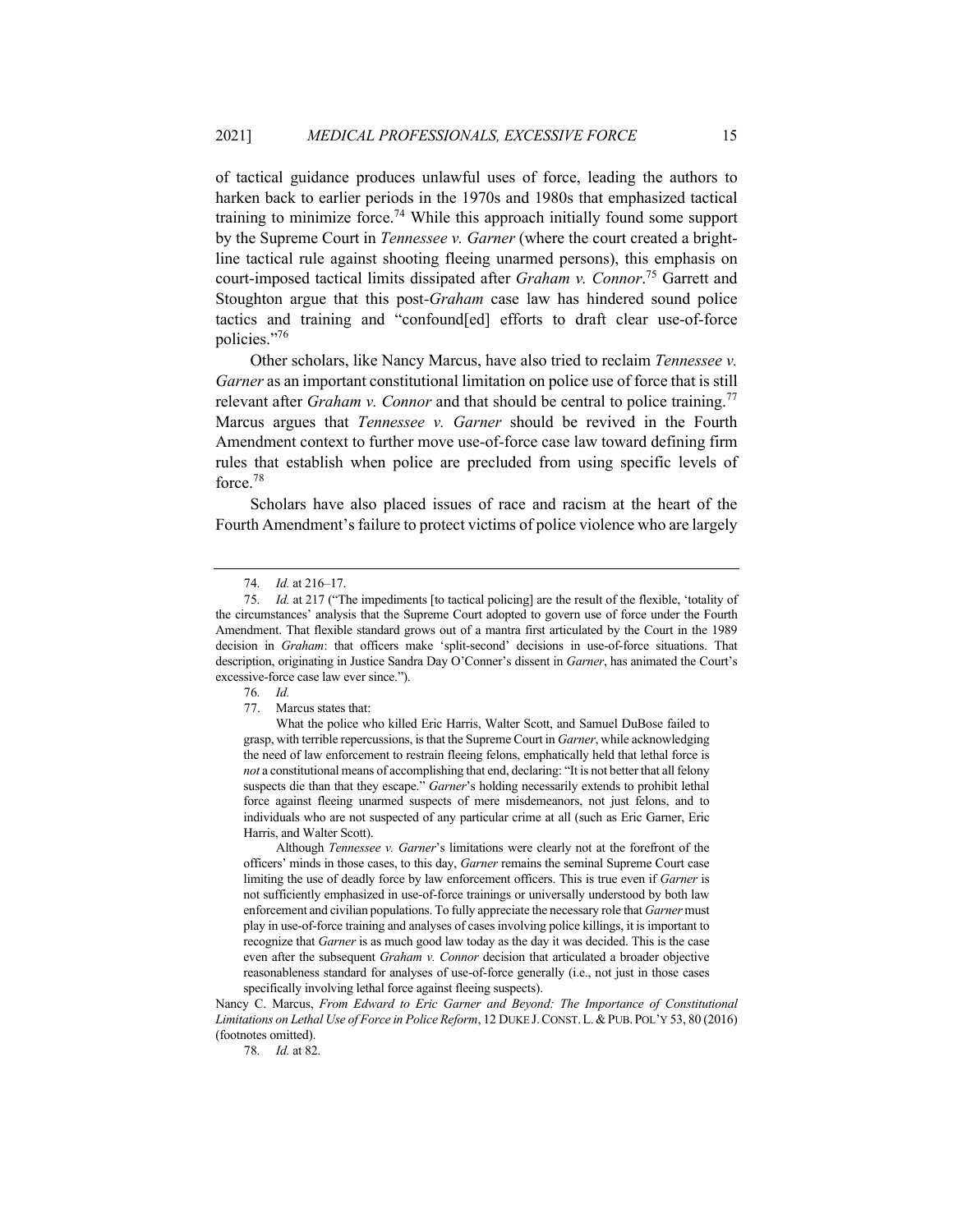Black and Brown. A foundational article from this perspective is Michael Klarman's *The Racial Origins of Modern Criminal Procedure*, which argues that "the linkage between the birth of modern criminal procedure and southern black defendants is no fortuity."<sup>79</sup> While not specifically about excessive force, Klarman's article draws attention to the role of race and racism in shaping the development of criminal procedure in the mid to late twentieth century. Klarman points to the egregiousness of southern injustice that led appellate courts to articulate basic rules for how people are to be treated when accused or suspected of a crime.<sup>80</sup> Other scholars, such as Tracey Maclin<sup>81</sup> and Devon Carbado, <sup>82</sup> have also explored the impact of race in Fourth Amendment cases. While the cases Maclin and Carbado study concern stops and pretextual seizures and do not pertain directly to use of force, their scholarship nonetheless offers insight and doctrinal context that can inform our understanding of how race factors into excessive force claims. These authors demonstrate that by framing Fourth

First, the southern state appellate courts and the United States Supreme Court were operating on the basis of different paradigms when they evaluated the fairness of these criminal trials. For the southern courts, the simple fact that these defendants enjoyed the formalities of a criminal trial, rather than being lynched, represented a significant advance over what likely would have transpired in the pre-World War I era. For the United States Supreme Court, on the other hand, criminal trials were supposed to be about adjudicating guilt or innocence, not simply avoiding a lynching. Second, because these southern criminal trials were so egregiously unfair, public opinion in the nation generally supported the Supreme Court's interventions. Thus, these early criminal procedure cases hardly represent the sort of countermajoritarian judicial decision-making one often associates with landmark criminal procedure decisions such as *Mapp* or *Miranda*. Third and finally, it is possible that the southern state courts themselves would have intervened to rectify the obvious injustices involved in these cases had the circumstances been a little different. Southern courts in the post-World War I period were becoming more committed to norms of procedural fairness, even in cases involving black defendants charged with serious interracial crimes. Yet, in cases that aroused outside criticism of the South or that posed broader challenges to the system of white supremacy, the southern state courts regressed. Cases that might never have reached the United States Supreme Court a decade or two earlier slipped through the state system uncorrected, thus providing the occasion for landmark criminal procedure rulings.

*Id.* at 49 (footnote omitted).

81*. See, e.g.*, Tracey Maclin, *Race and the Fourth Amendment*, 51 VAND. L. REV. 333 (1998) (criticizing the Supreme Court's decision in *Whren v. United States*, 517 U.S. 806 (1996), which held that an officer's subjective motivation for effecting an otherwise-authorized traffic stop does not bear on the Fourth Amendment's "reasonableness" inquiry, as enabling pretextual, racially-motivated traffic stops, which disproportionately burden Black motorists).

82. Carbado notes:

[V]irtually none of this literature links the Supreme Court's racial insensitivity in the Fourth Amendment context to racial ideology—that is, commitments about and conceptions of race. Put another way, the race and Fourth Amendment scholarship fails to examine the nexus between the development of Fourth Amendment doctrine on the one hand, and ideological notions about what race is and should be on the other.

Devon W. Carbado, *(E)racing the Fourth Amendment*, 100 MICH. L. REV. 946, 965 (2002) (footnote omitted).

<sup>79.</sup> Klarman, *supra* note 37, at 48.

<sup>80.</sup> Klarman makes three points about southern injustice giving rise to modern criminal procedure: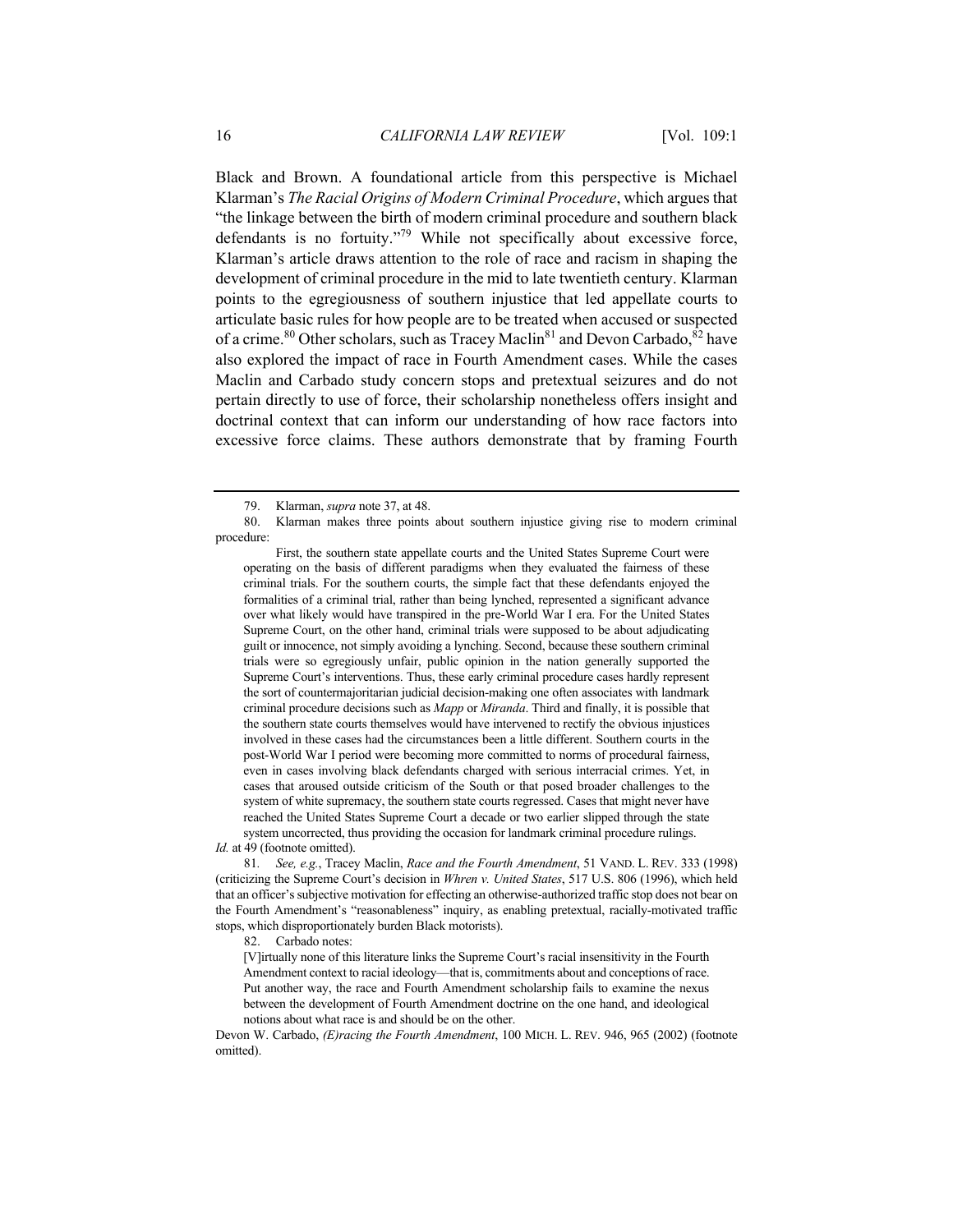Amendment matters in abstract doctrinal terms that are inattentive to the racial backdrop that shapes many police interactions, the Court and many Fourth Amendment scholars have failed to develop a doctrine that might actually limit police excessive force.

Scholars have also voiced concern about the individualism embedded in Fourth Amendment case law that "frame[s] excessive force as a problem that derives from rogue police officers who harbor racial animus against African Americans" and ignores the structural dimensions of police violence.<sup>83</sup> Obasogie and Newman argue that the history, text, and jurisprudence of the Fourth Amendment suggest that it was developed to address individual grievances, which raises questions regarding whether it is capable of speaking to group phenomena such as racialized police violence.<sup>84</sup> Other scholars have similarly argued that the Fourth Amendment precipitates disproportionate police contact with racial minorities, in that it codifies rather than limits the ability of police to harass and inappropriately use force on people of color.<sup>85</sup>

These arguments regarding the role of race in Fourth Amendment jurisprudence give rise to more particular claims concerning the nature of excessive-force jurisprudence. For example, Paul Butler does not mince words in his book *Chokehold: Policing Black Men* when he states, "The problem is the criminal process itself. Cops routinely hurt and humiliate black people because that is what they are paid to do. Virtually every objective investigation of a U.S. law enforcement agency finds that the police, *as policy*, treat African Americans with contempt."<sup>86</sup> Butler argues that excessive use of force is police department policy that reflects explicit racism in policing and is essentially sanctioned by federal courts.<sup>87</sup> Similarly, Alice Ristroph resists claims that the rules pertaining to police use of force suffer from constitutional ambiguity and argues that the seizure authority given to police under the Fourth Amendment predictably leads to excessive and deadly uses of force.<sup>88</sup> This constitutive approach—that is, that law constitutes or produces these outcomes $89$ —aligns with concerns of explicit

<sup>83.</sup> Devon W. Carbado & Patrick Rock, *What Exposes African Americans to Police Violence?*, 51 HARV. C.R.-C.L. L. REV. 159, 161 (2016).

<sup>84.</sup> Obasogie & Newman, *supra* note 42, at 1470–75.

<sup>85</sup>*. See, e.g.*, Maclin, *supra* note 81, at 337–40; Jordan Blair Woods, *Decriminalization, Police Authority, and Routine Traffic Stops*, 62 UCLA L. REV. 672, 683–84 (2015).

<sup>86.</sup> BUTLER, *supra* note 18, at 2.

<sup>87</sup>*. Id.* at 187–89.

<sup>88.</sup> Alice Ristroph, *The Constitution of Police Violence*, 64 UCLA L. REV. 1182 (2017).

<sup>89.</sup> Ristroph notes that:

<sup>[</sup>T]he usual critiques of police shootings operate on the underlying assumption that the officer who chose to shoot made a bad choice against a backdrop of reasonable, if somewhat indeterminate, legal guidelines. Responsibility for the killings is placed with the officers (or, in the view of the officers' defenders, with the noncompliant suspects) and not with the constitutional doctrine that structures police authority, nor with the people who have crafted that doctrine, nor with The People on whose behalf the doctrine is said to be crafted.

This focus on the officer overlooks what it [*sic*] is sometimes called the constitutive function of constitutional law.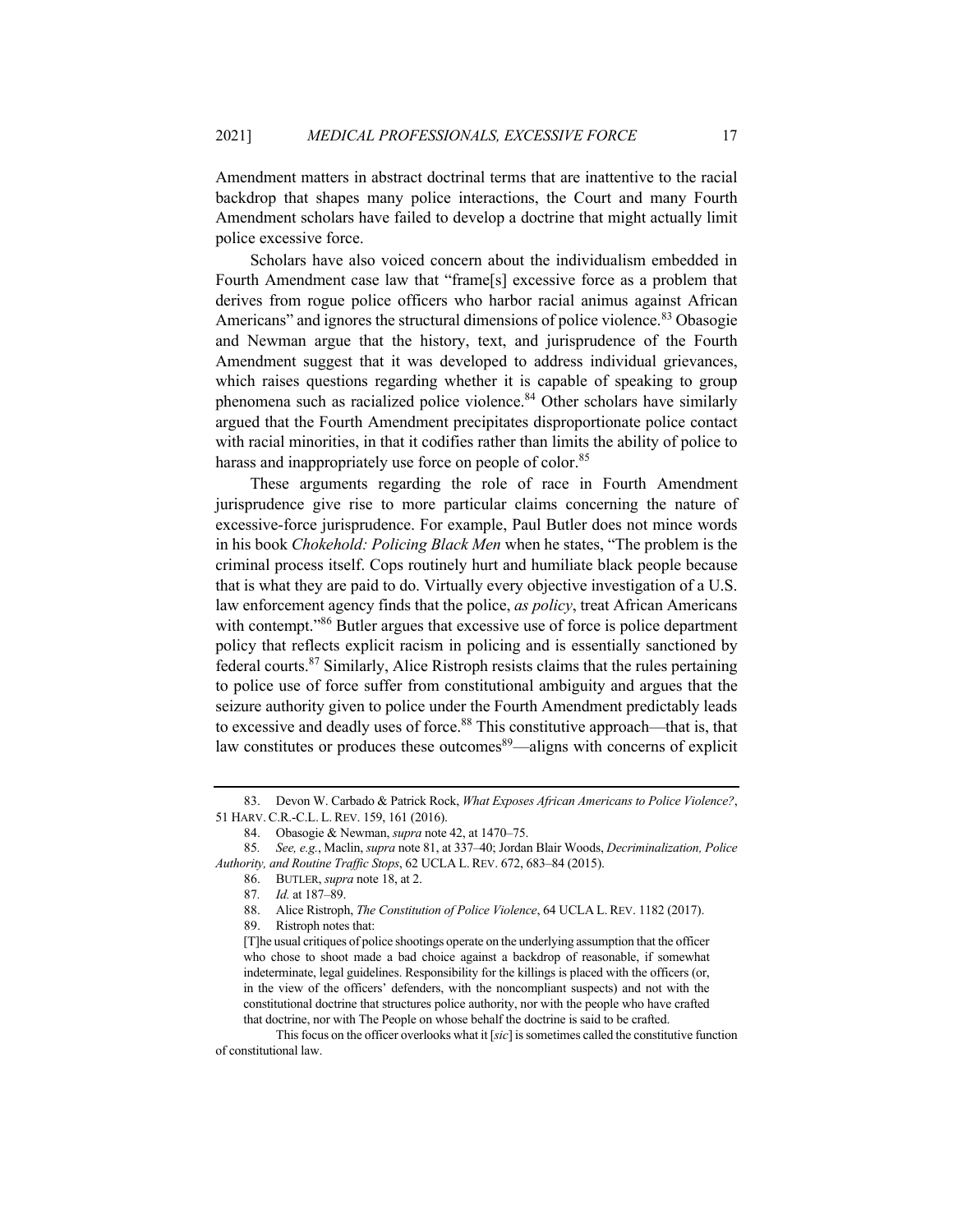racism articulated by Butler and others in that it suggests that excessive use of force by the police is a feature of modern policing, not an aberration.

Butler, Ristroph, and others make these claims about the persistent role of explicit racial bias in policing against what has become an increasingly popular explanation for the racially disproportionate nature of police excessive force: implicit bias. Social psychologists have developed experimental exercises suggesting that much of the decision-making concerning policing, including use of force, is driven by unconscious bias rather than a singular conscious disdain for minority groups.<sup>90</sup> For example, L. Song Richardson writes that "unconscious racial biases and implicit white favoritism can result in racial disparities in police violence."<sup>91</sup> This research has led to the emergence and growth of implicit bias training for police officers that attempts to reduce force incidents and their disproportionate impact on communities of color.<sup>92</sup> From this standpoint, reducing police use of force is not simply a matter of changing tactics or refining judicial interpretations of which behaviors are reasonable under the Fourth Amendment. It also involves broader institutional and structural shifts that can change the cognitive biases of officers.

It is clear that the legacy of explicit racial bias in criminal procedure continues to shape interpretations and applications of the Fourth Amendment,<sup>93</sup> while implicit bias has been shown to impact the decision-making of many professionals, including those working in law and medicine.<sup>94</sup> Yet this Article takes a more constitutive<sup>95</sup> approach to understanding the relationship between

*Id.* at 1187 (footnote omitted).

<sup>90</sup>*. See, e.g.*, Jennifer L. Eberhardt, Phillip Atiba Goff, Valerie J. Purdie & Paul G. Davies, *Seeing Black: Race, Crime, and Visual Processing*, 87 J. PERSONALITY & SOC. PSYCH. 876 (2004); LORIE A. FRIDELL, PRODUCING BIAS-FREE POLICING 7–29 (2017).

<sup>91.</sup> L. Song Richardson, *Police Racial Violence: Lessons from Social Psychology*, 83 FORDHAM L. REV. 2961, 2962 (2015).

<sup>92</sup>*. See, e.g.*, Al Baker, *Confronting Implicit Bias in the New York Police Department*, N.Y. TIMES (July 15, 2018), https://www.nytimes.com/2018/07/15/nyregion/bias-training-police.html [https://perma.cc/2B92-WHLT]; Tom James, *Can Cops Unlearn Their Unconscious Biases?*, ATLANTIC (Dec. 23, 2017), https://www.theatlantic.com/politics/archive/2017/12/implicit-biastraining-salt-lake/548996 [https://perma.cc/CWV8-QFST].

<sup>93</sup>*. See, e.g.*, Carbado, *supra* note 82; BUTLER, *supra* note 18.

<sup>94</sup>*. See, e.g.*, IMPLICIT RACIAL BIAS ACROSS THE LAW (Justin D. Levinson & Robert J. Smith eds., 2012); DAYNA BOWEN MATTHEW, JUST MEDICINE: A CURE FOR RACIAL INEQUALITY IN AMERICAN HEALTH CARE (2015).

<sup>95.</sup> Constitutive approaches to understanding race and racism focus on the social and legal practices that make certain ideas about human difference thinkable and coherent. Our understanding of human groups does not stem from isolated observations that impress social meaning upon us. Rather, an entire network of social practices creates the conditions for us to see the world and interpret differences in specific ways. Understanding this conditioning process that constitutes people's worldview on race and other matters can help us understand how race (and practices that we create around the idea of human difference) are created, maintained, and justified. For an extended conversation, see OSAGIE K. OBASOGIE, BLINDED BY SIGHT: SEEING RACE THROUGH THE EYES OF THE BLIND (2014). This constitutive approach to race aligns strongly with the constitutive approaches to law as described by Ristroph, *supra* note 88. Race and law are mutually constitutive, meaning that the existing configuration of one is not possible without the other. Both inform the legitimation of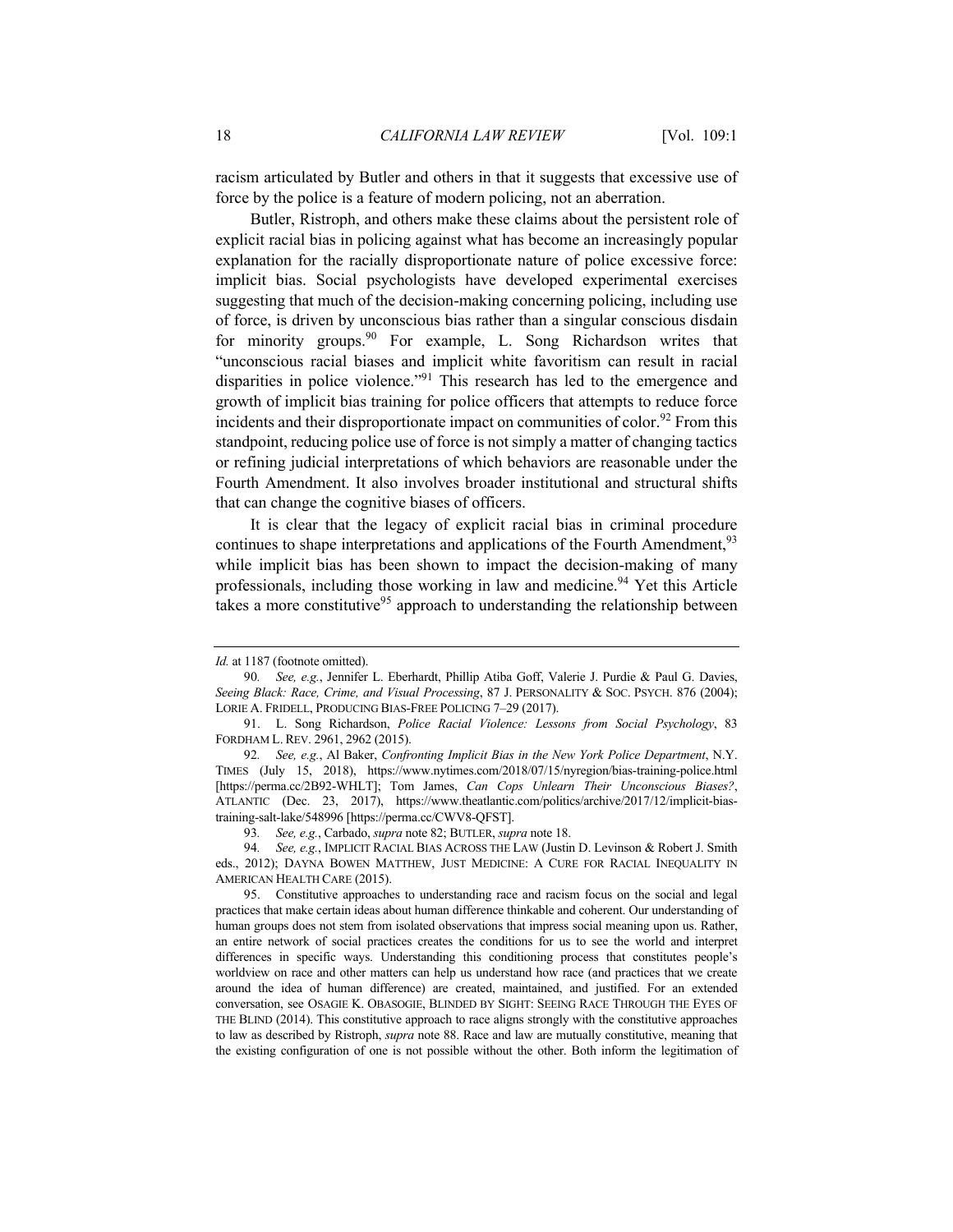the Fourth Amendment, chemical restraints, and minority communities. This approach is attentive to the set of social and legal conditions that make it possible for law enforcement and medical professionals to think that injecting arrestees with powerful drugs comports with their professional, legal, and ethical obligations.

In light of the broad literature on the Fourth Amendment and use of force, it is curious that there is little research that explores the constitutional implications of use of force by medical professionals who partner with law enforcement. Excessive force is largely conceptualized in legal scholarship in one way: bad cops who violently attack community members. Given the shifting social and political climate where people are demanding that police officers use less violent tools when engaging the community, it is important to take a close look at medical professionals' use of chemical restraints in public settings as a way to understand how force and its implications may be changing. The ketamine incidents in Minneapolis provide a helpful case study for examining these issues. The next Section discusses the situation in Minneapolis to explore the Fourth Amendment implications that may arise when medical providers use chemical restraints to induce compliance with law enforcement and whether this practice might constitute a form of excessive force.

## II.

## MEDICAL PROFESSIONALS AND CHEMICAL RESTRAINTS

John Powell's detainment by Minneapolis police and nearly fatal chemical restraint by paramedics<sup>96</sup> demonstrates how alternative forms of force thought to be less lethal may raise many of the same concerns as traditional uses of force. In this Section, we begin by investigating the use of chemical restraints in healthcare settings to understand and compare their use in pre-clinical settings for law enforcement purposes. Through our analysis of a Minneapolis-area study designed to test ketamine's efficacy when used by paramedics in the field, we examine how ketamine as a chemical restraint shifted from a medical to a criminal justice tool in Minneapolis and how blurred lines between healthcare and law enforcement can lead to Fourth Amendment issues that have gone largely unexplored.

#### *A. Chemical Restraints in Healthcare Settings*

Chemical restraints are used in healthcare settings to control people who exhibit agitation or other behavioral problems that might lead them to harm themselves or others. Medical professionals often prefer sedating patients instead of using physical restraints that can make it more difficult to treat patients in

practices and roles that shape police use of force. *See generally* Laura E. Gómez, *Understanding Law*  and Race as Mutually Constitutive: An Invitation to Explore an Emerging Field, 6 ANN. REV. L. & SOC. SCI. 487 (2010).

<sup>96.</sup> Mannix, *supra* note 2.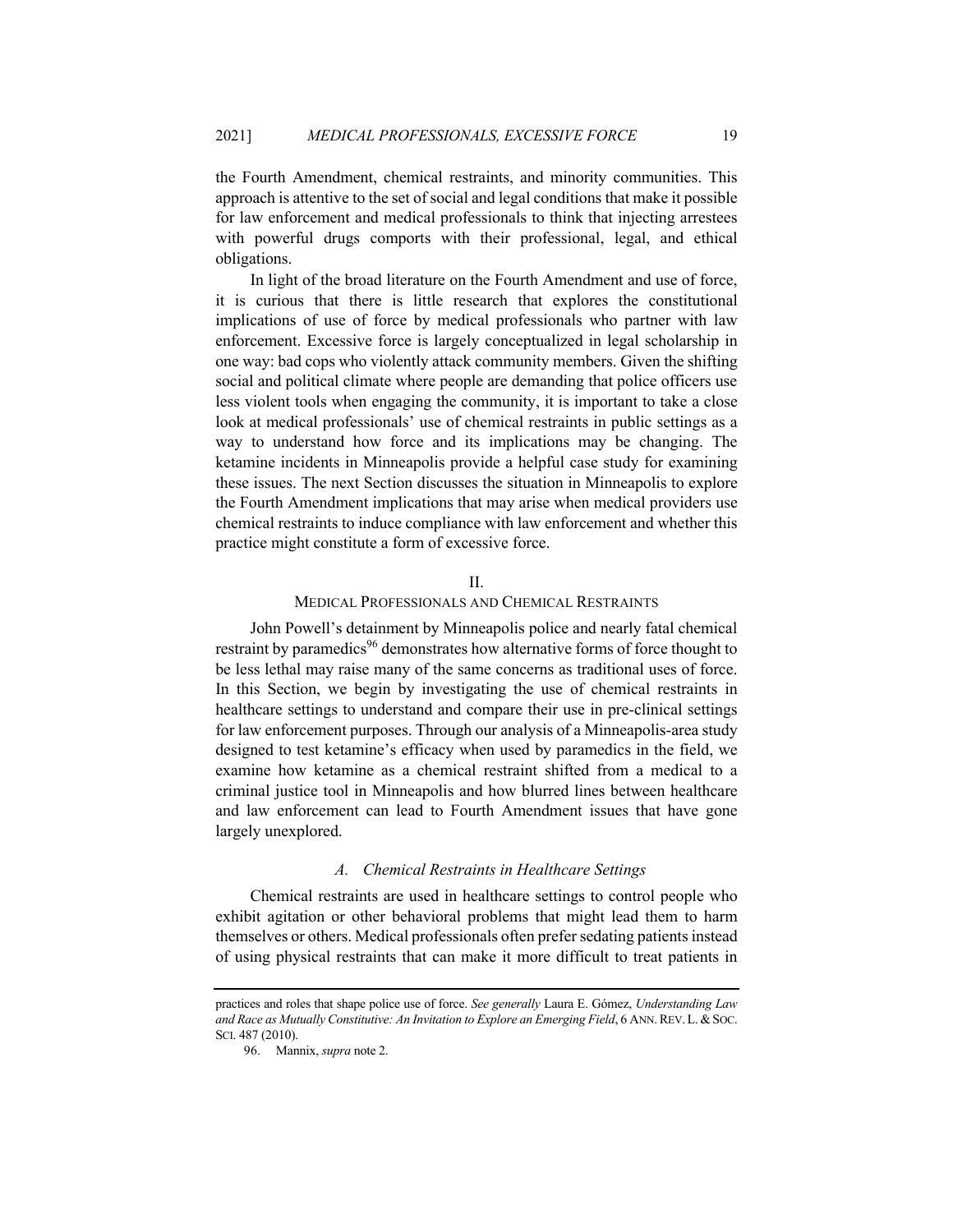need.<sup>97</sup> Much of the conversation surrounding the use of chemical restraints has occurred in nursing homes, although they are not uncommon in other areas such as psychiatric care facilities and emergency medicine.<sup>98</sup> These drugs can be taken orally or through injection (intramuscular and intravenous), depending on the cooperation of the patient.<sup>99</sup>

There are three different types of drugs that medical providers typically use to chemically restrain agitated patients. The first set of drugs are known as *benzodiazepines*, which are primarily used to treat anxiety by impacting brain neurotransmitters.<sup>100</sup> Lorazepam is a favorite of this class of medication among providers when used as a chemical restraint "because of its rapid onset, lack of active metabolites, effectiveness in patients intoxicated with a sympathomimetic agent such as cocaine, and availability in oral, IM, and IV formulations."<sup>101</sup> Midazolam is another *benzodiazepine* used to subdue agitated or confused patients. The second type of drug used for chemical restraint are *typical antipsychotics*. They are helpful when treating agitated patients suffering from a preexisting psychiatric problem. While these drugs can be used in conjunction with *benzodiazepines*, some typical antipsychotics like Haloperidol are known to cause significant side effects, including severe muscle spasms and contractions known as extrapyramidal syndrome that, in limited instances, have emerged in patients days after a single dose.<sup>102</sup> Lastly, a new generation of *atypical antipsychotics* are also used for chemical restraint. This includes drugs such as Olanzapine, Risperidone, and Ziprasidone. Atypical antipsychotic drugs are generally seen as an improvement over the previous generation, in that they "provide more tranquilization and less sedation . . . [while also having a] lower incidence of [extrapyramidal syndrome] from the serotonergic activity."<sup>103</sup>

<sup>97.</sup> Coburn and Mycyk note that:

Physical restraints can be counterproductive because struggling against restraints may prevent obtaining a history or completing a thorough physical examination. Chemical restraints can help gain better control of the agitated patient and allow evaluation and treatment. Complications associated with struggling against physical restraints, such as hyperthermia, dehydration, rhabdomyolysis, or lactic acidosis, can all be minimized with the early use of chemical sedation.

Victoria A. Coburn & Mark B. Mycyk, *Physical and Chemical Restraints*, 27 EMERGENCY MED. CLINICS N. AM. 655, 660 (2009) (footnote omitted).

<sup>98</sup>*. See generally Chemical Restraint in the ED*, ACEP NOW (Dec. 1, 2012), https://www.acepnow.com/article/chemical-restraint-ed/?singlepage=1 [https://perma.cc/PVL6-TWYZ].

<sup>99.</sup> "[I]f no immediate threat is displayed and the patient is cooperative, oral medications should be considered as first-line therapy, followed by either IM or IV administration, depending on the medication choice and ease of access." Benjamin B. Mattingly & Andrew D. Small, *Chemical Restraint*, MEDSCAPE (Nov. 21, 2016), https://emedicine.medscape.com/article/109717-overview#a2 [https://perma.cc/CZK7-YS8T].

<sup>100.</sup> Richard I. Shader & David J. Greenblatt, *Use of Benzodiazepines in Anxiety Disorders*, 328 NEW ENGLAND J. MED. 1398 (1993).

<sup>101.</sup> Coburn & Mycyk, *supra* note 97, at 662.

<sup>102</sup>*. Id.* at 660.

<sup>103</sup>*. Id.* at 661.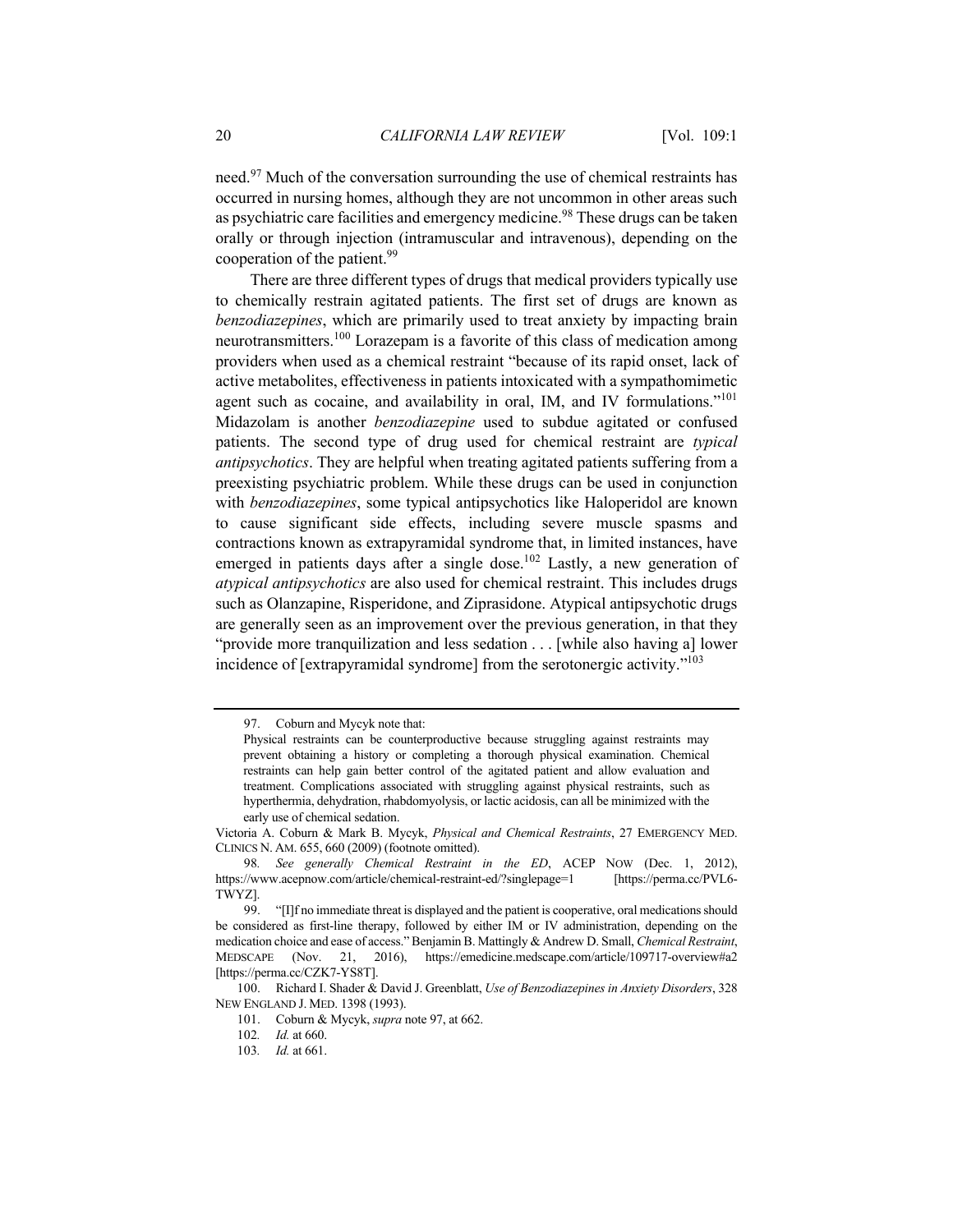It is important to note that the Food and Drug Administration has not approved any of the drugs used as chemical restraints in healthcare settings. These drugs are developed and approved for patients suffering from specific psychiatric and behavioral disorders, yet are used off-label as chemical restraints on patients largely without regard to whether they have been diagnosed with these indicated health concerns.<sup>104</sup> Indeed, using these drugs for their calmative effect rather than indicated purpose is a key aspect of chemical restraint, in that they are not necessarily *prescribed* to a patient, but used singularly, intermittently, or as needed to change patients' mood or behavior. In a 2007 hearing before a House subcommittee on Oversight and Investigations, Associate Director Dr. David Graham of the FDA Office of Surveillance and Epidemiology warned of the dangers of this approach:

I would pay careful attention to antipsychotic medications. . . . The trend is the atypicals because they reputedly have a better safety profile, a lower side effect profile. . . . The problem with these drugs are [*sic*] that we know that they are being used extensively off label in nursing homes to sedate elderly patients with dementia and other types of plot [*sic*] disorders. It is known that the drugs don't work in those settings. And it is off label, they just do what they want. But the fact is, is that it increases mortality perhaps by 100 percents [*sic*]. It doubles mortality. So I did a back-of-the-envelope calculation on this and you have probably got 15,000 elderly people in nursing homes dying each year from the off-label use of antipsychotic medications for an indication that FDA knows the drug doesn't work. This problem has been known to FDA for years and years and years  $\dots$ .<sup>105</sup>

As Dr. Graham noted, even in controlled environments such as hospitals and nursing homes, the use of powerful drugs to sedate rather than treat a diagnosed illness can lead to patient harm and premature death.

#### *B. Federal Regulations on Chemical Restraints in Healthcare*

Developments in nursing home standards played an important role in establishing the current legal and regulatory framework governing the use of chemical restraints in healthcare settings. When Medicare and Medicaid were established in 1965, nursing home standards "were weak and all but a few nursing facilities were able to meet the standards, despite reports of poor quality care."106 Subsequent federal legislation in 1967 and 1972 also missed the mark,

<sup>104.</sup> Krista Maier, *Chemical Restraints and Off-Label Drug Use in Nursing Homes*, 16 MICH. ST. U.J. MED. & L. 243, 255–56 (2012).

<sup>105</sup>*. The Adequacy of FDA to Assure the Safety of the Nation's Drug Supply: Hearing Before the Subcomm. on Oversight & Investigations of the H. Comm. on Energy & Com.*, 110th Cong. 66 (2007) (statement of David J. Graham, Associate Director, Science and Medicine, FDA Office of Surveillance and Epidemiology).

<sup>106.</sup> JOSHUA M. WIENER, MARC P. FREIMAN & DAVID BROWN, NURSING HOME CARE  $\alpha$  (2007),  $\alpha$  (2007),  $\alpha$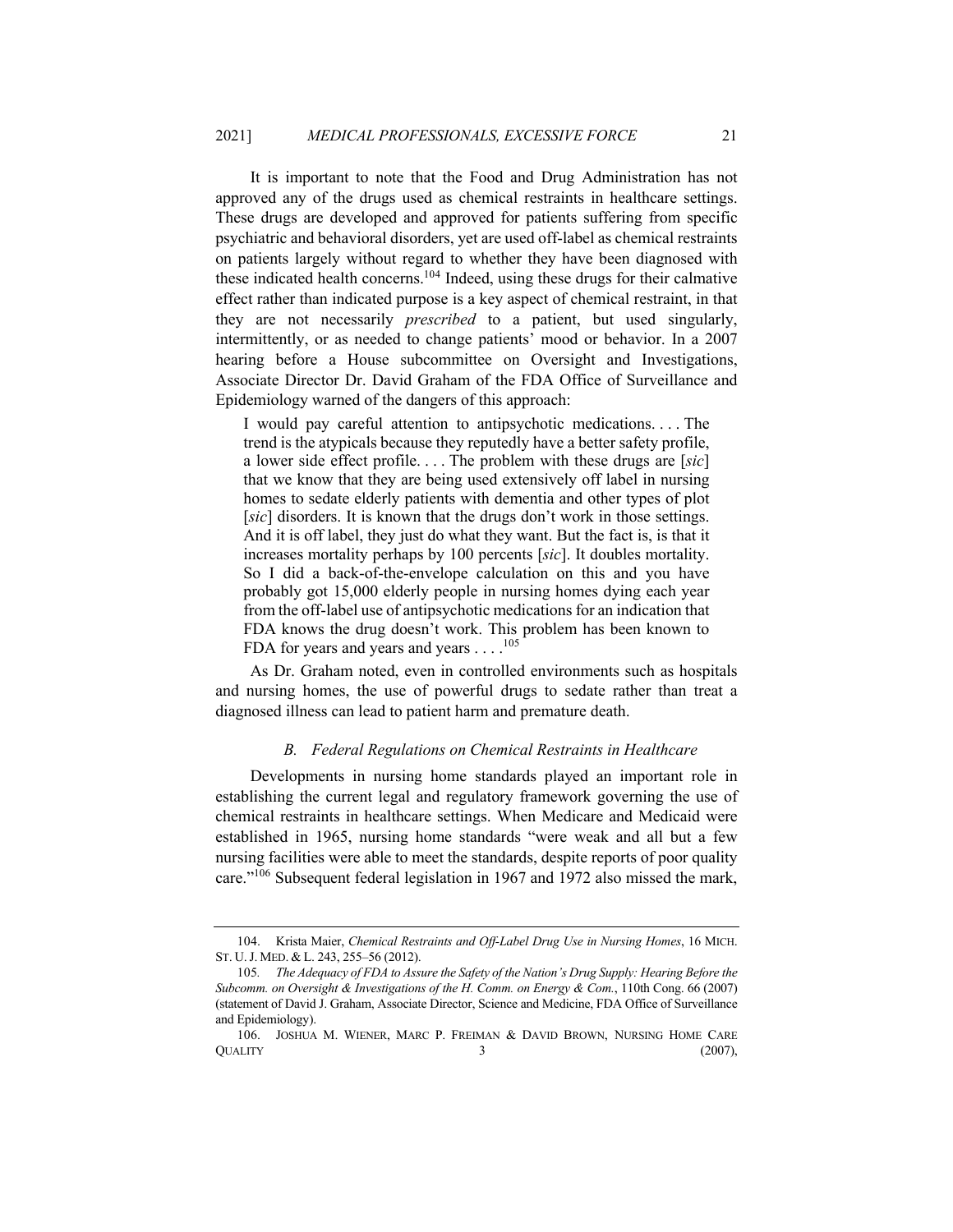as it "focused on nursing homes' ability to provide care rather than the quality of care received by residents—in other words, structure rather than process and outcome."107 The Reagan Administration's attempt to loosen government oversight of nursing homes was strongly opposed by consumer advocates who worked closely with Congress, which twice passed legislation to thwart the Administration's efforts.<sup>108</sup> This impasse was resolved by requesting an independent assessment from the Institute of Medicine (IOM) in 1986 to study the condition of nursing homes in the United States so as "to recommend changes in regulatory policies and procedures to enhance the ability of the regulatory system to assure that nursing home residents receive satisfactory care."<sup>109</sup> The report produced by the IOM committee, titled *Improving the Quality of Care in Nursing Homes*, "proposed sweeping reforms, most of which became law in 1987 with the passage of the Nursing Home Reform Act, part of the Omnibus Budget Reconciliation Act of 1987."<sup>110</sup>

Title 42 of the Code of Federal Regulations contains implementing regulations for this Act. For example, 42 C.F.R. § 483 clearly states that residents at nursing facilities have "[t]he right to be free from any physical or chemical restraints imposed for purposes of discipline or convenience, and not required to treat the resident's medical symptoms."111 After the Nursing Home Reform Act was passed, nursing home oversight was split between the federal government and states, with the Centers for Medicare and Medicaid Services (CMS) enacting regulations that states had to implement to ensure compliance by individual nursing homes.<sup>112</sup> The CMS manual defines chemical restraints as "any drug that

107*. Id.*

109. COMM. ON NURSING HOME REGUL.,INST. OF MED.,IMPROVING THE QUALITY OF CARE IN NURSING HOMES 1 (1986).

110. Martin Klauber & Bernadette Wright, *The 1987 Nursing Home Reform Act*, AARP, https://www.aarp.org/home-garden/livable-communities/info-

2001/the\_1987\_nursing\_home\_reform\_act.html [https://perma.cc/48RT-V9BW].

111. 42 C.F.R. § 483.10(e)(1) (2019); *see also* 42 U.S.C. § 1396r(c)(1)(A)(ii) (2018) ("[Patients have t]he right to be free from physical or mental abuse, corporal punishment, involuntary seclusion, and any physical or chemical restraints imposed for purposes of discipline or convenience and not required to treat the resident's medical symptoms. Restraints may only be imposed (I) to ensure the physical safety of the resident or other residents, and (II) only upon the written order of a physician that specifies the duration and circumstances under which the restraints are to be used (except in emergency circumstances specified by the Secretary until such an order could reasonably be obtained).").

The federal Centers for Medicare & Medicaid Services (CMS) is responsible for ensuring that all healthcare providers that participate in the Medicare and/or Medicaid programs are in compliance with federal health and safety standards. To ensure that nursing homes that participate in one or both of these programs (the vast majority of U.S. nursing homes) meet these standards, CMS delegates responsibility to state governments, which oversee quality assurance in the nursing homes within their states. This delegation is carried out through a written contract with each state, usually a state's department of health (DOH), to conduct surveys (inspections) of individual nursing homes as well as to provide other

https://pdfs.semanticscholar.org/41fc/9bfef13d1a3591cf84ba37ebd48b729c4e7e.pdf?\_ga=2.14308926 9.1592105359.1579408484-1604635965.1578888055 [https://perma.cc/2UEN-EGFQ].

<sup>108</sup>*. Id.* at 5.

<sup>112.</sup>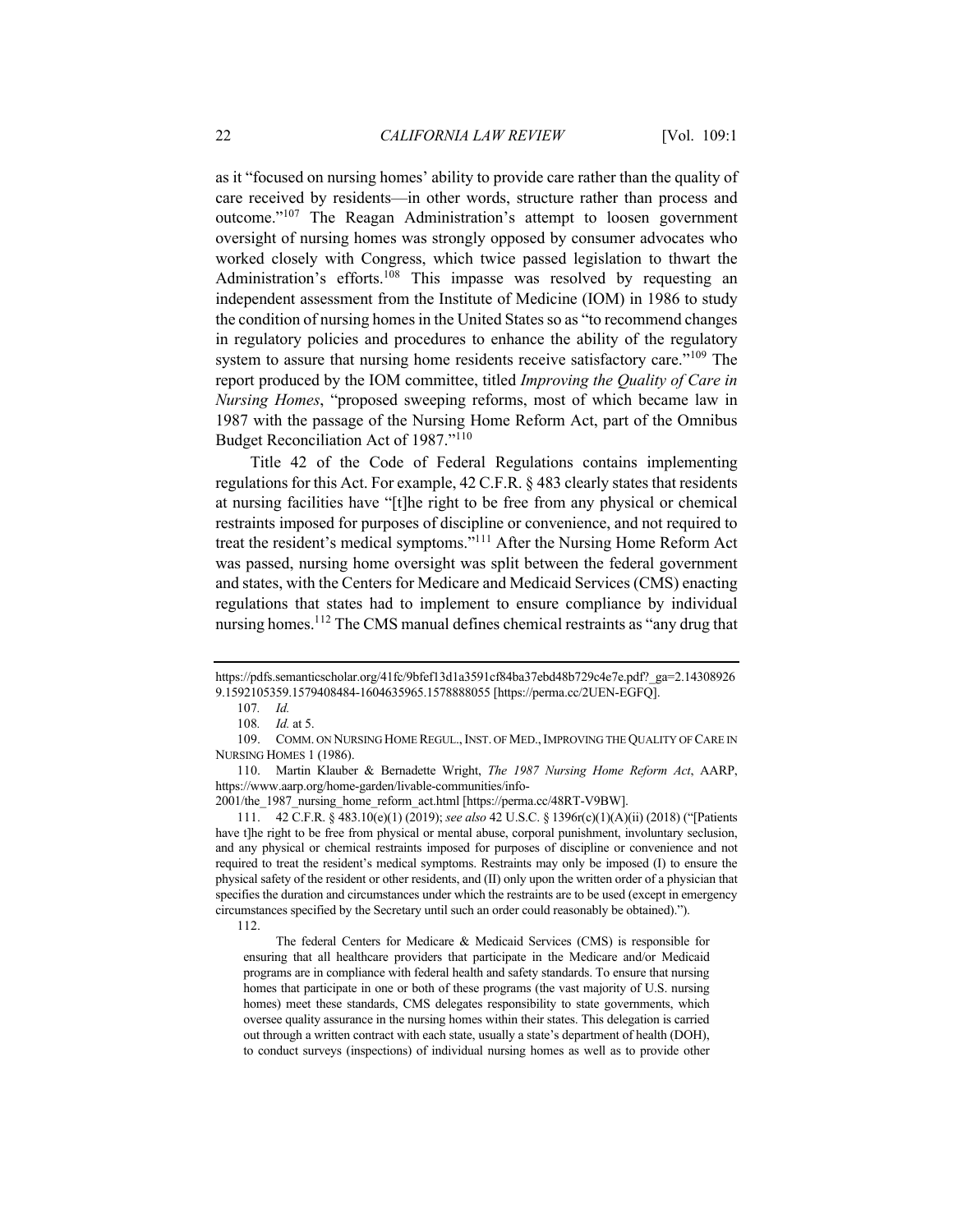is used for discipline or convenience and not required to treat medical symptoms"<sup>113</sup> and prioritizes patient autonomy as stated in Section  $483$ .<sup>114</sup> Similarly, 42 C.F.R § 482.13, promulgated in 1986, conditions hospital participation in Medicare and Medicaid on whether "[a]ll patients have the right to be free from restraint or seclusion, of any form, imposed as a means of coercion, discipline, convenience, or retaliation by staff."<sup>115</sup> To be sure, chemical restraints are still used in hospitals and nursing home settings.<sup>116</sup> But legal and professional trends since these regulations were enacted in the 1980s have moved away from using chemical restraints to ease the work of staff members and to only using them to ensure patient and staff safety.<sup>117</sup> Many states have

CYNTHIA RUDDER, RICHARD J. MOLLOT, MAGGIE BAUMER & IAN DRISCOLL, GOVERNMENT MONITORING & OVERSIGHT OF NURSING HOME CARE: THE RELATIONSHIP BETWEEN FEDERAL AND STATE AGENCIES 9 (2010) (footnotes omitted), https://theconsumervoice.org/uploads/files/issues/LTCCC-Report.pdf [https://perma.cc/PQ2X-QZDT].

114. CMS regulations also state:

*Id.* at 4.

115. 42 C.F.R. § 482.13(e) (2019).

116*. See* Maier, *supra* note 104, at 257. Maier notes that:

Despite the regulations, nursing homes still use medications as a way to control residents. In 2001 over 27% of Medicare beneficiaries in nursing homes received an antipsychotic prescription—the highest level in over a decade. Yet, according to a 1999 study, only 8% of nursing home residents had been diagnosed with "other mental disorders." Further, a study of 2004 nursing home data revealed that over 86.3% of nursing home patients receiving an antipsychotic drug received it for an off-label use. Most of those patients had been diagnosed with dementia, and 63% of them were residents in a for-profit facility. Finally, over 75% of those beneficiaries were enrollees in either Medicare or Medicaid. While over time the percentage of residents receiving antipsychotic medications for off-label uses has decreased, in 2008, CMS reported that almost 20% of nursing home residents receiving antipsychotic medications did not have a psychotic or related diagnosis.

Id. at 256–57 (footnotes omitted).

117. Michael Silverman notes in *Emergency Physicians Monthly* that:

More and more hospitals are changing their restraint policies or trying to go restraint free.

quality assurance functions, such as responding to consumer complaints about a facility's care. Because these contractual activities are the principle means by which providers are held accountable for meeting federal standards, they are critical to ensuring both quality of care for nursing home residents across the country as well as appropriate use of the government funding that pays for a substantial portion of nursing home care. Thus, the efficacy of CMS's oversight of each state agency's performance in its surveying and oversight activities, as dictated by these contracts, is crucial.

<sup>113.</sup> CTRS. FOR MEDICARE & MEDICAID SERVS., DEP'T OF HEALTH & HUM. SERVS., CMS MANUAL SYSTEM: PUB. 100-07 STATE OPERATIONS PROVIDER CERTIFICATION 3 (2016), https://www.cms.gov/Regulations-and-Guidance/Guidance/Transmittals/Downloads/R157SOMA.pdf [https://perma.cc/TRA9-99ZX].

Restraints may not be used for staff convenience. However, if the resident needs emergency care, restraints may be used for brief periods to permit medical treatment to proceed unless the facility has a notice indicating that the resident has previously made a valid refusal of the treatment in question. If a resident's unanticipated violent or aggressive behavior places him/her or others in imminent danger, the resident does not have the right to refuse the use of restraints. In this situation, the use of restraints is a measure of last resort to protect the safety of the resident or others and must not extend beyond the immediate episode. The facility may not use restraints in violation of the regulation solely based on a legal surrogate or representative's request or approval.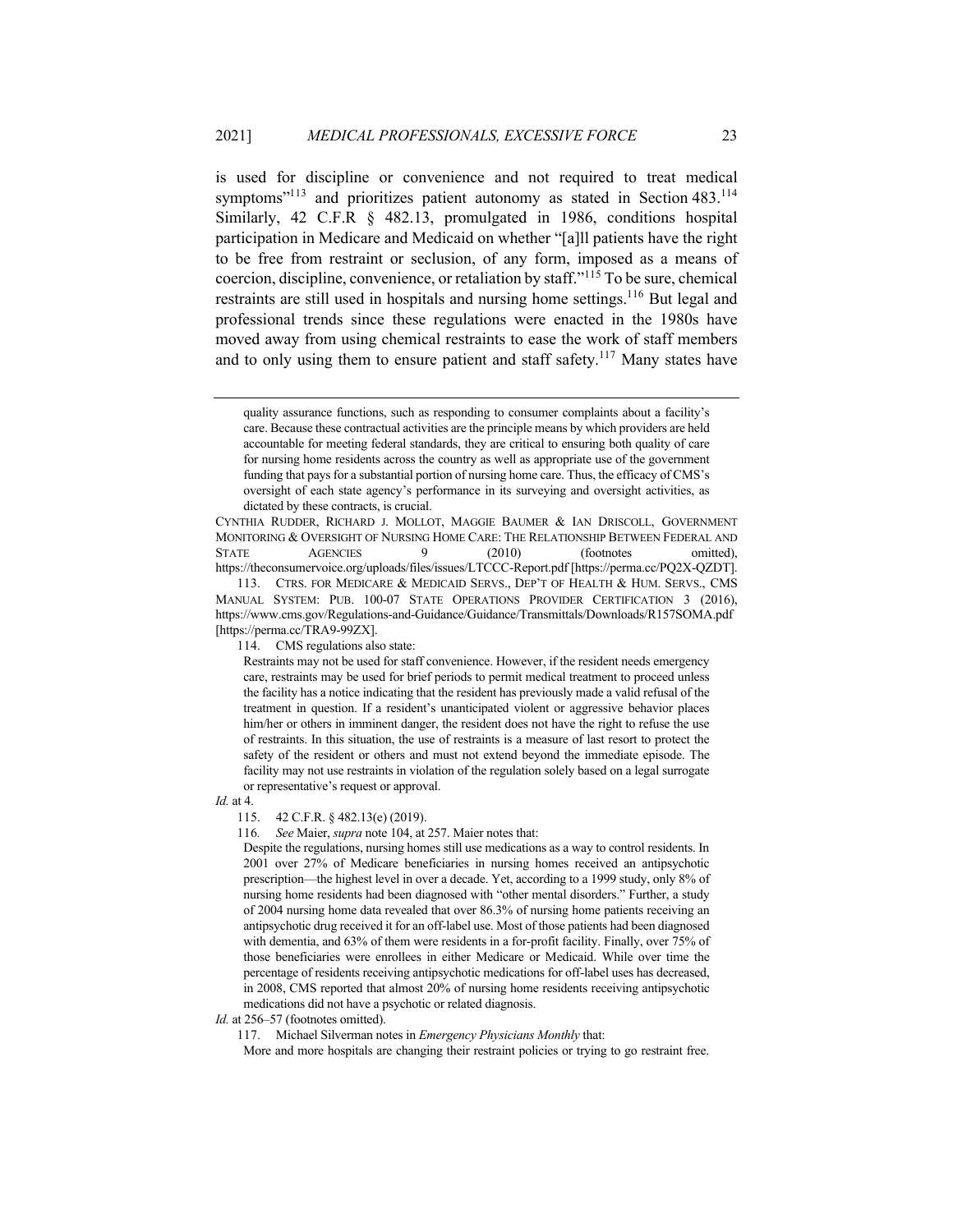reaffirmed these values in their laws and regulations governing healthcare settings. $118$ 

While the Nursing Home Reform Act demonstrates a commitment to curtailing the use of chemical restraints in nursing facilities, it remains unclear whether the Act provided residents with an affirmative right to sue nursing homes that violate the rules regarding chemical restraints. Indeed, circuit courts have been inconsistent on whether the Nursing Home Reform Act authorizes a private cause of action for residents against nursing homes or if it creates rights that can be enforced by 42 U.S.C § 1983. The Ninth Circuit most recently addressed this issue in 2019, holding that the Act is sufficiently rights-creating such that it could be enforced via Section  $1983$ .<sup>119</sup> In reaching that conclusion, it joined the Third Circuit, which has allowed Section 1983 claims as a vehicle to enforce rights under the Act since 2009.120 Meanwhile, the Second Circuit, as well as several district courts, have held that the Act provides no cause of action for private plaintiffs or enforceable rights under Section 1983.<sup>121</sup> Perhaps because of this, as well as many nursing home residents' limited resources, there are few cases that interpret the regulations governing chemical restraints in nursing homes.<sup>122</sup> In the next Section, we move from discussing chemical

Michael Silverman, *Restraints: All Holds Barred?*, EMERGENCY PHYSICIANS MONTHLY (Oct. 10, 2016), https://epmonthly.com/article/all-holds-barred [https://perma.cc/23HM-FQVM].

The patient population in the ED often times has patients who will continue to require some sort of restraint to protect the patient and/or the staff. The goals of the provider are to diagnose and treat the patient's underlying medical problem which may require effectively using medications to help control the patient's symptoms so that they can be more participatory in their plan of care. Accurate and thorough documentation on these patients is critical.

<sup>118.</sup> For example, the California Code of Regulations states that patients in healthcare facilities have the right:

To be free from psychotherapeutic drugs and physical restraints used for the purpose of patient discipline or staff convenience and to be free from psychotherapeutic drugs used as a chemical restraint . . . except in an emergency which threatens to bring immediate injury to the patient or others. If a chemical restraint is administered during an emergency, such medication shall be only that which is required to treat the emergency condition and shall be provided in ways that are least restrictive of the personal liberty of the patient and used only for a specified and limited period of time.

CAL.CODE REGS. tit. 22, § 72527(a)(24) (2020). Similarly, state law in New York states that health care facilities must ensure that "the resident is free . . . from any psychotropic drug administered for purposes of discipline or convenience, and not required to treat the resident's medical conditions or symptoms . . . ." N.Y. COMP. CODES R. & REGS. tit. 10, § 415.4(a)(1) (2020).

<sup>119.</sup> Anderson v. Ghaly, 930 F.3d 1066, 1070 (9th Cir. 2019).

<sup>120.</sup> Grammer v. John J. Kane Reg'l Ctrs.-Glen Hazel, 570 F.3d 520 (3d Cir. 2009).

<sup>121</sup>*. See* Prince v. Dicker, 29 F. App'x 52, at \*54 (2d Cir. 2002); Duncan v. Johnson–Mathers Health Care, Inc., No. 5:09-CV-00417-KKC, 2010 WL 3000718, at \*10 (E.D. Ky. July 28, 2010); Baum v. N. Dutchess Hosp., 764 F. Supp. 2d 410, 425 (N.D.N.Y. 2011).

<sup>122.</sup> A search conducted in January 2020 of all cases citing the parts of the regulations that deal with chemical and physical restraints resulted in only 186 total cases, and of that set, only 5 cases mentioned "chemical" or "chemical restraint." None described clearly relevant fact patterns. In some cases, it is unclear from the fact pattern whether the issue pertained to physical or chemical restraint. *See, e.g.*, Lakeridge Villa Health Care Ctr. v. Leavitt, 202 F. App'x 903 (6th Cir. 2006). There is also evidence that concerns regarding chemical restraints in nursing homes are often brought under state law.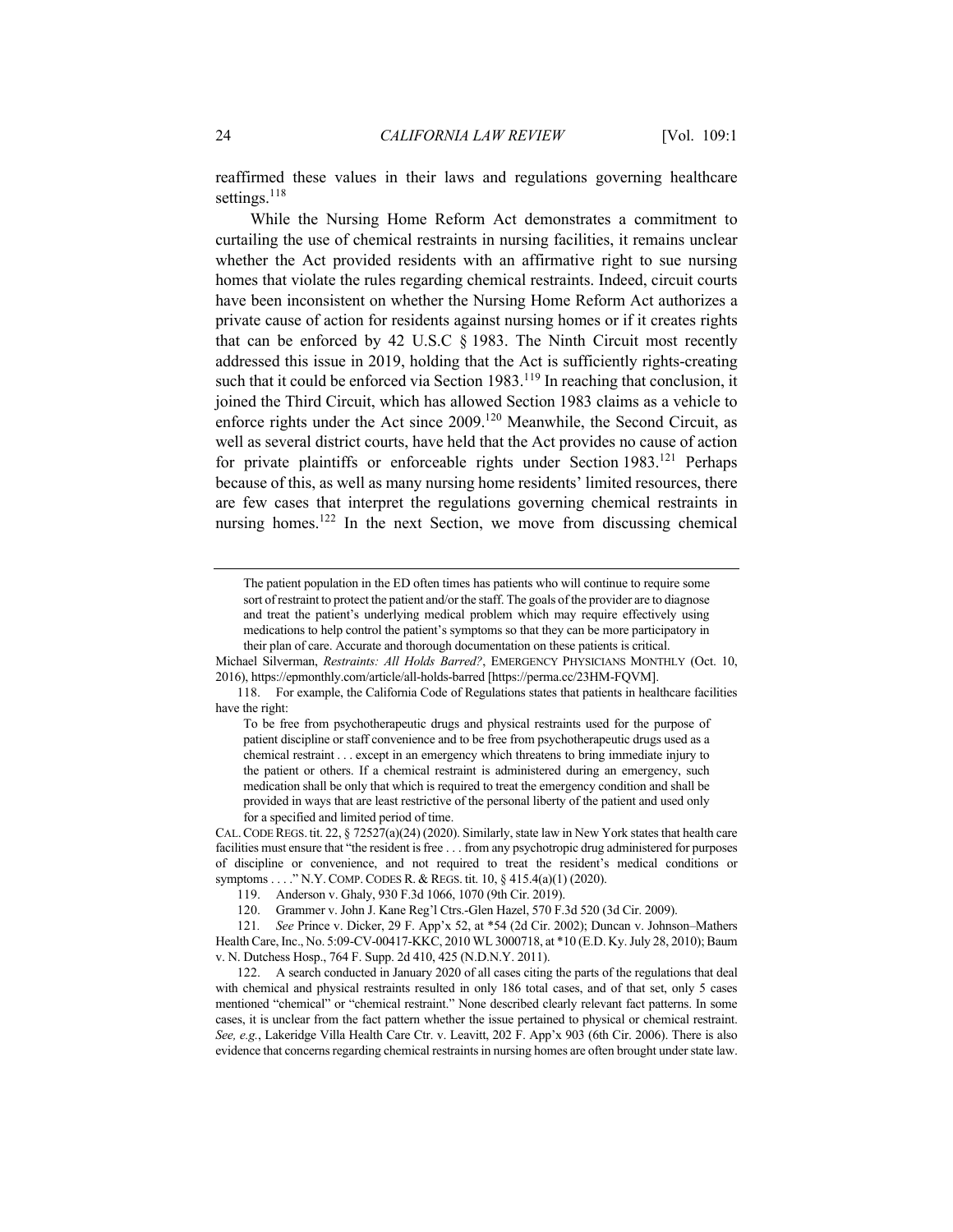restraints in clinical settings to cases involving chemical restraints and their use in pre-hospital or public settings. As an example of how chemical restraints operate in public settings, we examine a Minneapolis clinical trial involving the use of ketamine as a chemical restraint and describe how chemical restraints can shift from a healthcare tool to a law enforcement tactic.

# *C. Chemical Restraints as Law Enforcement Tactic: Minneapolis Case Study*

As Brandon Garrett and Seth Stoughton note in their article "A Tactical Fourth Amendment," there is growing concern that police officers do not have enough tactical guidance on how to properly diffuse tense situations without resorting to deadly force or other avoidable forms of violence.<sup>123</sup> While Garrett and Stoughton advocate reconstructing the existing constitutional test regarding "what counts" as excessive force, $124$  others address tactical ambiguity in use-offorce law and policy by arguing for expanding the tools that are available to law enforcement. This has led to a growing number of researchers and law enforcement practitioners who are interested in exploring the use of chemical restraints as part of policing practice.<sup>125</sup> John Powell's detainment and chemical restraint in Minneapolis exemplifies how evolving norms regarding the use of force are creating Fourth Amendment challenges that have gone largely unaddressed. There are no official statistics on how often police officers partner with medical professionals to administer chemical restraints in pre-hospital settings. Thus, the Powell incident in Minnesota, where ketamine was used as a chemical restraint, provides unusual insight into how this practice may develop in different parts of the country.<sup>126</sup>

*See, e.g.*, Fiala v. Bickford Senior Living Grp., LLC, 43 N.E.3d 1234 (Ill. App. Ct. 2015) (bringing a claim under the Illinois Nursing Home Care Act, 210 ILL. COMP. STAT. 45/1-101 et seq. (West 2014)); Robicheaux v. Adly, 827 So. 2d 429 (La. Ct. App. 2002) (bringing a claim that, in part, concerns chemical restraints under Louisiana's Patient's Bill of Rights, LA. STAT. ANN. § 40:2010.8(A)(9) (2020)).

<sup>123.</sup> Garrett and Stoughton note:

As ongoing public controversy over high-profile police killings drives home, the rules governing police use of force remain deeply contested. Members of the public may assume that police rules and procedures provide detailed direction about when officers can use deadly force. However, many agencies train officers to respond to threats according to a force "continuum" that does not provide hard-edged rules for when police can use deadly force. Nor, as recent cases have illustrated, does a criminal prosecution under state law readily lend itself to defining when police uses of force are appropriate.

Garrett & Stoughton, *supra* note 72, at 213.

<sup>124</sup>*. Id.* at 275 n.282.

<sup>125</sup>*. See, e.g.*, Danielle M. Weiss, *Calming Down: Could Sedative Drugs Be a Less-Lethal Option?*, NAT'L INST. JUST. (October 2008), https://nij.ojp.gov/topics/articles/calming-down-couldsedative-drugs-be-less-lethal-option [https://perma.cc/YJ6L-8C8S]; LAKOSKI ET AL., *supra* note 20.

<sup>126.</sup> For other examples of ketamine being used as a chemical restraint by law enforcement, see Schmelzer, *supra* note 28; Blizzard, *supra* note 28.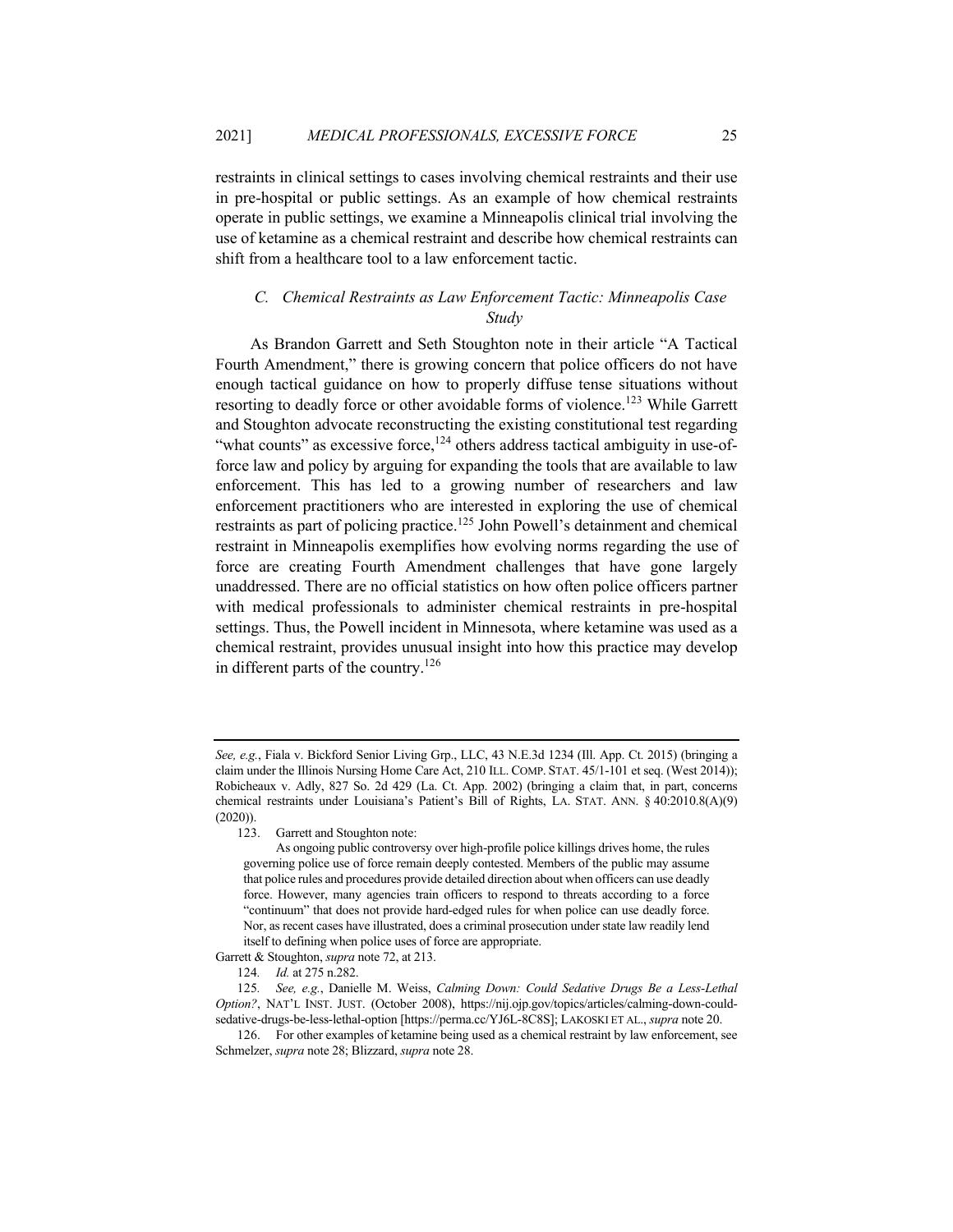## *1. Ketamine's Accepted Medical Uses*

Law enforcement researchers and policymakers currently favor a wider range of drugs for use as chemical restraints than what is typically used in healthcare settings.<sup>127</sup> While it is common for healthcare professionals to use benzodiazepines, typical antipsychotics, and atypical antipsychotics, researchers examining the use of chemical restraints in law enforcement have looked beyond these three drug classes to identify over a hundred different compounds that could be administered.<sup>128</sup> Ketamine has become a popular choice.

Developed in 1962 and approved for human use in 1970, ketamine quickly became a widely used battlefield anesthetic during the Vietnam War.<sup>129</sup> Its properties made it possible for physicians to perform painful surgeries in remote locations. As a dissociative anesthetic, ketamine distorts perception of sight and sounds, produces feelings of detachment from the environment and one's self, and induces insensitivity to pain.<sup>130</sup> The drug "exerts its effect by 'disconnecting' the thalamocortical and limbic systems [of the brain], effectively dissociating the central nervous system from outside stimuli (eg [*sic*], pain, sight, sound)."131 Its effects put one in a "trancelike cataleptic state of 'sensory isolation' . . . characterized by potent analgesia, sedation, and amnesia while maintaining cardiovascular stability and preserving spontaneous respirations and protective airway reflexes."<sup>132</sup>

Today, ketamine continues to be used to facilitate sedation during surgery.<sup>133</sup> It is the most popular drug for painful surgical procedures in children.134 It is sold under the brand name Ketalar and in generic versions as an injection.<sup>135</sup> According to its FDA-approved product labeling, the drug can be used for the following purposes: (1) "as the sole anesthetic agent for diagnostic and surgical procedures that do not require skeletal muscle relaxation;" (2) "for the induction of anesthesia prior to the administration of other general anesthetic agents;" and (3) "to supplement low-potency agents, such as nitrous oxide."<sup>136</sup> When used for these approved purposes, ketamine has several potential side-

<sup>127</sup>*. See generally* LAKOSKI ET AL., *supra* note 20; Weiss, *supra* note 125.

<sup>128</sup>*. See* LAKOSKI ET AL., *supra* note 20, at 15–16.

<sup>129</sup>*. Ketamine*, CTR. FOR SUBSTANCE ABUSE RSCH. (Oct. 29, 2013), http://www.cesar.umd.edu/cesar/drugs/ketamine.asp [https://perma.cc/D84Y-GFY5].

<sup>130</sup>*. Id.*

<sup>131.</sup> Steven M. Green, Mark G. Roback, Robert M. Kennedy & Baruch Krauss, *Clinical Practice Guideline for Emergency Department Ketamine Dissociative Sedation: 2011 Update*, 57 ANNALS EMERGENCY MED. 449, 449 (2011).

<sup>132</sup>*. Id.* (footnote omitted).

<sup>133</sup>*. Ketamine*, JOHNS HOPKINS ALL CHILDREN'S HOSP., https://www.hopkinsallchildrens.org/patients-families/health-library/healthdocnew/ketamine [https://perma.cc/B8BY-2PG3]; Green et al., *supra* note 131, at 449.

<sup>134.</sup> Green et al., *supra* note 131, at 449.

<sup>135.</sup> PAR PHARM., KETALAR (KETAMINE HYDROCHLORIDE) INJECTION 3, https://www.accessdata.fda.gov/drugsatfda\_docs/label/2017/016812s043lbl.pdf [https://perma.cc/6Z43-LXWM].

<sup>136</sup>*. Id.* at 3.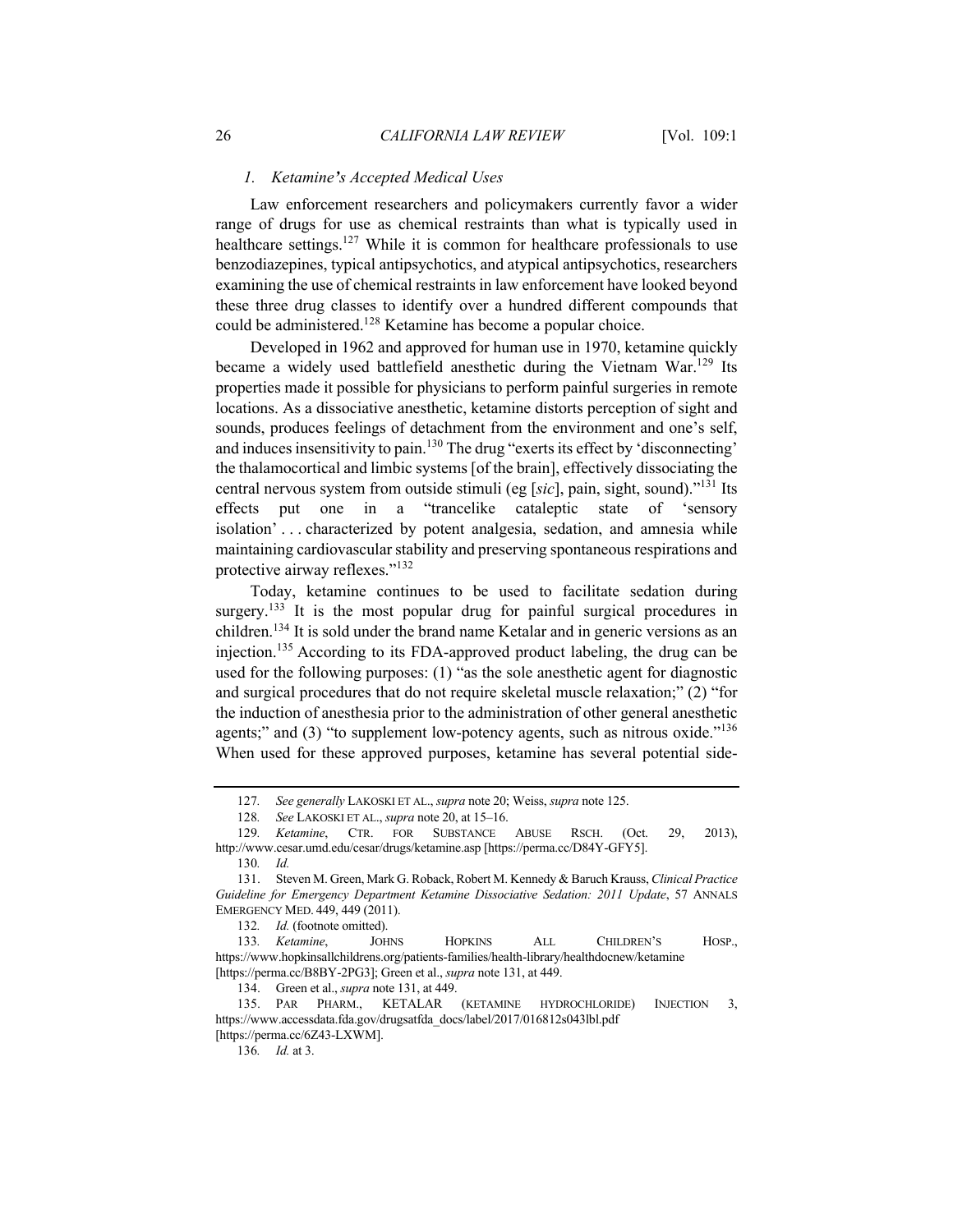effects, including "severe depression of respiration or apnea," "airway obstruction," and psychological "emergence reactions" involving "dream-like states, vivid imagery, hallucinations, and emergence delirium."<sup>137</sup>

In addition to its legitimate medical purposes, ketamine is illegally used for recreational purposes.<sup>138</sup> People use it to experience hallucinations and to feel separated from their bodies.<sup>139</sup> Ketamine can, however, cause "a terrifying sense of almost complete detachment that may feel like a near-death experience" and is similar to having a "bad trip on LSD."140 Ketamine is also one of the three most commonly used drugs for sexual assault.<sup>141</sup> It is favored by perpetrators because it comes in a clear liquid form that cannot easily be detected when added to drinks and very quickly renders a victim unconscious.<sup>142</sup>

Ketamine has been tested experimentally in public settings as a drug to relax and calm people experiencing different levels of agitation. Paramedics responding to emergency 9-1-1 calls conducted these experiments. In these studies, if the paramedic determined that a person is sufficiently agitated to qualify for inclusion in the research, the paramedic gave the subject an experimental dose of ketamine before transporting them to the hospital. Researchers in one such study found that in nearly half of all cases, the patient experienced dangerous complications, including depressed breathing for a period long enough to require intubation.<sup>143</sup> We will now turn to a discussion of how a hospital organization in Minneapolis carried out these experiments, often in collaboration with the police.

## *2. Minneapolis Case Study: Experiments Using Ketamine in Emergency Medicine*

Physicians at the Minneapolis-based hospital organization Hennepin Healthcare conducted two clinical trials that involved paramedics using ketamine on community members. The purpose of the experiments was to test ketamine's efficacy in sedating people experiencing "acute undifferentiated agitation."144 In the experiments, paramedics responded to 9-1-1 calls-forservice about medical emergencies and then administered ketamine to agitated

<sup>137</sup>*. Id.* at 1, 4, 7 (capitalization altered).

<sup>138.</sup> JOHNS HOPKINS ALL CHILDREN'S HOSP., *supra* note 133.

<sup>139</sup>*. Id.*

<sup>140</sup>*. Id.* 141*. Date Rape Drugs*, OFF. ON WOMEN'S HEALTH (Apr. 26, 2019), https://www.womenshealth.gov/a-z-topics/date-rape-drugs [https://perma.cc/9PZ5-6ATP].

<sup>142</sup>*. Id.*

<sup>143.</sup> Jon B. Cole, Johanna C. Moore, Paul C. Nystrom, Benjamin S. Orozco, Samuel J. Stellpflug, Rebecca L. Kornas, Brandon J. Fryza, Lila W. Steinberg, Alex O'Brien-Lambert, Peter Bache-Wiig, Kristin M. Engebretsen & Jeffrey D. Ho, *A Prospective Study of Ketamine Versus Haloperidol for Severe Prehospital Agitation*, 54 CLINICAL TOXICOLOGY 556, 556 (2016) (finding, in a clinical trial of ketamine versus haloperidol in prehospital settings, that complications occurred in 49 percent of patients that received ketamine and that 39 percent of subjects had to be intubated).

<sup>144</sup>*. Id.*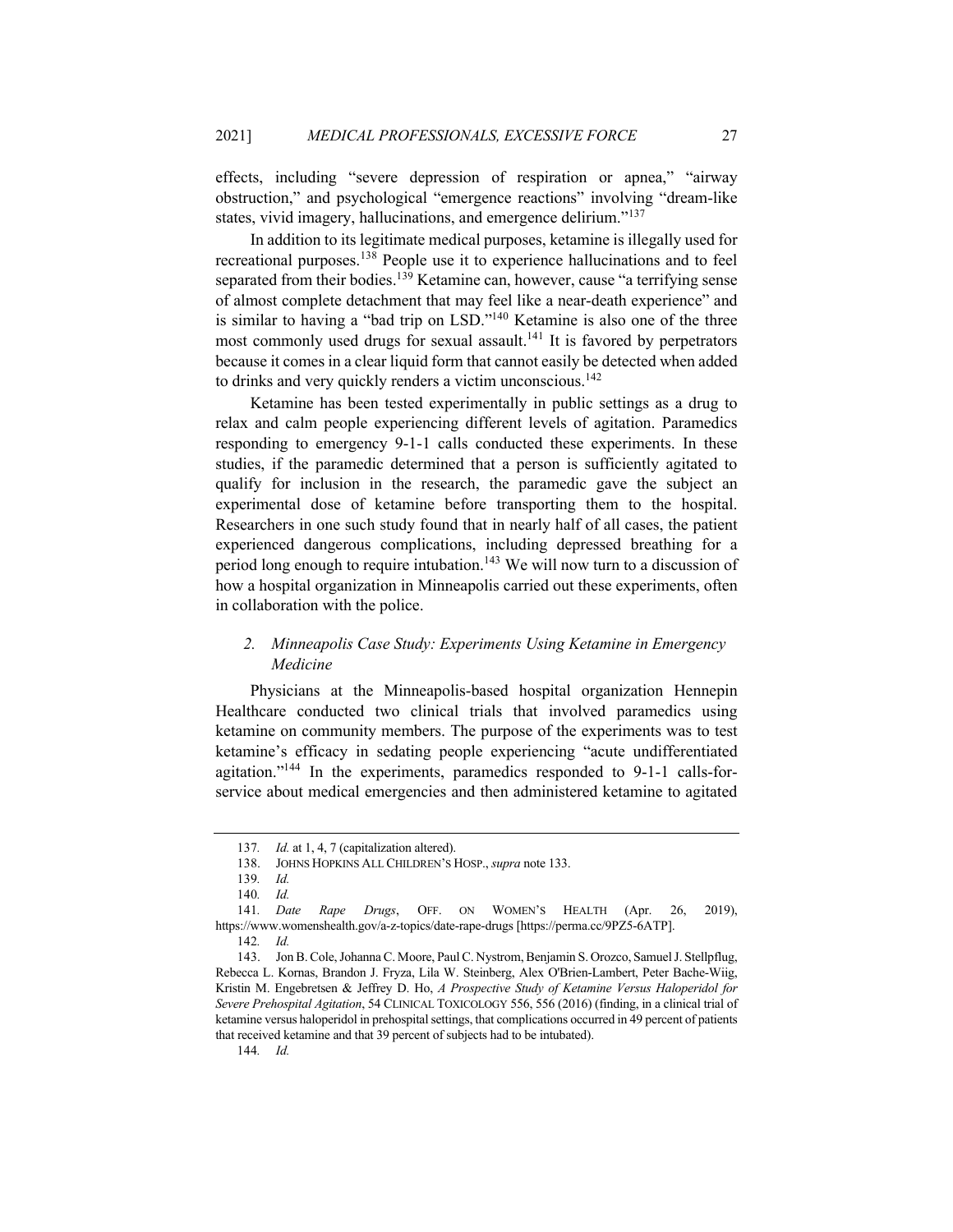patients before transporting them to the hospital. <sup>145</sup> Many, though not all, of these incidents involved law enforcement encouraging or directing paramedics to inject agitated individuals with ketamine after they were arrested or detained. Nevertheless, this set of experiments provides a context for understanding how law enforcement often became active participants in the decision to administer ketamine. As we discuss in more detail below, Hennepin Healthcare did not require paramedics to obtain patients' informed consent before enrolling them in the experiments and giving them trial doses of ketamine.<sup>146</sup> Researchers designed the studies to compare ketamine with the two most commonly used drugs for treating "agitation"—haloperidol and midazolam.

When used in medical terminology, "agitation" refers to "a temporary disruption of typical physician–patient collaboration . . . [which] interfere[s] with assessment and treatment during a period when immediate treatment is necessitated."<sup>147</sup> An agitated individual might exhibit "motor restlessness, heightened responsivity to internal and external stimuli, irritability, [or] inappropriate or purposeless verbal or motor activity  $\dots$ <sup>148</sup> More severe forms of agitation might involve "explosive and/or unpredictable anger; intimidating behavior; restlessness, pacing, or excessive movement; physical and/or verbal self-abusiveness; demeaning or hostile verbal behavior; uncooperative or demanding behavior or resistance to care; and impulsive or impatient behavior or low tolerance for pain or frustration."<sup>149</sup>

The first Minneapolis-based study on the use of ketamine to treat agitation began in October 2014. The study was designed to compare the effects of ketamine to haloperidol.<sup>150</sup> Throughout the one-year study, paramedics responding to emergency calls-for-service determined if patients qualified and, if so, enrolled the patients as subjects. For the first three months of the study, paramedics treated enrolled subjects with haloperidol. For the next six months, haloperidol was removed from all ambulances, and paramedics treated subjects with ketamine. Then for the final three months, paramedics went back to treating subjects with haloperidol.<sup>151</sup> To measure the efficacy of ketamine and haloperidol, paramedics used stopwatches to record how long it took patients to

<sup>145</sup>*. Id.*

<sup>146</sup>*. Id.*

<sup>147.</sup> Michael H. Allen, *Managing the Agitated Psychotic Patient: A Reappraisal of the Evidence*, 61 J. CLINICAL PSYCHIATRY (SUPP. 14) 11, 12 (2000).

<sup>148.</sup> Bruno Pacciardi, Mauro Mauri, Claudio Cargioli, Simone Belli, Biagio Cotugno, Luca Di Paolo & Stefano Pini, *Issues in the Management of Acute Agitation: How Much Current Guidelines Consider Safety?*, 4 FRONTIERS PSYCHIATRY, May 2013, at 1, 1.

<sup>149.</sup> Michael H. Allen, Glenn W. Currier, Daniel Carpenter, Ruth W. Ross & John P. Docherty, *Introduction: Methods, Commentary, and Summary*, 11 J. PSYCHIATRIC PRAC. (SUPP. 1) 5, 9 (2005).

<sup>150.</sup> Cole et al., *supra* note 143, at 557.

<sup>151</sup>*. Id.*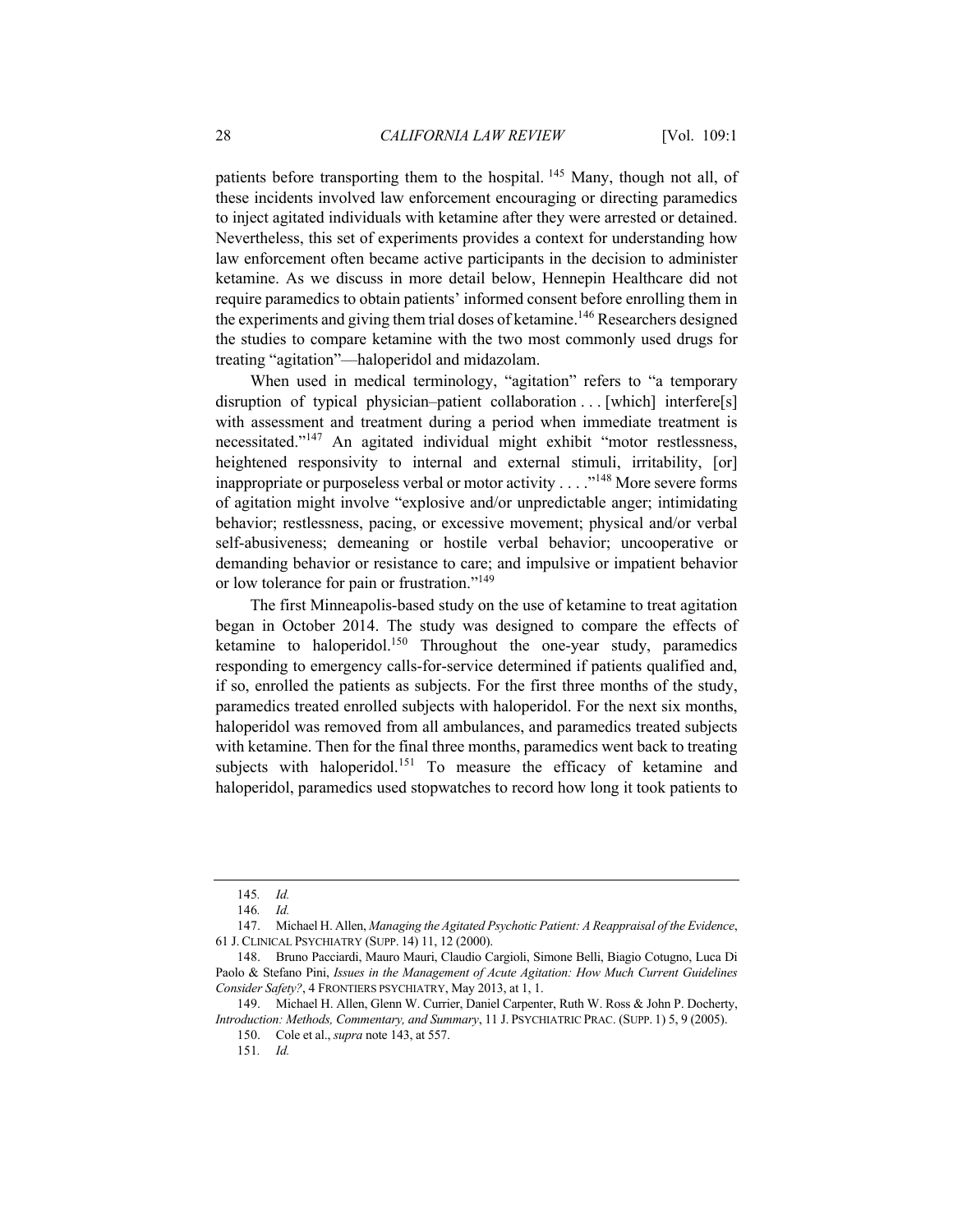reach sedation after administering either drug.<sup>152</sup> Paramedics also recorded complications and whether individuals had to be intubated.<sup>153</sup>

Patient consent was not required before enrolling in the study because Hennepin Healthcare's institutional review board (IRB)—the organization tasked with reviewing human subjects research—decided that the study was eligible for a waiver.<sup>154</sup> 45 C.F.R. § 46.116 allows such a waiver when: (1) the research "involves no more than minimal risk to the subjects"; (2) "[t]he research could not practicably be carried out without the requested waiver or alteration"; (3) the waiver "will not adversely affect the rights and welfare of the subjects"; and (4) subjects are provided, when available, with additional information and details after they participate in the trial.<sup>155</sup> Hennepin Healthcare did perform a "community consultation" with "caregivers affected by [the] study as well as a select group of patients at a local homeless shelter's inpatient chemical dependency program," "given the particularly vulnerable nature of this patient population."<sup>156</sup>

To determine who qualified for the study, paramedics used the Altered Mental Status Scale (AMSS). The AMSS assesses levels of alertness or sedation, agitation, or intoxication.<sup>157</sup> The scale allows medical providers to assign scores

152*. Id.*

153*. Id.*

1) the research involves human subjects who cannot give consent because of life-threatening medical conditions; 2) the condition requires immediate intervention; 3) available treatments are unproven or unsatisfactory and further research is needed to determine which therapy is best; 4) the research might provide benefit to the study subject; 5) clinical equipoise exists between the study and standard treatment; 6) the research cannot occur without the exception; 7) intervention must start before consent from a legally authorized representative is feasible and there is no way to identify likely subjects prospectively; 8) the primary investigator attempts to contact, within the therapeutic widow [sic], the legally authorized representative or a family member who might object; and 9) the primary investigator has provided an informed consent document to use if and when feasible.

Terri A. Schmidt et al., *Confronting the Ethical Challenges to Informed Consent in Emergency Medicine Research*, 11 ACAD. EMERGENCY MED. 1082, 1087 (2004). It is important to also note that the researchers in the Minneapolis trial relied upon the pre-2018 version of 45 C.F.R § 46.116. After the revision to the Common Rule in 2018, this part of the statute was amended to include an additional grounds for waiver regarding the use of "identifiable private information or identifiable biospecimens," provided that "the research could not practicably be carried out without using such information or biospecimens in an identifiable format." 45 C.F.R § 46.116(f)(3)(iii) (2020).

156. Cole et al., *supra* note 143, at 557.

157*. Id.*

<sup>154</sup>*. Id.*

<sup>155</sup>*. See* 45 C.F.R. § 46.116(f)(3)(i)–(v) (2020). "[M]inimal risk" means that the probability and magnitude of harm or discomfort anticipated in the research are not greater in and of themselves than those ordinarily encountered in daily life or during the performance of routine physical or psychological examinations. 45 CFR §§ 46.102(i); 46.116(f)(3)(i)–(v) (2020). There is an additional regulation allowing informed consent requirements to be waived in emergency-medicine research. 21 C.F.R. § 50.24 (2020). This regulation does not require an IRB to find that the research involves no more than minimum risks. *See id.*; U.S. DEP'T OF HEALTH & HUM. SERVS. ET AL., GUIDANCE FOR INSTITUTIONAL REVIEW BOARDS,CLINICAL INVESTIGATORS, AND SPONSORS:EXCEPTION FROM INFORMED CONSENT REQUIREMENTS FOR EMERGENCY RESEARCH (2013). Instead, the regulation allows a waiver where: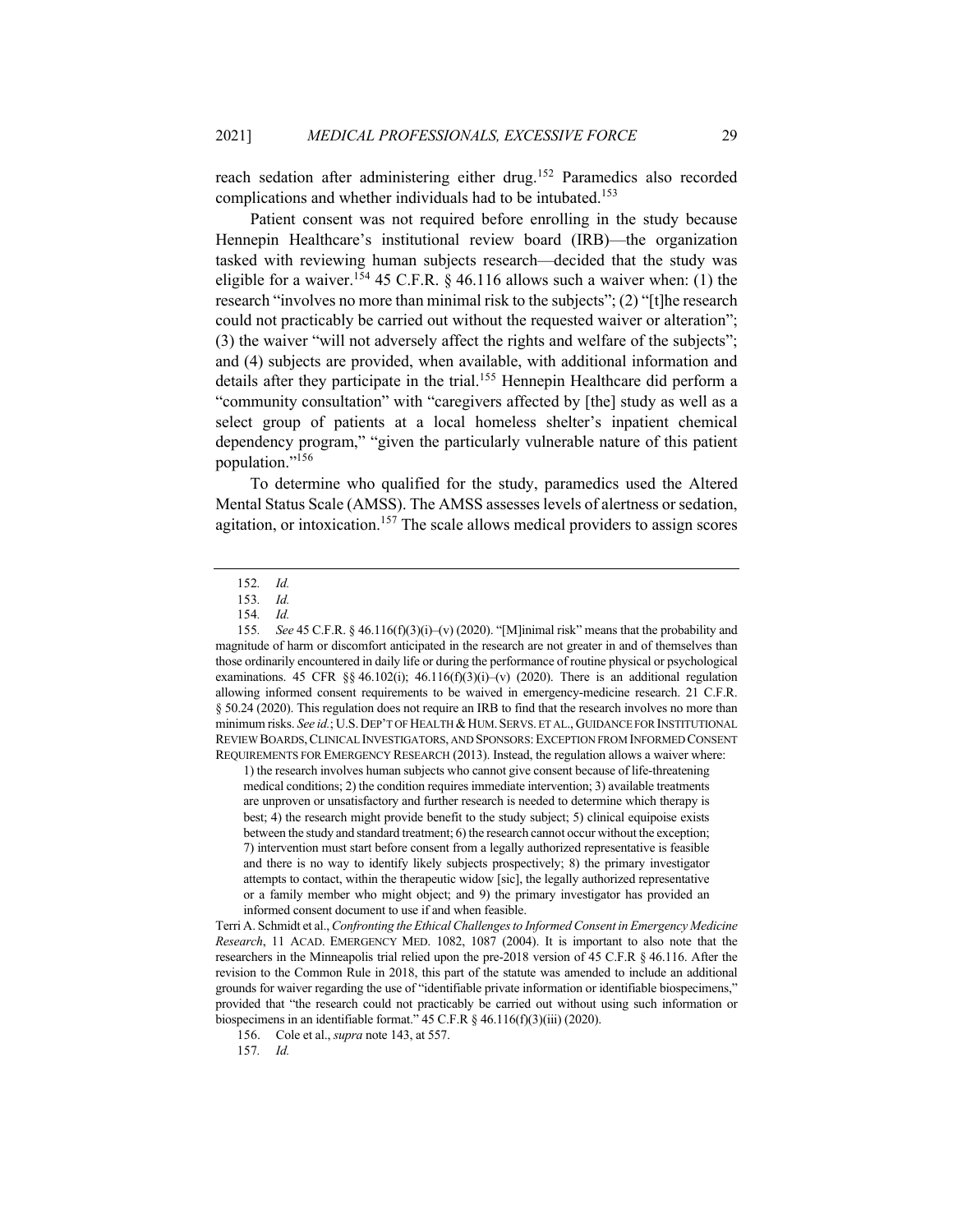to an individual based off the medical providers' observations of the individual's responsiveness, speech, facial expressions, and eyes.<sup>158</sup> Qualified patients presented with "severe acute undifferentiated agitation,"<sup>159</sup> which the study defined as an AMSS score of 2 or 3. A score of 2 corresponds to "[a]nxious, agitated" responsiveness, "[l]oud outbursts" in speech, and "[n]ormal" facial expressions and eyes, while a score of 3 corresponds to "[v]ery anxious, agitated" responsiveness with a "mild physical element of violence," "[l]oud outbursts" in speech, "[a]gitated" facial expressions, and "[n]ormal" eyes.<sup>160</sup> The trial excluded patients with profound agitation, which was defined as an AMSS score of 4 (" $[c]$ ombative, very violent, or out of control"). <sup>161</sup> These patients were excluded because the researchers' institution "deemed it unethical and unwise to withhold ketamine from the most profoundly agitated patients at any time for both patient and caregiver safety."<sup>162</sup>

The results of the study showed that ketamine worked faster than the previous treatment but also caused significant problems. The median time to sedation using ketamine was only five minutes, whereas the median time using haloperidol was seventeen minutes.<sup>163</sup> However, 49 percent of patients receiving ketamine experienced complications, compared to just 5 percent of those receiving haloperidol.<sup>164</sup> Subjects receiving ketamine were almost ten times more likely to have breathing problems that required intubation.<sup>165</sup> In total, 39 percent of patients receiving ketamine had to be intubated due to some form of airway obstruction, whereas only 4 percent of patients receiving haloperidol required intubation.166

It is likely that these results were not surprising, as many of the researchers knew prior to the study that ketamine posed great risks. Indeed, approximately two years before this trial, many of the same investigators published a paper in *Prehospital Emergency Care* that presented two case reports on the use of prehospital ketamine for the management of what is thought to be the most profound type of agitation, known as excited delirium syndrome.<sup>167</sup> In that paper, they explicitly warned that ketamine should only be considered as a treatment

<sup>158</sup>*. Id.*

<sup>159</sup>*. Id.*

<sup>160</sup>*. Id.*

<sup>161</sup>*. Id.*

<sup>162</sup>*. Id.*

<sup>163</sup>*. Id.* at 560.

<sup>164</sup>*. Id.* at 560–61.

<sup>165</sup>*. Id.* at 556.

<sup>166</sup>*. Id.* at 560.

<sup>167.</sup> Jeffrey D. Ho, Stephen W. Smith, Paul C. Nystrom, Donald M. Dawes, Benjamin S. Orozco, Jon B. Cole & William G. Heegaard, *Successful Management of Excited Delirium Syndrome with Prehospital Ketamine: Two Case Examples*, 17 PREHOSPITAL EMERGENCY CARE 274, 274 (2013). For a critical discussion of excited delirium syndrome, see Michael Barajas, *Excited. Delirious. Dead.*, TEX. OBSERVER (Oct. 16, 2017), https://www.texasobserver.org/excited-delirious-dead/ [https://perma.cc/P7WZ-2TBN].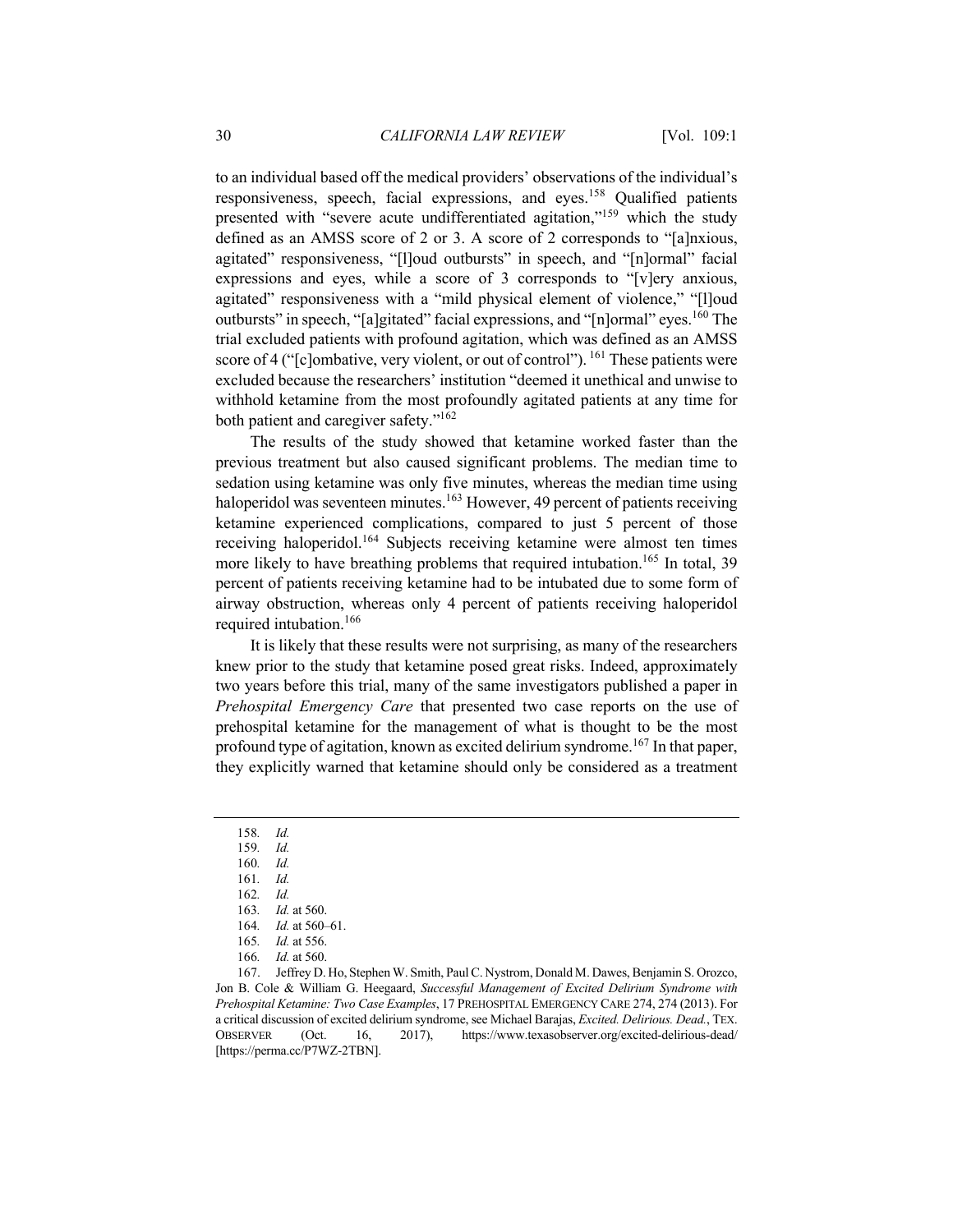for extreme instances of agitation and that it should not be used in patients with lesser degrees of agitation (including severe agitation and acute agitation) because of the drug's known toxicities. They warned:

We would caution against using ketamine sedation in situations that do not warrant the immediate need for interruption of the severe, lifethreatening, metabolic acidosis/catecholamine surge crisis seen in latestage [excited delirium syndrome]. . . . We would advocate that ketamine not be the chemical solution for every unruly or belligerent subjects [sic], as this would lead to overuse with unnecessary risk.<sup>168</sup>

Despite these recommendations, the researchers decided to proceed with the 2014 study. And then, after finding that ketamine posed a significantly higher rate of complications, many of the same researchers decided to conduct yet another study in August 2017.

This second trial was also done under the auspices of Hennepin Healthcare and compared the efficacy of ketamine to midazolam.<sup>169</sup> This study largely mirrored the first in terms of research design. Qualifying participants were given ketamine for the first six months of the study and midazolam in the second six months.<sup>170</sup> Paramedics recorded the time it took each drug to sedate individuals and whether individuals suffered from complications and needed intubation.<sup>171</sup> This time, however, the study had more prospective participants because it included both severely agitated and profoundly agitated patients.<sup>172</sup> Hennepin Healthcare again waived informed consent requirements based on its assessment that the study involved no more than minimum risks.<sup>173</sup> The trial was suspended on June 25, 2018, after details about the study were exposed by the *Minneapolis Star Tribune*. 174

The public was eventually made fully aware of Hennepin Healthcare's experimental use of ketamine after the Minneapolis Office of Police Conduct Review (OPCR), a neutral agency that investigates police misbehavior, issued a report revealing the use of the drug in situations involving paramedics and police officers.<sup>175</sup> The OPCR investigation started after a Fall 2017 audit of police body camera footage of use-of-force incidents revealed multiple episodes where paramedics injected detained or arrested individuals with an unknown substance that made them fall unconscious.<sup>176</sup> Several police reports identified the drug

<sup>168</sup>*. Id.* at 277.

<sup>169.</sup> HENNEPIN HEALTHCARE RSCH. INST., *Ketamine Versus Midazolam for Prehospital Agitation*, CLINICALTRIALS.GOV (Apr. 5, 2019), https://clinicaltrials.gov/ct2/show/NCT03554915 [https://perma.cc/UA9D-JJZ2].

<sup>170</sup>*. Id.*

<sup>171</sup>*. Id.*

<sup>172</sup>*. Id.*

<sup>173</sup>*. Id.*

<sup>174.</sup> MINNEAPOLIS, MPD INVOLVEMENT IN PRE-HOSPITAL SEDATION 4 (2018) [hereinafter OPCR REPORT].

<sup>175</sup>*. See generally id.*

<sup>176</sup>*. Id.* at 3.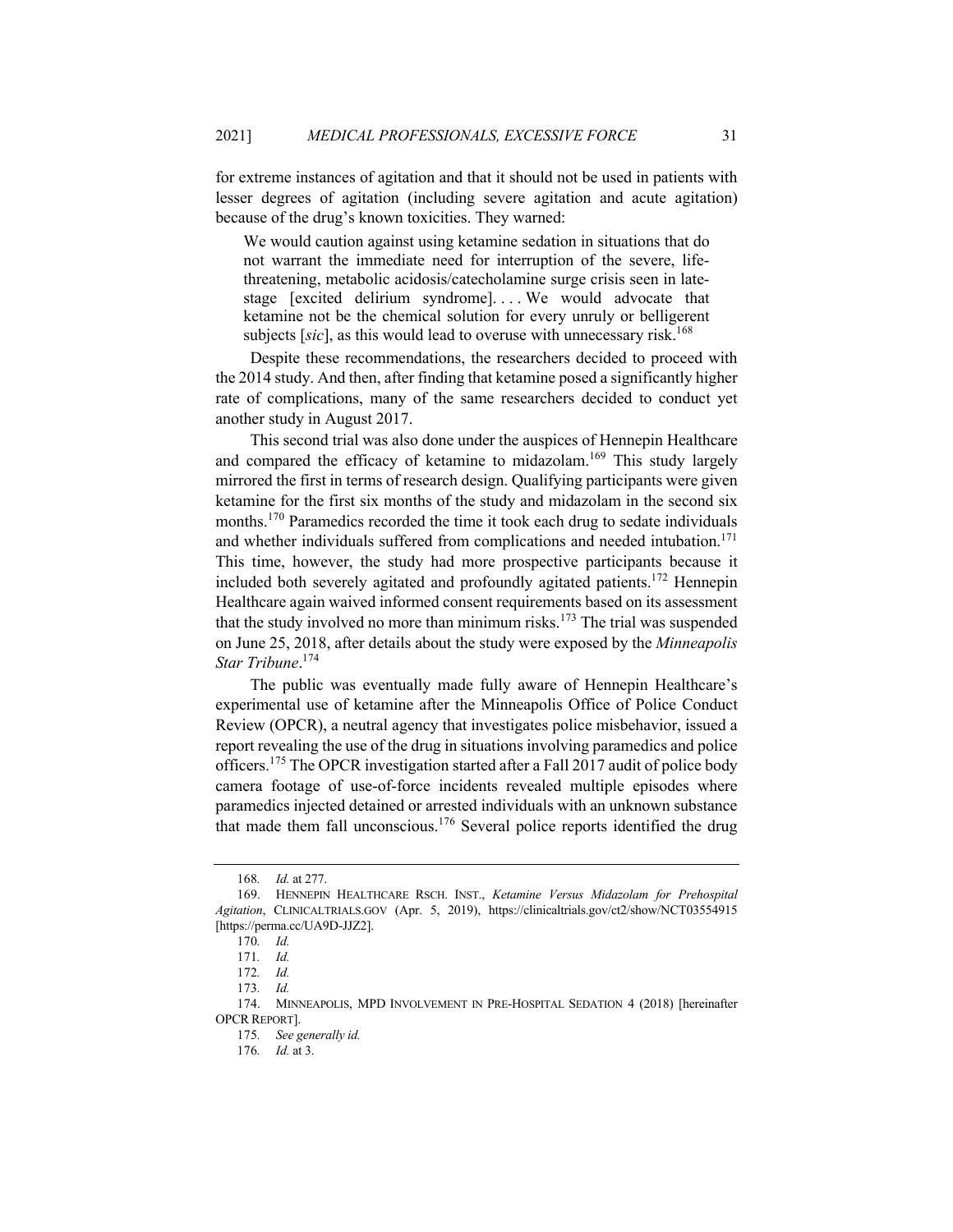administered as ketamine.<sup>177</sup> The OPCR reported its findings to the Minneapolis director of civil rights, who instructed the OPCR to begin a thorough investigation of the use of ketamine in calls-for-service involving the Minneapolis Police Department (MPD).<sup>178</sup> In the course of that investigation, an anonymous source released a draft version of the report to the media.<sup>179</sup>

The final report was released in July 2018 and concluded that the number of police reports mentioning ketamine increased from two in 2010 to sixty-two in 2017.<sup>180</sup> In one case, ketamine had been administered four separate times to the same person.<sup>181</sup> The report includes demographic information about the people involved in the incidents from 2016 to 2017. Black community members were disproportionately represented,  $182$  comprising 40 percent of the people injected with ketamine yet only constituting 19.4 percent of the Minneapolis population.<sup>183</sup> These figures should be understood in the context of other racial disparities regarding policing in Minneapolis, which includes using force against Black people seven times more often than against white people.<sup>184</sup> Moreover, Minneapolis's racial inequalities in policing are compounded by racial disparities in other areas, including income, unemployment, poverty, homeownership, incarceration, and education.<sup>185</sup> These concurrent and overlapping inequalities create a social context where the overall devaluation of the Black community can lead to the increased, and often unnecessary, use of dangerous chemical restraints by paramedics.

OPCR analysts found and reviewed body-camera footage of eight instances that took place between 2016 and 2018. In these incidents, the footage showed Minneapolis Police Department officers participating in the decision to administer ketamine.<sup>186</sup> This participation ranged from officers telling medics to

182*. Id.* app. 5. Race was reported by the officers. The racial demographics of the citizens involved in the incidents were as follows: 40 percent Black, 39 percent White, 10 percent American Indian/Alaskan Native, 9 percent Other/Mixed Race, 2 percent Unknown/Unreported. *Id.*

183*. QuickFacts: Minneapolis City, Minnesota*, U.S. CENSUS BUREAU, https://www.census.gov/quickfacts/minneapoliscityminnesota [https://perma.cc/LA6P-KA72].

185. Greg Rosalsky, *Minneapolis Ranks Near the Bottom for Racial Equality*, NPR (June 2, 2020, 6:30 AM), https://www.npr.org/sections/money/2020/06/02/867195676/minneapolis-ranks-nearthe-bottom-for-racial-equality [https://perma.cc/A2MR-2WVE]; *see also* Christopher Ingraham, *Racial Inequality in Minneapolis is Among the Worst in the Nation*, WASH. POST (May 30, 2020), https://www.washingtonpost.com/business/2020/05/30/minneapolis-racial-inequality

[https://web.archive.org/web/20200603053057/https://www.washingtonpost.com/business/2020/05/30 /minneapolis-racial-inequality/].

<sup>177</sup>*. Id.*

<sup>178</sup>*. Id.*

<sup>179</sup>*. Id.* at 6.

<sup>180</sup>*. Id.* at 10.

<sup>181</sup>*. Id.*

<sup>184.</sup> Richard A. Oppel Jr. & Lazaro Gamio, *Minneapolis Police Use Force Against Black People at 7 Times the Rate of Whites*, N.Y. TIMES (June 3, 2020), https://www.nytimes.com/interactive/2020/06/03/us/minneapolis-police-use-of-force.html [https://perma.cc/5WB6-PZ3B].

<sup>186.</sup> OPCR REPORT, *supra* note 174, at 10.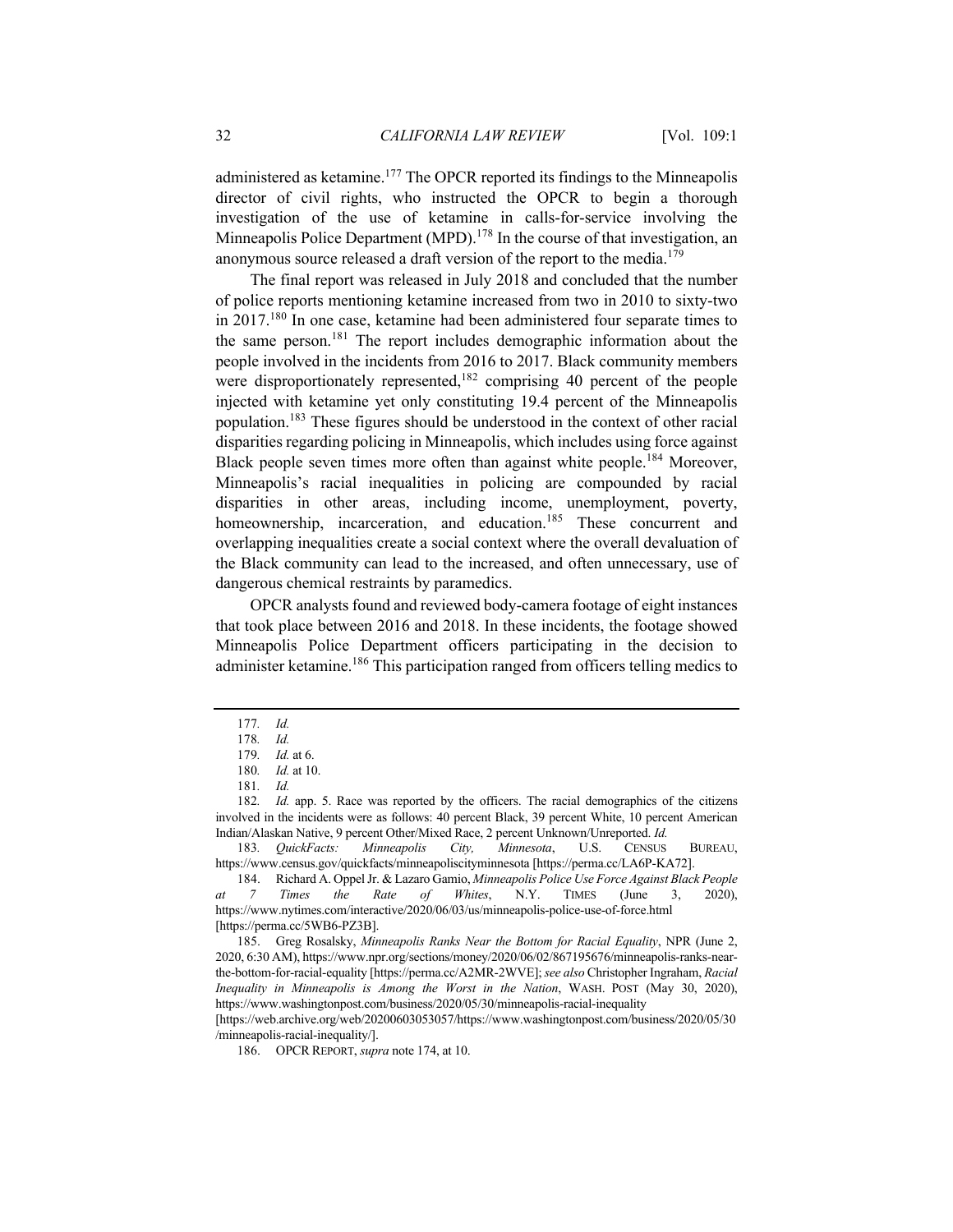bring ketamine ("When EMS gets here, just tell them to bring the ketamine in") to instances where medics asked the officers whether the individual should be sedated ("You guys want us to give him something?").<sup>187</sup> Though officers did not inject anyone, they often assisted by holding down or restraining individuals while paramedics administered the drug.<sup>188</sup> Individuals who were given ketamine as a chemical restraint were also physically restrained with handcuffs in 88 percent of cases, restrained by EMS devices (typically stretchers with straps) in 43 percent of cases, had spit hoods<sup>189</sup> placed on them in 33 percent of cases, and were secured with hobbles or leg restraints in 15 percent of cases.<sup>190</sup> At the time of the audit, MPD did not have a policy addressing interactions between paramedics and police or the use of chemical restraints such as ketamine.

The OPCR report contained alarming details regarding multiple—and seemingly routine—incidents where police officers pressured paramedics to use ketamine as a chemical restraint.<sup>191</sup> The body-camera footage of several incidents reviewed by OPCR revealed that in some cases, the police requested ketamine even though an individual had already been subdued.<sup>192</sup> In one case, an officer spoke with paramedics about giving an individual a shot of ketamine.<sup>193</sup> When the individual saw the needle, he said he did not want the shot, adding, "[W]hoa, whoa, that's not cool!" He pleaded, "I don't need that!"<sup>194</sup> He was then injected with the drug twice and secured to a chair.<sup>195</sup> Shortly after, he became nonverbal and his vocalizations unintelligible, prompting one officer to remark, "he just hit the K-hole," a slang term for the intense delirium brought on by ketamine. 196

In another incident, police responded to a call involving an "emotionally disturbed" person contemplating suicide.<sup>197</sup> The police found the person in his residence sleeping face down on a couch, and they double-handcuffed him without resistance.<sup>198</sup> When the paramedics arrived, one of the officers made an

<sup>187</sup>*. Id.*

<sup>188</sup>*. Id.* at 11.

<sup>189.</sup> Spit masks–or spit hoods–have been used by law enforcement officers for years, often in jails and prisons. Most are made from nylon mesh that loosely cover a person's head with an elastic band to keep it affixed around their neck. Some have plastic that covers the mouth and nose portion. Scott Morris, *Justified by Myth, Spit Hoods Can Kill*, OAKLAND REP. (Aug. 12, 2019), https://www.oaklandreporter.org/2019/08/justified-by-myth-spit-hoods-can-kill.html [https://perma.cc/9HJ3-LS2W].

<sup>190.</sup> OPCR REPORT, *supra* note 174, at 11.

<sup>191</sup>*. Id.* at 12–15.

<sup>192</sup>*. Id.*

<sup>193</sup>*. Id.* at 15.

<sup>194</sup>*. Id.*

<sup>195</sup>*. Id.*

<sup>196</sup>*. Id.*

<sup>197</sup>*. Id.* at 12.

<sup>198</sup>*. Id.*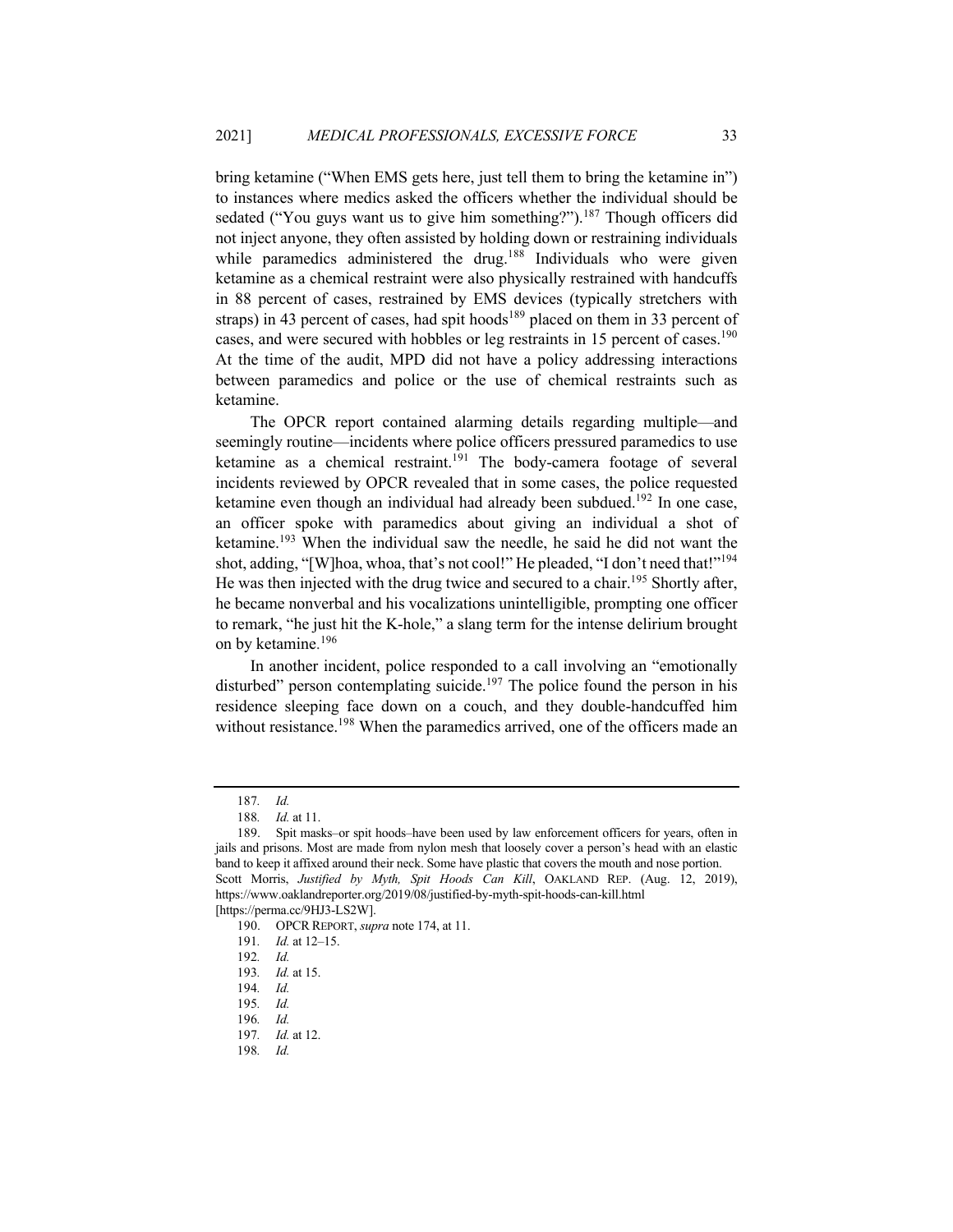"injection" motion toward the individual and laughed.<sup>199</sup> The officer then radioed, "[T]ell [the paramedics] they're going to have to bring a shot in."200 Shortly before being taken to the ambulance, the individual yelled, "[L]et me go!"<sup>201</sup> The officer replied, "[I]n about two seconds when they shove a needle in your ass. They'll give you a little ketamine."202 At the hospital, once the individual was taken to a room, an officer stated, "[He] needs a locker [*sic*] room unless you're going to give [him] a shot, because [he] needs a shot  $\dots$ ."203

The report also suggests that paramedics may have administered ketamine to people because it would benefit Hennepin Healthcare's research experiment and not because it was medically necessary. Body-camera footage from one case showed a woman, after being maced by police, asking for an asthma pump. Instead, a paramedic gave her an injection of ketamine. "If [she] was having an asthma attack, giving ketamine actually helps patients and we're doing a study for agitation anyway so I had to give [her] ketamine, $\frac{1}{204}$  the unnamed paramedic told a police officer. After receiving ketamine, the woman's breathing stopped, and medical staff resuscitated her, according to the report.<sup>205</sup> The authors of the OPCR report said that it was "troubling that the dictate of the 'study' mentioned by the paramedics appears to have played a significant role in the decision to administer ketamine."<sup>206</sup>

There is also evidence that police instructed the paramedics about how much ketamine to administer. During one incident, an individual—who had been given ketamine on at least four separate occasions in one year—was confronted by the police after an alleged jaywalking incident and began taunting the officers.<sup>207</sup> The officers told the individual to stop using profanity, and when the individual continued to use inappropriate language, the officers attempted to detain him. The individual actively resisted arrest and scratched an officer. Then the officers handcuffed and hobbled him, fitted him with a spit hood, and strapped him to a stretcher. Once inside an ambulance, the individual loudly objected to arrest and the officers' force. A paramedic said, "[A]re you gonna draw it [ketamine] up[?]"208 The person was given the ketamine injection despite his objection as the officer restraining him referred to the drug as "the good

<sup>199</sup>*. Id.*

<sup>200</sup>*. Id.*

<sup>201</sup>*. Id.*

<sup>202</sup>*. Id.*

<sup>203</sup>*. Id.*

<sup>204</sup>*. Id.* at 13.

<sup>205</sup>*. Id.*

<sup>206.</sup> Andy Mannix, *Ketamine study at Hennepin Healthcare Suspended After Criticism from Politicians*, STAR TRIB. (June 26, 2018, 11:38 AM), https://www.startribune.com/ketamine-study-athennepin-healthcare-suspended-after-criticism-from-politicians-minneapolis-police-sedate/486507021 [https://perma.cc/Y7DV-RRZV].

<sup>207.</sup> OPCR REPORT, *supra* note 174, at 14.

<sup>208</sup>*. Id.*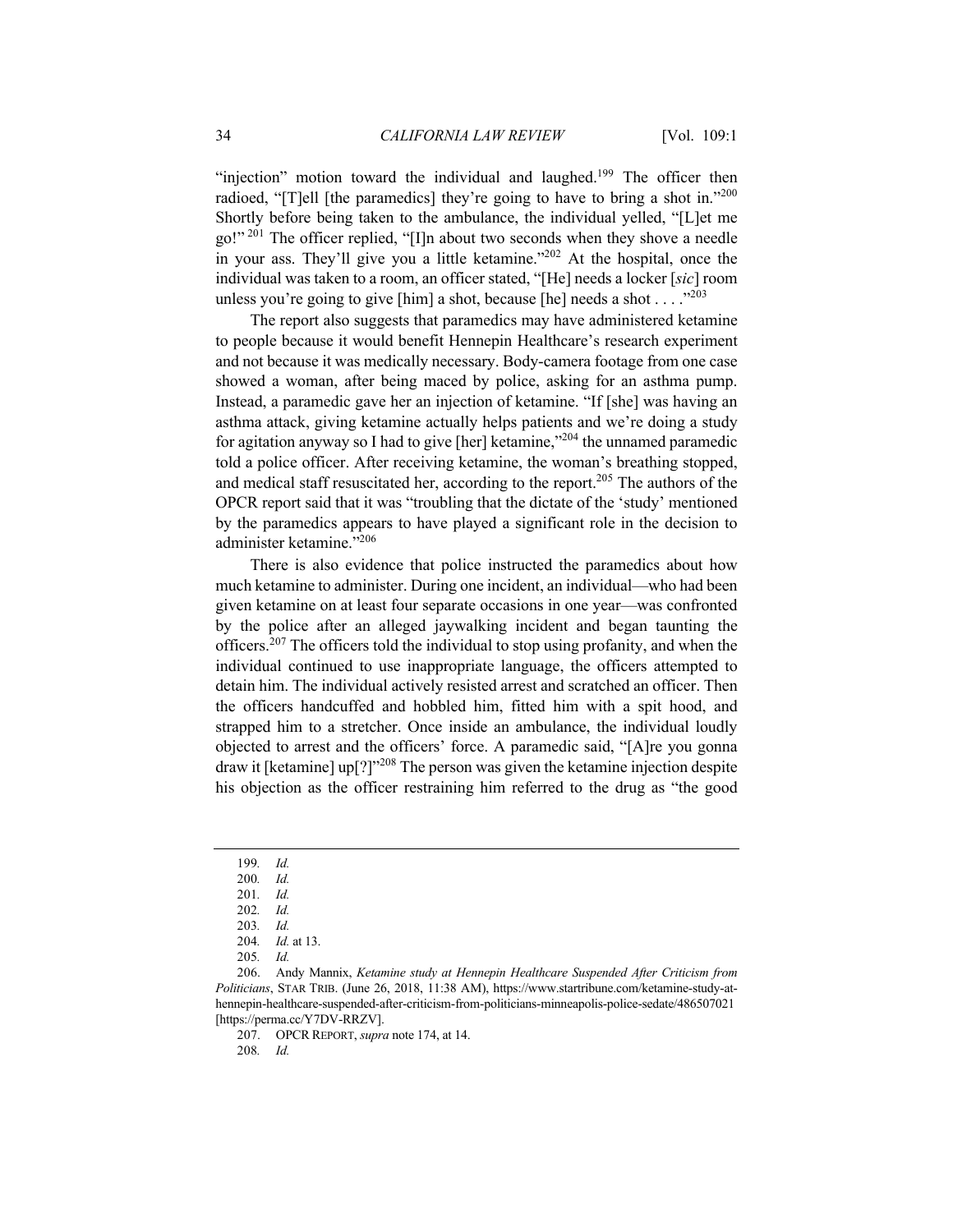stuff."<sup>209</sup> The injection did not cause the individual to fall unconscious, and the group discussed giving him more ketamine, to which he replied, "[D]on't give me anything."<sup>210</sup> The officer then suggested to the paramedic that "[l]ast time" it took "two doses."211 The officer told the paramedic that he had seen the person a few nights earlier.<sup>212</sup>

Another key concern raised was whether the studies actually involved only minimal risks—a concept used in clinical trials to, in part, determine whether waivers of consent requirements are appropriate.<sup>213</sup> Public Citizen's Health Research Group—a consumer-protection organization—and dozens of doctors, lawyers, and bioethicists submitted a letter to the U.S. Department of Health and Human Services requesting a formal compliance oversight investigation. With respect to the waiver of consent, the letter stated:

A prospective clinical trial in which human subjects were assigned by a research protocol to receive the general anesthetic ketamine or a different powerful sedative drug for agitation, rather than according to the clinical judgment of the health care professionals caring for the subjects, clearly exceeded minimal risk and therefore was **not** eligible for waiver of informed consent under HHS regulations at 45 C.F.R.  $§$  46.116(d).<sup>214</sup>

The conclusion of the OPCR report included policy recommendations for the Minneapolis Police Department, such as creating a policy governing appropriate interactions between MPD officers and emergency medical responders; providing MPD officers with training about interactions with emergency medical responders; exploring the addition of rules regarding "emotionally disturbed persons" to the MPD policies and procedures; establishing a protocol for medical research involving police detainees; and exploring options for notifications of medical research involving detainees.<sup>215</sup> The report also called for training paramedics about interactions with police officers who may try to participate in decision-making about giving pharmaceuticals to patients.

But such policy recommendations, which regulate partnerships between police and paramedics using ketamine in pre-hospital settings, raise significant legal issues that have yet to be resolved. The collaboration between police and medical professionals to use chemical restraints for subduing detained individuals raises at least two novel constitutional questions. First, do Fourth

<sup>209</sup>*. Id.*

<sup>210</sup>*. Id.*

<sup>211</sup>*. Id.*

<sup>212</sup>*. Id.*

<sup>213.</sup> Letter from Michael A. Carome, Dir., Pub. Citizen Health Rsch. Grp. et al., to Scott Gottlieb, Comm'r, Food and Drug Admin. & Jerry Menikoff, Dir., HHS Off. for Hum. Rsch. Prots., at 2 (July 25, 2018) (on file with author).

<sup>214</sup>*. Id.* at 7.

<sup>215.</sup> OPCR REPORT, *supra* note 174, at 16.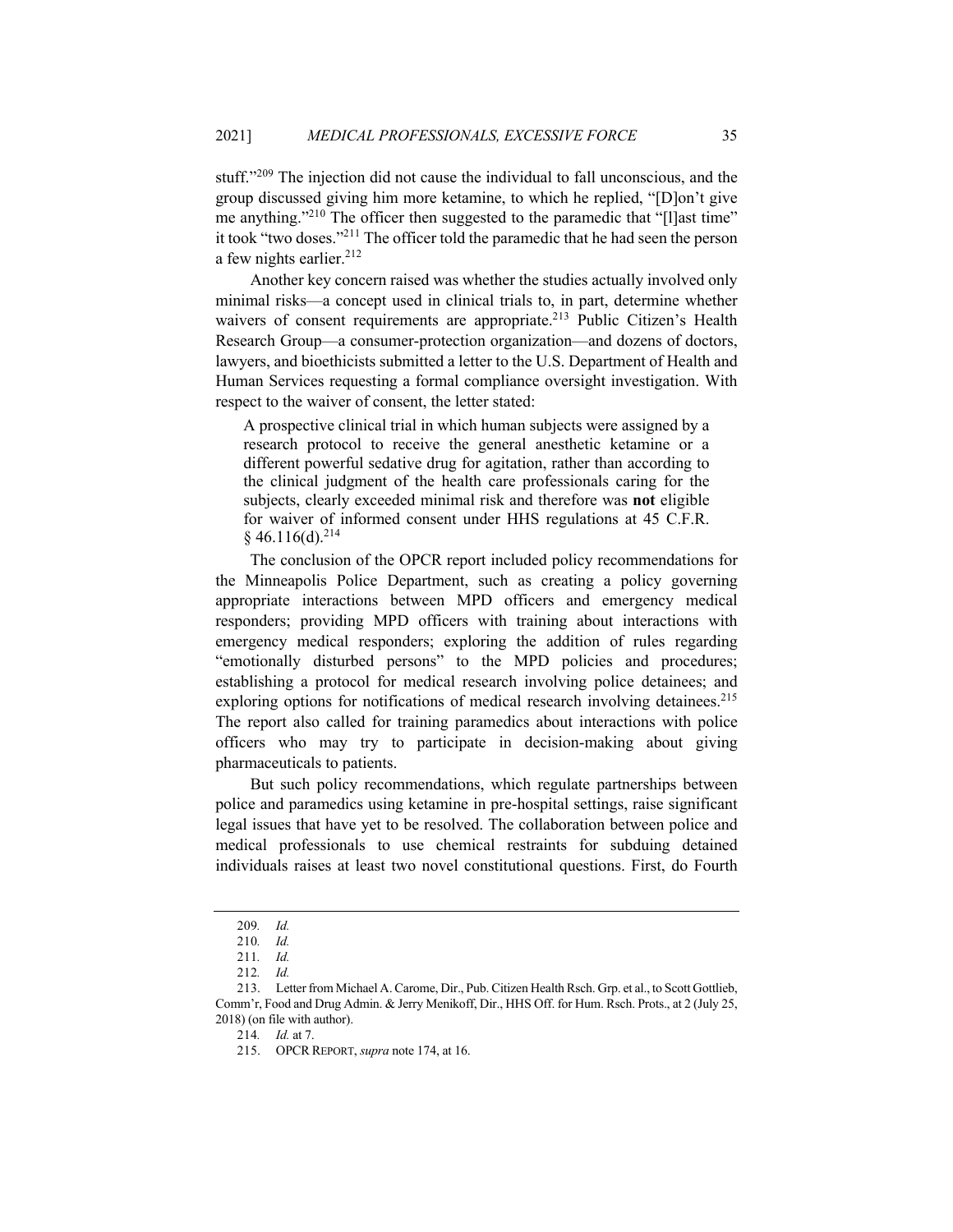Amendment restraints on police use of force also apply to medical providers who are jointly responding to emergency calls-for-service with the police? Second, are chemical restraints administered by medical professionals in pre-hospital settings a form of "force" regulated by the Fourth Amendment? We address these questions in the next Section, which examines how Fourth Amendment rules governing use of force might apply to medical providers who use chemical restraints in public settings.

#### III.

## LAW, MEDICAL PROFESSIONALS, AND USE OF FORCE

Legal scholars have published a considerable amount of literature on the Fourth Amendment and use of force, but there is little material on how the Fourth Amendment might address use of force by people other than police officers. As the ketamine incidents in Minneapolis demonstrate, paramedics and other medical providers work closely with police when responding to emergency callsfor-service, and sometimes these incidents involve forcibly subduing people. This close relationship between police and paramedics, in conjunction with new demands for police officers to use less violence,  $216$  might lead medical providers and police to explore using chemical restraints in routine law enforcement matters as a seemingly less lethal form of force. Given this potential, it is critical to understand how existing constitutional rules might apply to medical providers when they use chemical restraints for this purpose. This Section explores these issues.<sup>217</sup>

<sup>216</sup>*. See, e.g.*, Emily Bazelon, Alicia Garza, Phillip Atiba Goff, Vanita Gupta, Sam Sinyangwe & J. Scott Thomson, *A Discussion About How to Reform Policing*, N.Y. TIMES MAG. (June 13, 2020), https://www.nytimes.com/interactive/2020/06/13/magazine/police-reform.html [https://perma.cc/2WCD-G7MZ]; #8CANTWAIT, https://8cantwait.org [https://perma.cc/6ETT-

EEQU?type=image]; #8TOABOLITION, https://www.8toabolition.com [https://perma.cc/KJU7-PYEC].

<sup>217.</sup> A separate constitutional issue worth flagging is the Fourteenth Amendment right to refuse medical treatment and the corollary liberty interest in being free from unwanted medical interventions. The Supreme Court has held that under the Due Process Clause of the Fourteenth Amendment, individuals have "a significant liberty interest in avoiding the unwanted administration of antipsychotic drugs." Washington v. Harper, 494 U.S. 210, 221–22 (1990). There have been several cases involving Fourteenth Amendment claims against paramedics and other health-care workers for the forcible administration of chemical restraints. Courts generally find due process violations in chemical restraints beyond the extent necessary to ensure patient health or safety. *See* Olafson v. Schulz, No. 3:14-cv-90, 2017 WL 4172154, at \*7 (D.N.D. Aug. 22, 2017) (concluding that a chemical restraint does not violate a patient's due process rights if the patient is a danger to himself or others), *report and recommendation adopted*, 2017 WL 4170349 (D.N.D. Sept. 19, 2017); Morgan v. Rabun, 128 F.3d 694, 696–97 (8th Cir. 1997) (recognizing the liberty interest in being free from forcible administration of psychotropic drugs and requiring a showing of dangerousness in order for involuntary chemical restraint to be permissible); Thomas S. *ex rel* Brooks v. Flaherty, 699 F. Supp. 1178, 1188 (W.D.N.C. 1988) (concluding that chemical restraints were used beyond the extent necessary to secure safety and therefore violated substantive due process rights), *aff'd*, 902 F.2d 250 (4th Cir. 1990); Rennie v. Klein, 720 F.2d 266, 269 (3d Cir. 1983) (holding that chemical restraints that substantively depart from accepted medical judgment, practice, or standards violate the constitutional right to refuse medical treatment).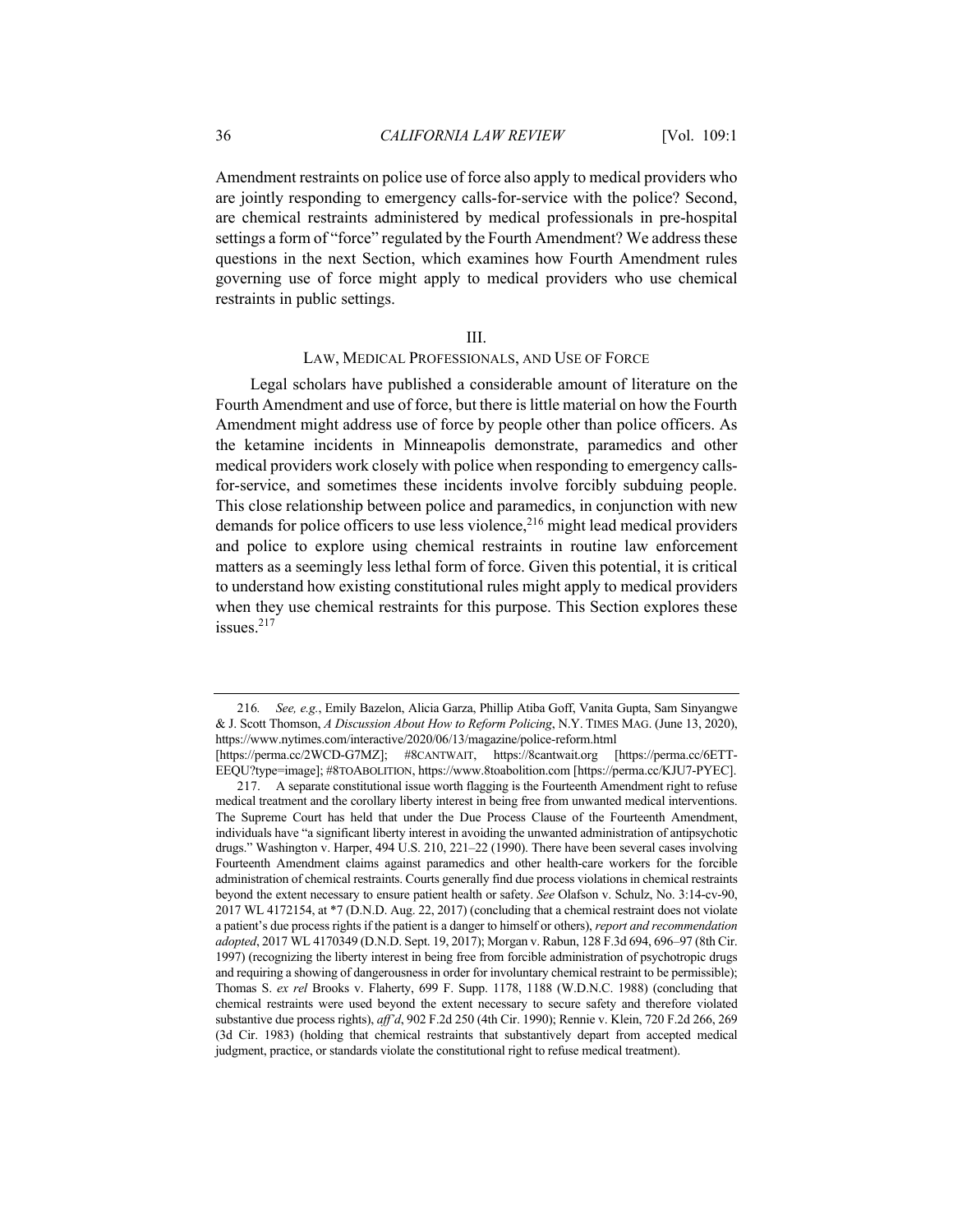While there are not any Supreme Court decisions that directly deal with medical providers using force, a few federal district and circuit courts have examined this topic. In this Section, we examine these lower court cases to reveal several insights about how the Fourth Amendment operates in the context of medical providers using chemical restraints in public settings. We first examine the broad issue of state action as it relates to medical providers and explain when public and privately employed professionals fall under the purview of the Fourth Amendment. Next, we discuss cases that specifically engage the question of whether chemical restraints constitute excessive force. These cases suggest that chemical restraints are a constitutionally recognized form of force and may amount to excessive force when used for a non-medical purpose that causes harm. An excessive force claim against a medical provider in this context likely hinges on what the court believes the medical provider's purpose to be in using a chemical restraint. Courts finding that providers used chemical restraints as part of ongoing medical treatment generally dismissed excessive-force claims, whereas courts finding that providers used chemical restraints to aid law enforcement allowed them to proceed.

At the end of this Section, we tie the existing precedent on medical providers' use of force back to the critical issues raised by the ketamine incidents in Minneapolis. This allows us to better understand the relationship between chemical restraints, law, and medicine in Fourth Amendment contexts.

## *A. Constitutional Torts and Medical Providers as State Actors*

Most excessive-force cases involve police officers, while harms that implicate medical professionals typically fall under tort law.<sup>218</sup> This might lead some to assume that Fourth Amendment rules on use of force do not apply to medical providers. Fourth Amendment standards, however, do not apply to police officers alone.<sup>219</sup> Indeed, courts have held that a variety of individuals including firefighters, social workers, and healthcare providers—have used unreasonable or excessive force in violation of Fourth Amendment standards.<sup>220</sup> The rules determining which categories of people may be regulated by the Fourth Amendment do not emerge clearly from the Constitution itself. These categories

<sup>218</sup>*. See* Gwen Seabourne, *The Role of the Tort of Battery in Medical Law*, 24 ANGLO-AM. L. REV. 265 (1995).

<sup>219</sup>*. See* 42 U.S.C. § 1983 (2018) (imposing liability on every person who, under the color of a state statute, ordinance, or regulation, causes the deprivation of another's federally protected right); *supra* Part I.A.

<sup>220</sup>*. See, e.g.*, Michigan v. Tyler, 436 U.S. 499, 506 (1978) (holding that the Fourth Amendment applied to firefighters investigating the cause of a fire); Doe v. Heck, 327 F.3d 492, 510 (7th Cir. 2003) (applying the Fourth Amendment to a child welfare caseworker who, accompanied by a police officer, removed a child from class to question him about circumstances in his home); Cole v. City of Chicago, No. 06 C 4704, 2008 WL 68687, at \*6 (N.D. Ill. Jan. 4, 2008) (allowing excessive-force claim against paramedic to proceed).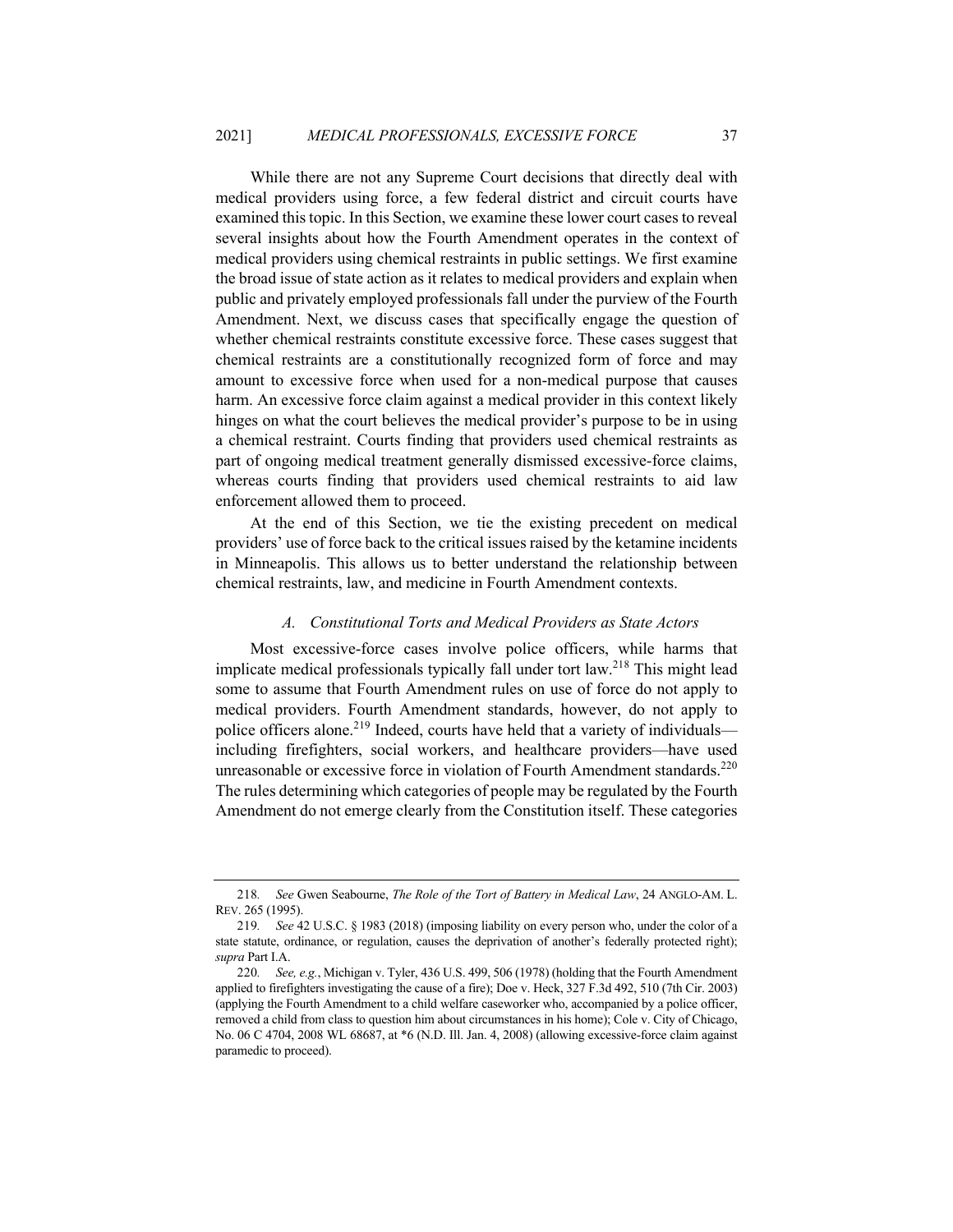materialize instead from the statutory mechanism for enforcing constitutional rights: 42 U.S.C. § 1983.

Section 1983 allows people deprived of their federal constitutional rights to sue in federal court and receive monetary damages or an injunction to prevent further constitutional violations.<sup>221</sup> However, Section 1983 only applies when the person who committed the constitutional violation acted "under color of state law."<sup>222</sup> To meet this requirement, generally, the constitutional violator must be a state or local actor<sup>223</sup> rather than a private individual. These actors include government entities as well as individual public officials, officers, and employees.<sup>224</sup> In addition, the government actor must have committed the violation while either performing or purporting to perform her official government duties.<sup>225</sup>

The "under color of state law" requirement is key to understanding how Fourth Amendment standards might apply to healthcare providers. In the healthcare context, some providers, such as public hospital employees, are public officials. In cases involving public employees, therefore, there is no dispute that the Fourth Amendment standards concerning use of force apply. But many healthcare providers work for privately-owned health care companies. Does the Fourth Amendment apply in this context?

Courts apply Section 1983 to private actors under a few circumstances, two of which are most relevant to healthcare.<sup>226</sup> The first circumstance, known as the *traditional public function test*, occurs when a private actor is contracted to perform activities that are typically handled by the government.<sup>227</sup> Examples include firefighting, police activity, and prison services, including the provision of healthcare to incarcerated persons.228 In *West v. Atkins*, the Supreme Court found that a doctor under a contract with the state to provide medical care to incarcerated persons acted under the color of law for the purposes of Section 1983.229 Other cases have also indicated that providing medical services can

227*. See* Richard Frankel, *Regulating Privatized Government though § 1983*, 76 U.CHI. L.REV. 1449, 1453 (2009).

<sup>221.</sup> 42 U.S.C. § 1983 (2018).

<sup>222</sup>*. See* West v. Atkins, 487 U.S. 42, 48 (1988).

<sup>223.</sup> The U.S. Supreme Court held that federal actors who violate constitutional rights are held to a similar standard. *See* Bivens v. Six Unknown Named Agents of Fed. Bureau of Narcotics, 403 U.S. 388 (1971).

<sup>224.</sup> *West*, 487 U.S. at 48; Filarsky v. Delia, 566 U.S. 377 (2012).

<sup>225.</sup> *West*, 487 U.S. at 48.

<sup>226.</sup> For a description of the various state action tests used by federal courts, see Julie K. Brown, Note, *Less is More: Decluttering the State Action Doctrine*, 73 MO. L. REV. 561 (2008). For example, another approach to understanding state action involves private actors performing exclusively public functions. *See* Jack M. Beermann, *Why do Plaintiffs Sue Private Parties Under Section 1983?*, 26 CARDOZO L. REV. 1, 26 (2004). This only arises in the context of elections and private property, and thus has no application to health-care providers. *Id.*

<sup>228.</sup> Flagg Bros. v. Brooks, 436 U.S. 149, 163–64 (1978).

<sup>229.</sup> 487 U.S. at 52–54; *see also* Hicks v. Frey, 992 F.2d 1450, 1458 (6th Cir. 1993) ("It is clear that a private entity which contracts with the state to perform a traditional state function such as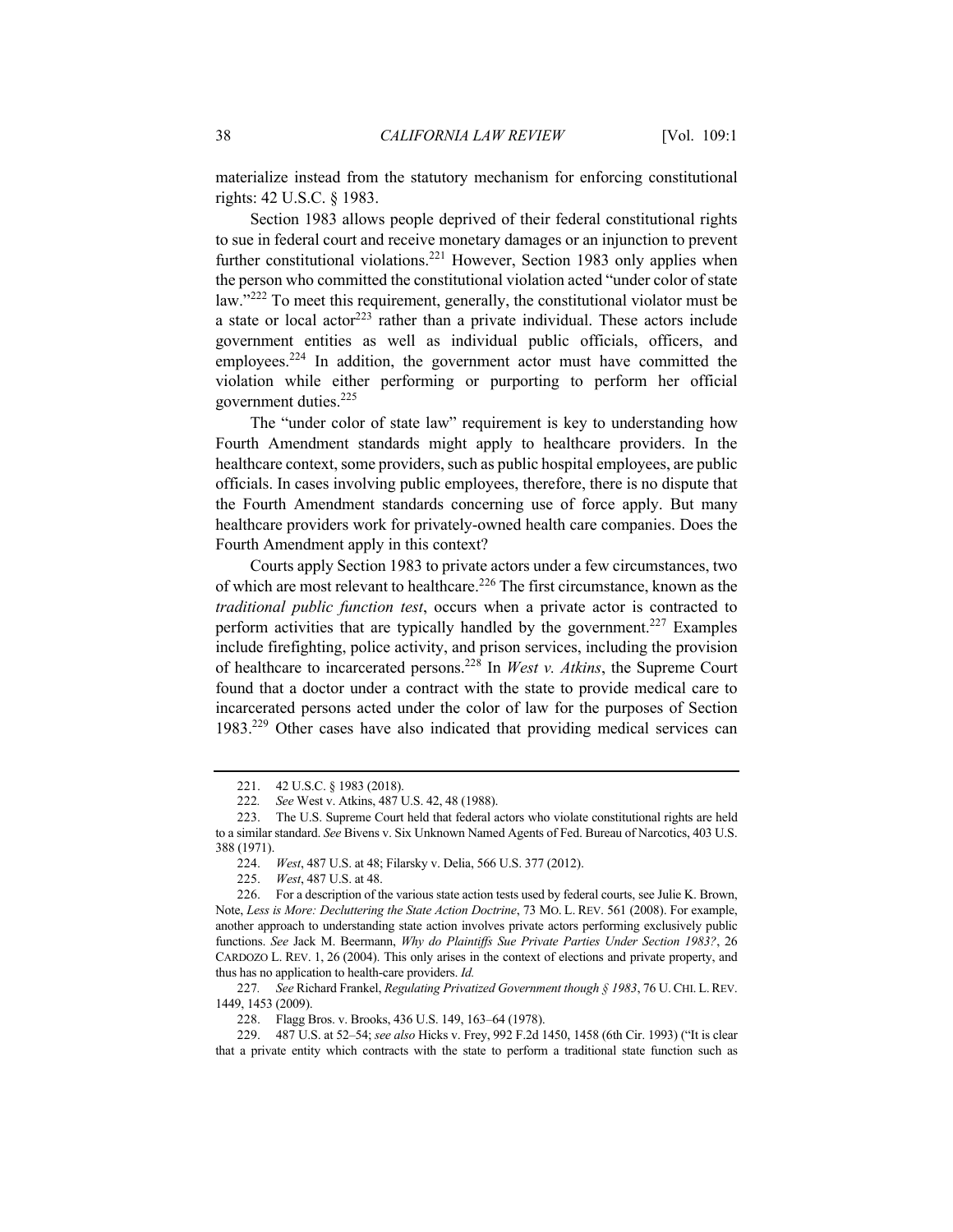constitute a public function. For example, the Tenth Circuit noted that performing "necessary municipal functions," including running nursing facilities, constitutes state action.<sup>230</sup> A district court in Arizona concluded that a private entity that contracted with the state to provide state-mandated health services through a government program was a state actor.<sup>231</sup> As such, many privately-employed medical providers will fall under the purview of Section 1983, either because they contract with government entities to provide services or because the services they offer constitute public functions.

The second circumstance that may give rise to Section 1983 liability for a private medical provider, known as *joint action* or *joint participation theory*, applies when a private actor works alongside and in conjunction with government actors. This theory is the most relevant to incidents that involve paramedics using chemical restraints to aid law enforcement, such as the ketamine incidents in Minneapolis. Under the joint action theory, a private party can be said to have acted "under color of state law" for the purposes of Section 1983 when the private party is a "willful participant in joint activity with the State or its agents. $1232$  There is no firm rule for determining what constitutes being a "willful participant" in "joint activity" with the state, $233$  but courts generally look to the actual interactions between state and private actors in a given situation, as opposed to the general relationship between the two.  $234$ 

The key Supreme Court case on the right to bring claims under Section 1983 against private actors via joint action theory is *Adickes v. SH Kress & Co.*<sup>235</sup> In *Adickes*, private department-store employees allegedly worked jointly with the police to maintain racial segregation at the store's lunch counter.<sup>236</sup> The Court said that the petitioner could bring a claim against the restaurant workers if she could prove that the store employee and the police "reached an understanding to deny [the petitioner] service in [the store], or to cause her subsequent arrest because she was a white person in the company of Negroes."<sup>237</sup> The Court explained:

[A] private party involved in such a conspiracy, even though not an official of the State, can be liable under § 1983. "Private persons, jointly engaged with state officials in the prohibited action, are acting 'under color' of law for purposes of the statute. To act 'under color' of law does

providing medical services to prison inmates may be sued under § 1983 as one acting 'under color of state law.'" (citing *West*, 487 U.S. at 54)), *abrogated in part by* Farmer v. Brennan, 511 U.S. 825 (1994).

<sup>230.</sup> Tool Box v. Ogden City Corp., 316 F.3d 1167, 1176 (10th Cir. 2003), *vacated on reh'g en banc*, 355 F.3d 1236 (10th Cir. 2004) (en banc).

<sup>231.</sup> J.K. *ex rel.* R.K. v. Dillenberg, 836 F. Supp. 694, 699 (D. Ariz. 1993).

<sup>232.</sup> Brentwood Acad. v. Tenn. Secondary Sch. Athletic Ass'n, 531 U.S. 288, 294, 296 (2001).

<sup>233</sup>*. See* Frankel, *supra* note 227, at 1453 n.26.

<sup>234</sup>*. See, e.g.*, Adickes v. S. H. Kress & Co., 398 U.S. 144 (1970); Youngblood v. Hy-Vee Food Stores, Inc., 266 F.3d 851, 855 (8th Cir. 2001).

<sup>235.</sup> 398 U.S. at 144.

<sup>236</sup>*. Id.* at 153–57.

<sup>237</sup>*. Id.* at 152.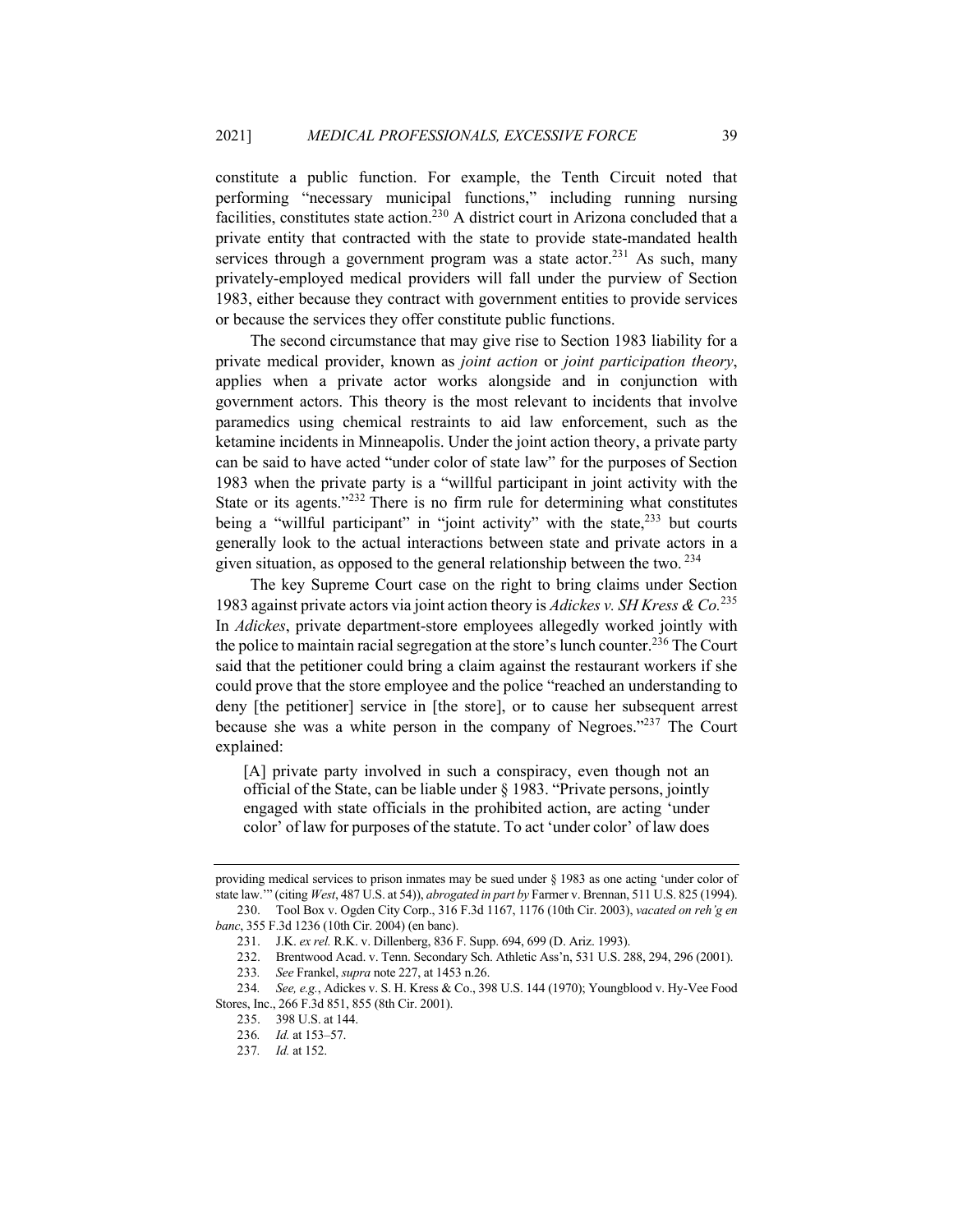not require that the accused be an officer of the State. It is enough that he is a willful participant in joint activity with the State or its agents."<sup>238</sup>

The department-store employees argued that there was no evidence that they conspired with the police and that they therefore could not be sued under Section 1983. The Court, however, concluded that the petitioner only needed to show that police were present in the store when the managers enforced the racial segregation policy in order for a jury to reasonably conclude that the store owners and police worked together to deny the petitioner service.<sup>239</sup> The Court's analysis in *Adickes* leads to a broad conception of joint action that includes not only explicit agreements to act together, but also any mutual "meeting of the minds."<sup>240</sup>

In the context of medical providers using chemical restraints, these two legal doctrines—the traditional public function test and joint action theory demonstrate that there are many ways in which privately-employed medical providers might be treated as state actors acting under color of state law. Under the traditional public function test, if private paramedics work under a contract to provide state-mandated health services, the paramedics would likely qualify as state actors. But more to the point, the joint action theory provides a clear path to liability for medical providers who use chemical restraints in public settings to induce legal compliance. If a medical provider uses chemical restraints to make someone comply to an officer's commands, she is working in a law enforcement capacity. The joint action theory applies because paramedics in this context are acting with police as arms of the state. Regardless of whether the paramedics are employed by public or private entities, medical providers working with police in such situations are acting "under color of law" for the purposes of Section 1983.

The main takeaway from these doctrines is that medical providers are likely subject to Fourth Amendment rules governing use of force if they use chemical restraints to assist police in making a detention or arrest. With this in mind, we now turn to a discussion of the cases examining whether paramedics' use of chemical restraints in pre-hospital contexts raise Fourth Amendment concerns.

# *B. Federal Court Decisions on Medical Providers and Chemical Restraints*

There are a few notable federal cases where individuals sued paramedics for using chemical restraints in public settings. These cases, like the ketamine incidents in Minneapolis, involve paramedics responding to 9-1-1 calls and then injecting individuals with chemical restraints before transporting them to the hospital. An analysis of these cases fills an existing gap in the use-of-force

<sup>238</sup>*. Id.* (quoting United States v. Price, 383 U.S. 787, 794 (1966)).

<sup>239</sup>*. Id.* at 158.

<sup>240</sup>*. Id.* at 158.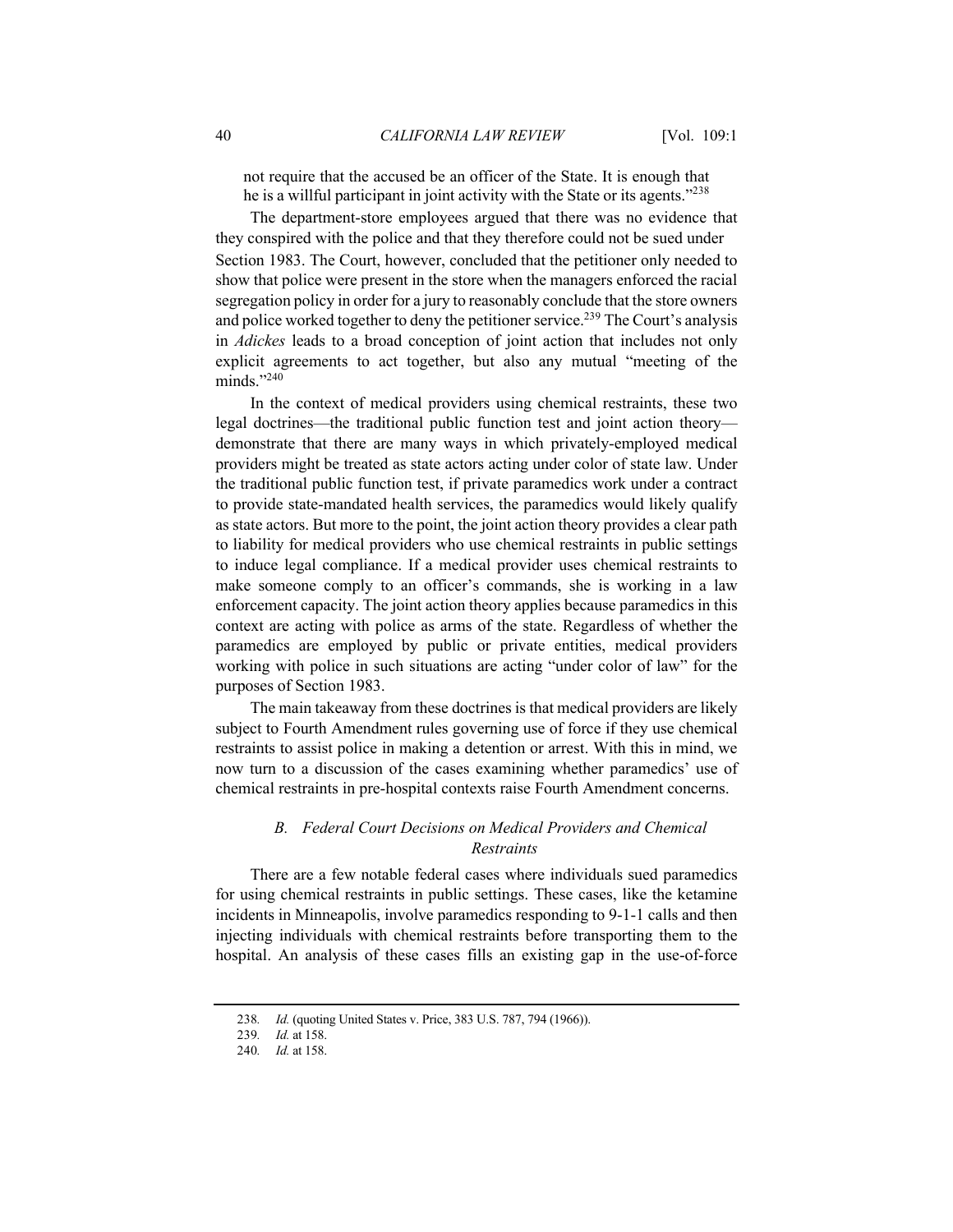literature and can improve our understanding of the use of chemical restraints in non-clinical settings.

The cases involving medical providers and chemical restraints bring clarity to the following two critical Fourth Amendment issues: The first relates to chemical restraints as a form of force used in interactions with the public. When used to induce legal compliance, a review of existing federal court decisions suggests that giving an individual a drug such as ketamine is deemed a type of "force" for Fourth Amendment constitutional purposes. The second relates to how courts analyze the substantive question of what type of medical force qualifies as "excessive." Courts are prone to dismiss excessive-force claims against paramedics if they were pursuing a medical purpose rather than a law enforcement purpose when administering the chemical restraint.<sup>241</sup> As we discuss in more detail through the cases below, the issue of a paramedic's purpose emerges in excessive-force cases during the court's analysis of whether paramedics are entitled to qualified immunity. To demonstrate how this analysis operates, we examine a series of cases from federal courts that have had an opportunity to review this issue, which includes the Sixth Circuit, Seventh Circuit, Second Circuit, and Eastern District of California.

#### *1. The Sixth Circuit: Medical Treatment vs. Law Enforcement*

In *Peete v. Nashville*, a young man's grandmother called 9-1-1 because he was having a seizure.<sup>242</sup> The five defendants—paramedics, emergency medical technicians, and firefighters employed by the city—arrived and pinned the man down, applied pressure to his head and neck, and failed to make sure that he had clear airways, which led to the man's death.<sup>243</sup> His estate brought a Section 1983 excessive force claim against the paramedics.<sup>244</sup> The issue in the case centered on whether the paramedics were entitled to qualified immunity.<sup>245</sup>

Paramedics like the one in *Peete* often raise qualified immunity defenses in excessive-force cases because it potentially shields them from liability. Qualified immunity extends to public officials performing their official duties in circumstances where the law governing the constitutional right at issue is not deemed to be "clearly established" at the time of the events in question.<sup>246</sup> The

<sup>241</sup>*. See* Est. of Barnwell v. Grigsby, 801 F. App'x 354, 370–71 (6th Cir. 2020); Thompson v. Cope, 900 F.3d 414, 417 (7th Cir. 2018); McKenna v. Edgell, 617 F.3d 432, 435 (6th Cir. 2010); Peete v. Nashville, 486 F.3d 217, 222 (6th Cir. 2007); Frank v. Cascade Healthcare Cmty., Inc., No. 6:11-cv-06402-AA, 2014 WL 793073, at \*6 (D. Or. Feb. 23, 2014), *aff'd*, 688 F. App'x 461 (9th Cir. 2017) (mem.).

<sup>242.</sup> 486 F.3d at 219–20.

<sup>243</sup>*. Id.*

<sup>244</sup>*. Id.* at 219.

<sup>245</sup>*. Id.* at 219–21.

<sup>246.</sup> The Supreme Court has said that it "'do[es] not require a case directly on point' for a right to be clearly established," but that "existing precedent must have placed the statutory or constitutional question beyond debate." White v. Pauly, 137 S. Ct. 548, 551 (2017) (per curiam) (quoting Mullenix v. Luna, 577 U.S. 7, 12 (2015)). It has also emphasized that "clearly established law must be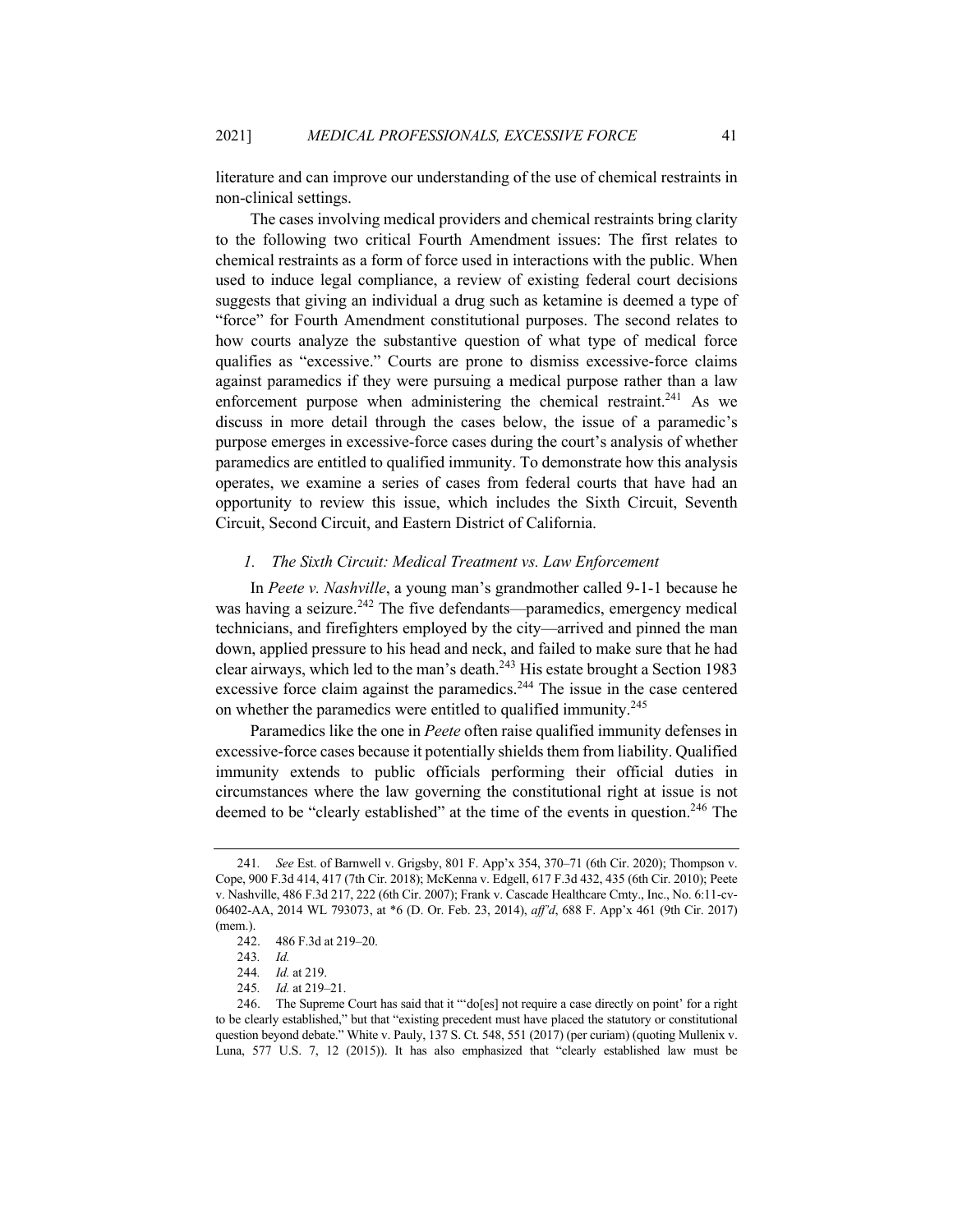issue of whether there is "clearly established" law governing medical providers' use of force in the Fourth Amendment context is often the key dispute in excessive-force cases involving medical professionals. For many courts, the answer to this question depends upon the purpose pursued by the medic, or what role they were playing when they made the decision to use a chemical restraint.

The district court in *Peete* initially denied qualified immunity to the defendants, who then appealed to the Sixth Circuit.<sup>247</sup> In its decision, the Sixth Circuit held that qualified immunity is more readily available to medical professionals when they are providing aid as opposed to enforcing the law.248 Addressing the "clearly established law" prong of the qualified immunity test, the court stated that there were "no cases applying the Fourth Amendment to paramedics coming to the aid of an unconscious individual as a result of a 911 call by a family member."<sup>249</sup> The court further concluded that "where the purpose is to render solicited aid in an emergency rather than to enforce the law . . . there is no federal case authority creating a constitutional liability for the [conduct] alleged in the instant case."<sup>250</sup> Therefore, even though the paramedics "badly botched the job,"251 they were entitled to qualified immunity.

The Sixth Circuit reaffirmed the importance of distinguishing between actions intended for medical purposes and actions in support of law-enforcement aims in *McKenna v. Edgell*. <sup>252</sup> *McKenna*, like *Peete*, did not involve chemical restraints, but the case is nevertheless a useful illustration of the way the Sixth Circuit conceptualizes actions intended to serve a law enforcement purpose. In *McKenna*, a daughter called 9-1-1 when her father was having a seizure.<sup>253</sup> The parties disputed the specifics about what happened after the officers arrived, but they agreed that the officers handcuffed the father.<sup>254</sup> They also searched his dresser drawer and medicine cabinet, allegedly looking for drugs, and ran his license plates.<sup>255</sup> The father brought a Section 1983 excessive-force claim based on the officers' decision to handcuff and restrain him immediately following his seizure.<sup>256</sup> The key question in the case was whether the officers acted with a medical purpose or a law enforcement purpose in their interactions with the

252. 617 F.3d 432 (6th Cir. 2010).

256*. Id.*

<sup>&#</sup>x27;particularized' to the facts of the case" and "not be defined 'at a high level of generality.'" *Id.* at 552 (quoting Anderson v. Creighton, 483 U.S. 635, 6340 (1987)); Ashcroft v. al-Kidd, 563 U.S. 731, 742 (2011).

<sup>247.</sup> 486 F.3d at 219.

<sup>248</sup>*. Id.* at 221.

<sup>249</sup>*. Id.* at 220.

<sup>250</sup>*. Id.* at 221.

<sup>251</sup>*. Id.* at 222.

<sup>253</sup>*. Id.* at 435.

<sup>254</sup>*. Id.*

<sup>255</sup>*. Id.* at 436.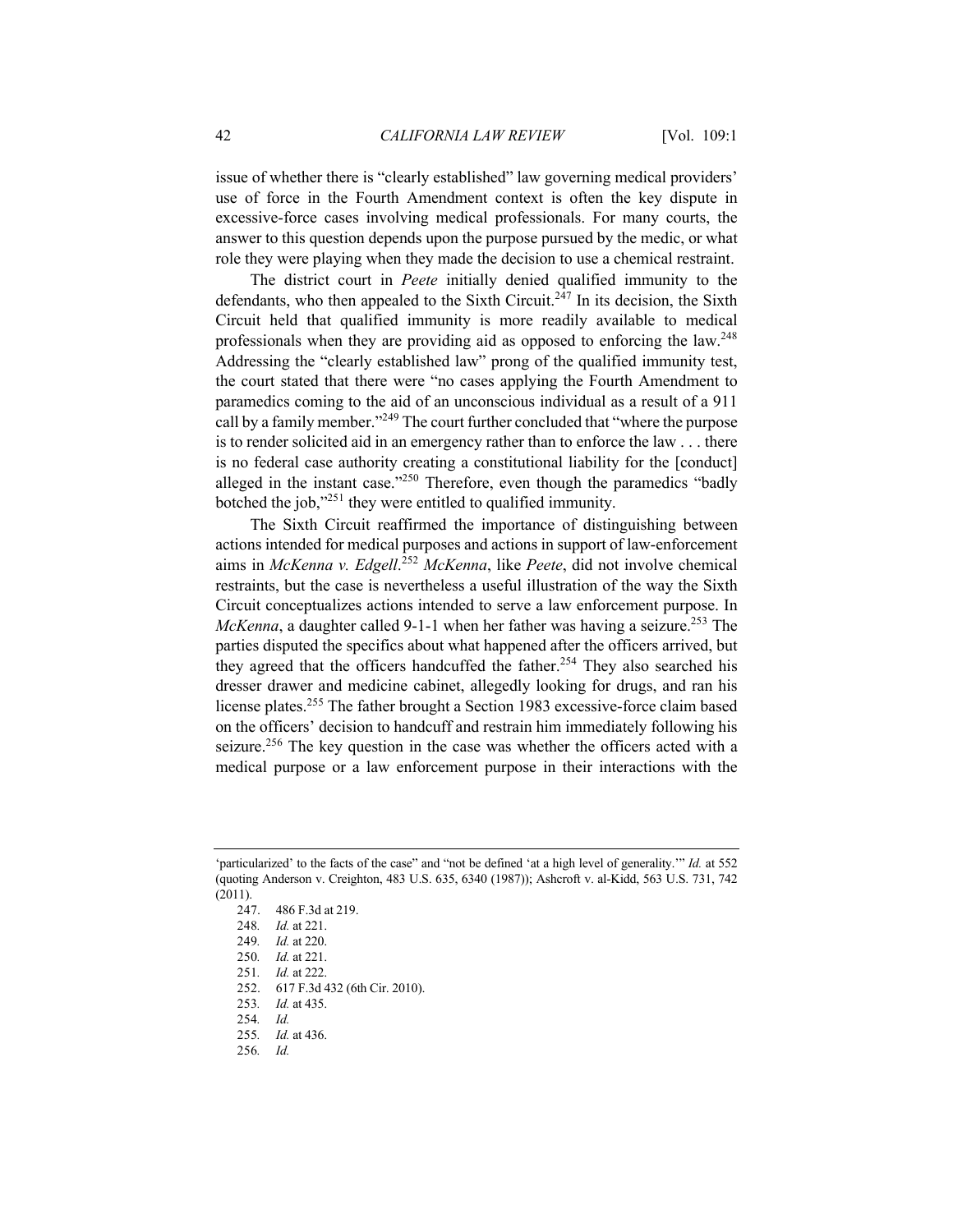father.<sup>257</sup> At the district court, the judge rejected the officers' argument that they were acting with a medical purpose and therefore were entitled to qualified immunity, and the case went to trial.<sup>258</sup> The jury found that the officers were not entitled to qualified immunity and awarded damages to the father.<sup>259</sup> On appeal, the Sixth Circuit affirmed the jury's finding that the officers acted in a lawenforcement rather than a medical-provider capacity because the officers conducted a search of the father's home and ran a background check on license plates during the incident.<sup>260</sup> The question of the officers' role in the incident was not based simply on their official positions as law enforcement officers.<sup>261</sup> Rather, their role was determined through an analysis of the specific actions they took in the case.<sup>262</sup> The case thus demonstrates that for a Fourth Amendment and qualified immunity analysis, police and medical providers alike can potentially act in either a law-enforcement or an emergency-medical-response capacity. Specific factual questions about the defendant's role in the incident, such as whether the defendant assisted in a search or performed other law-enforcement tasks, is what ultimately determines whether the defendant can face Section 1983 liability for excessive force.

The Sixth Circuit recently revisited this issue in an unpublished opinion, *Estate of Barnwell v. Grigsby*. <sup>263</sup> This case concerned a Tennessee resident named Dustin Barnwell who died after a paramedic injected him with a chemical restraint.264 Barnwell's fiancée had called 9-1-1 because she believed he was overdosing on prescription drugs.<sup>265</sup> Officers arrived at Barnwell's home and woke him up.<sup>266</sup> Barnwell became combative, and the officers handcuffed him.<sup>267</sup> Several paramedics then arrived and administered a drug called succinylcholine—a muscle relaxant that causes paralysis—which inhibited his ability to breathe on his own.<sup>268</sup> Barnwell began to suffer from cardiac issues and had to be intubated.<sup>269</sup> He died shortly afterwards at the hospital.<sup>270</sup> Barnwell's estate sued the officers and paramedics for damages under 42 U.S.C. § 1983.

<sup>257</sup>*. Id.* at 439–40 ("We conclude that whether the officers were entitled to qualified immunity depends on whether they acted in a law-enforcement capacity or in an emergency-medical-response capacity when engaging in the conduct that McKenna claimed violated the Fourth Amendment.").

<sup>258</sup>*. Id.* at 436–37.

<sup>259</sup>*. Id.* at 437.

<sup>260</sup>*. Id.* at 443.

<sup>261</sup>*. Id.* at 440–41.

<sup>262</sup>*. Id.*

<sup>263.</sup> Est. of Barnwell v. Grigsby, 801 F. App'x 354, 370–71 (6th Cir. 2020).

<sup>264</sup>*. Id.* at 359

<sup>265</sup>*. Id.* at 358.

<sup>266</sup>*. Id.*

<sup>267</sup>*. Id.*

<sup>268</sup>*. Id.* at 359.

<sup>269</sup>*. Id.*

<sup>270</sup>*. Id.*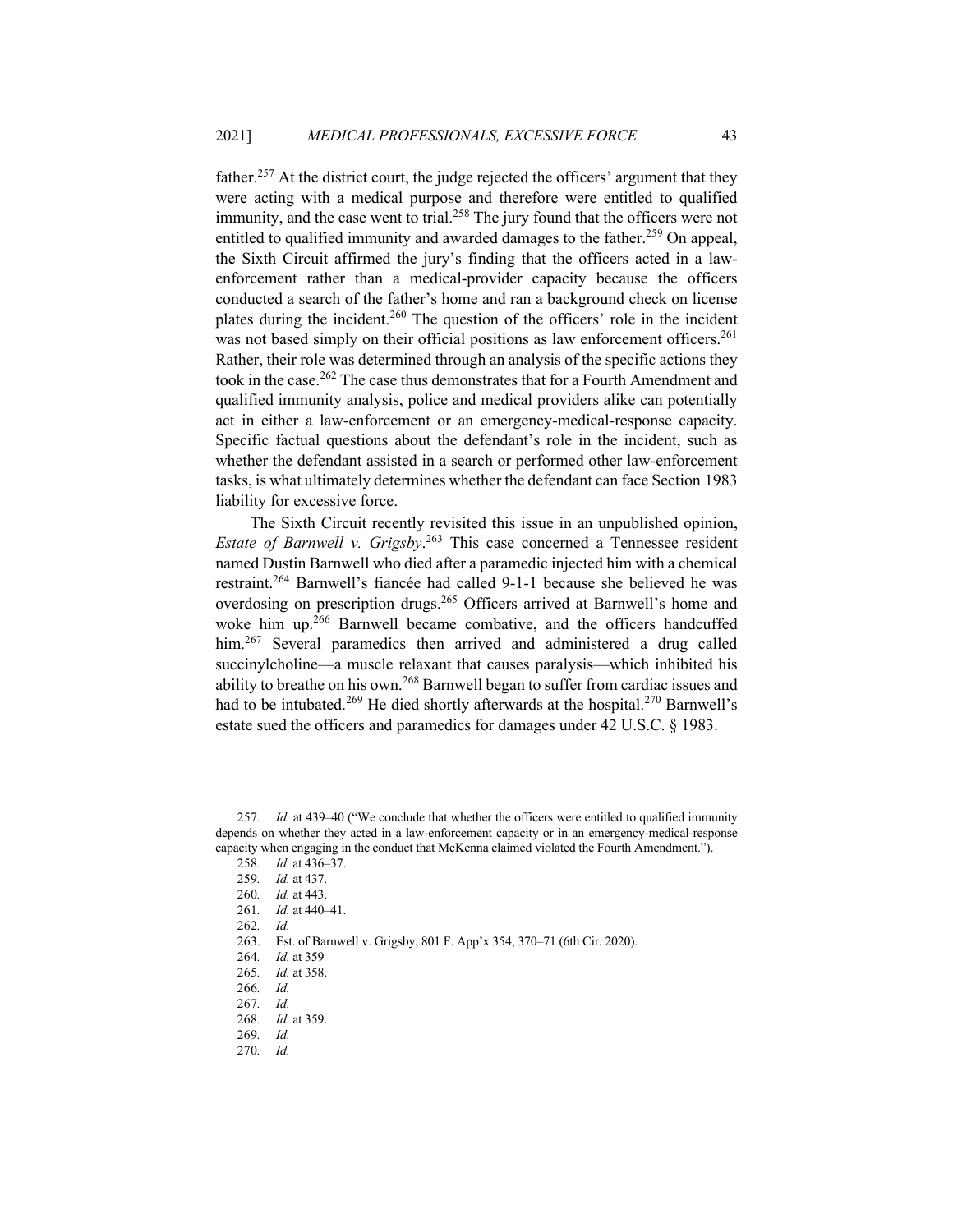The district court in *Barnwell* rejected the paramedics' argument for summary judgment based on qualified immunity.<sup>271</sup> The court reasoned that summary judgement was improper because genuine issues of material fact remained regarding both the medical necessity of using the drug and the paramedics' intent in administering it.<sup>272</sup> The district court emphasized that the plaintiff's expert opined there was no medical reason to paralyze decedent's lungs.<sup>273</sup> On appeal, the Sixth Circuit affirmed the district court ruling and concluded that there was a genuine factual dispute about whether or not it was medically necessary to administer the paralytic drug.<sup>274</sup> The case eventually went to trial, but on the third day of trial, the court granted the defendants' motion for judgement as a matter of law and disposed of the excessive force claims against the paramedics.<sup>275</sup> The court reasoned that the plaintiffs did not provide sufficient proof that the paramedics who administered the paralytic drug acted in a law enforcement capacity.<sup>276</sup>

Based on this precedent, future cases in the Sixth Circuit regarding medical professionals' use of chemical restraints in public settings will likely depend upon whether the medical professionals intended to render medical care or to induce compliance with law enforcement. As we discuss in more detail in the conclusion of this section, the only medical purpose for using a chemical restraint is to protect a patient's health and safety. Accordingly, when chemical restraints are used for any other purpose, courts should conclude that the person administering them is not acting with a medical purpose. Under Sixth Circuit law, such a provider would not be entitled to qualified immunity.

### *2. The Seventh Circuit: Deference to Medical Professionals*

The Sixth Circuit's distinction between interventions intended as medical aid and actions done with a law enforcement purpose in *Peete* and *McKenna* had the potential to set a standard for other circuits to follow in use-of-force cases against medical providers. However, when the Seventh Circuit cited to these cases, it produced inconsistent rules and outcomes. One Seventh Circuit case, *Thompson v. City of Indianapolis*, serves as an example.

In *Thompson v. City of Indianapolis*, the family of Dusty Heishman sued an Indianapolis-area hospital system and a paramedic after Heishman died

<sup>271.</sup> Est. of Barnwell v. Roane Cnty., No.: 3:13-CV-124-PLR-HBG, 2016 WL 5937821, at \*7 (E.D. Tenn. June 16, 2016) *aff'd* Est. of Barnwell v. Grigsby, 801 F. App'x 354 (6th Cir. 2020). The court also denied the police officer defendants' motion for summary judgment on qualified immunity grounds. *Id.*

<sup>272</sup>*. Id.* at \*7.

<sup>273</sup>*. Id.*

<sup>274.</sup> Est. of Barnwell by S.C.B. v. Grigsby, 681 F. App'x 435, 442 (6th Cir. 2017).

<sup>275.</sup> Est. of Barnwell v. Grigsby, 801 F. App'x 354, 370–71 (6th Cir. 2020).

<sup>276</sup>*. Id.*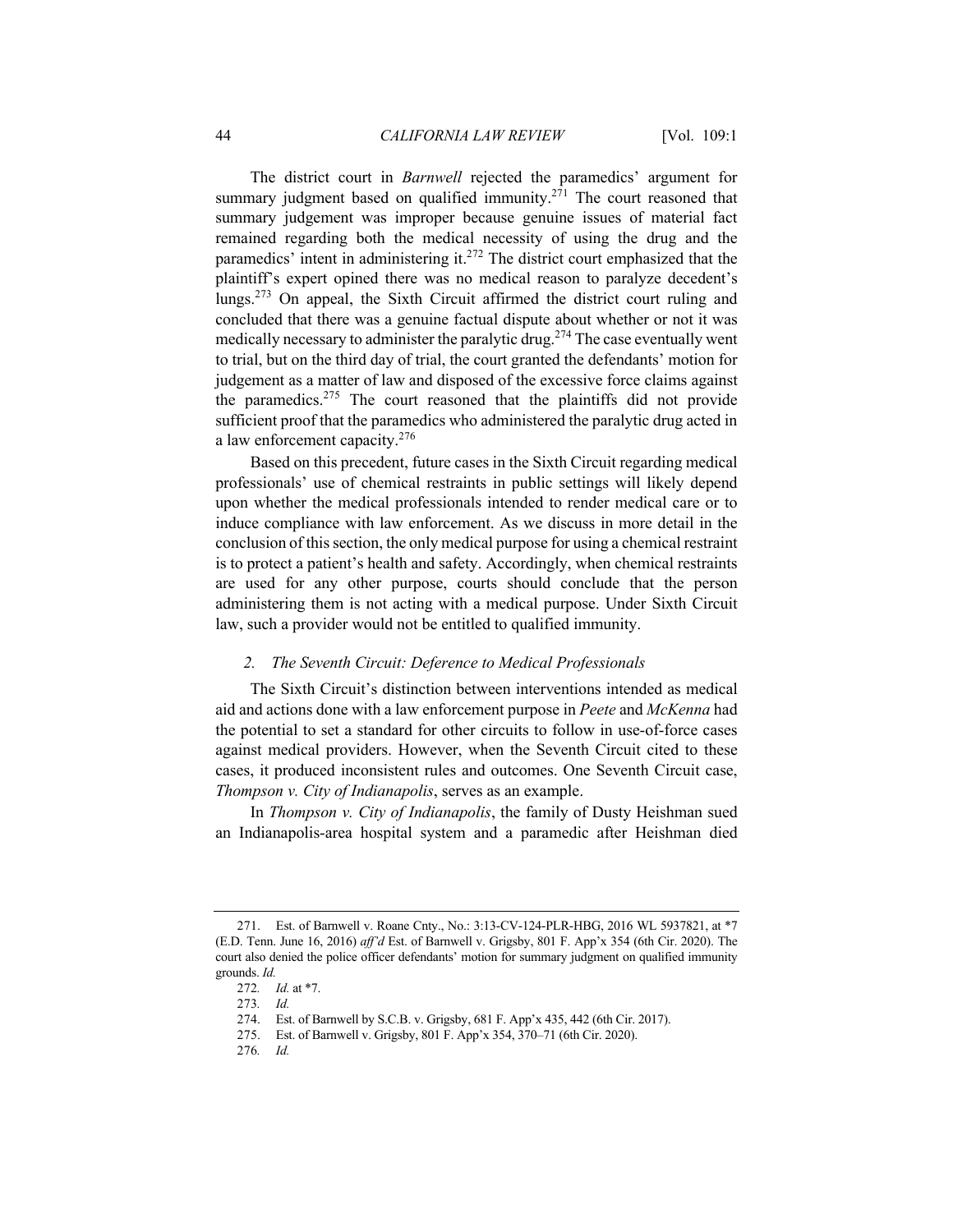following an arrest.<sup>277</sup> Police officers initially responded to a 9-1-1 call reporting that Heishman was acting erratically.<sup>278</sup> When the officers arrived, they found Heishman naked and alone in the middle of a road.<sup>279</sup> They put him in leg shackles and handcuffs and held him on the ground face down "with approximately four officers staying in physical contact with him."<sup>280</sup> Paramedics were not called to the scene. They only happened to be in the area because they were responding to an unrelated call about a dog bite and the officers asked the paramedic crew to take a look at Heishman.<sup>281</sup> When the paramedics approached Heishman, he "was lying prone in the middle of the street, was handcuffed behind his back with leg shackles on, and had been tased."<sup>282</sup> It appeared to the paramedics that Heishman was under the influence of drugs.<sup>283</sup> Despite the fact that he was already restrained, one of the paramedics gave Heishman an injection of a sedative drug known as Versed.<sup>284</sup> No one monitored his vital signs after the chemical restraint was administered.<sup>285</sup> As they transported him to an ambulance, the paramedics and officers realized that Heishman had stopped breathing.<sup>286</sup> Heishman had gone into cardiac and respiratory arrest.<sup>287</sup> Though he was temporarily revived, he had lost all brain functioning and died several days later.<sup>288</sup>

Heishman's family brought a Section 1983 excessive force claim against the paramedic who administered the chemical restraint. The paramedic—relying on the *Peete* decision from the Sixth Circuit—argued that he believed it was necessary to administer the chemical restraint in the course of providing medical treatment.<sup>289</sup> According to the defendant, he did not violate Fourth Amendment standards, or at the very least was entitled to qualified immunity, because he had intended to provide medical care.<sup>290</sup> The plaintiffs argued that because the police had already handcuffed and shackled Heishman, and left him lying in a prone position on the ground and not actively resisting, there was no medical need to use a chemical restraint for his own or others' safety.<sup>291</sup> The plaintiffs also

- 278*. Id.* at \*2.
- 279*. Id.*
- 280*. Id.*
- 281*. Id.*
- 282*. Id.*

291*. Id.*

<sup>277.</sup> No. 1:15-cv-01712-TWP-DML, 2017 WL 4248006, at \*1 (S.D. Ind. Sept. 25, 2017), *rev'd and remanded sub nom.* Thompson v. Cope, 900 F.3d 414 (7th Cir. 2018).

<sup>283</sup>*. Id.*

<sup>284</sup>*. Id.* at \*3.

<sup>285</sup>*. Id.*

<sup>286</sup>*. Id.*

<sup>287</sup>*. Id.*

<sup>288</sup>*. Id.*

<sup>289</sup>*. Id.* at \*5 (citing Peete v. Nashville, 486 F.3d 217, 221 (6th Cir. 2007)).

<sup>290</sup>*. Id.*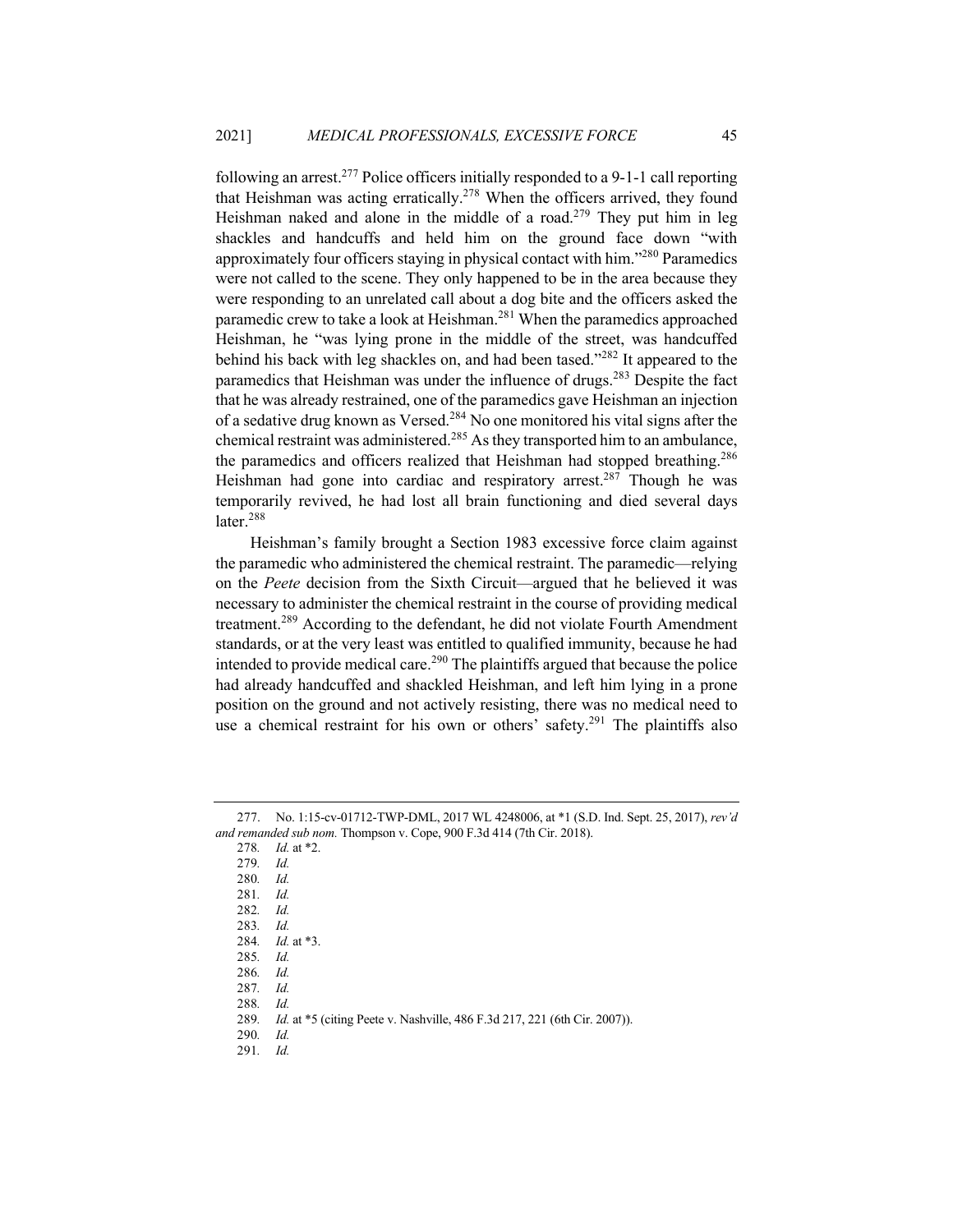emphasized the fact that the paramedic administered the chemical restraint after discussing the situation with law enforcement officers.<sup>292</sup>

The district court concluded that the paramedic administered a chemical restraint to Heishman to assist law enforcement officers in effectuating an arrest.<sup>293</sup> The court said that although Heishman was under the influence of drugs and in what the paramedic described as a state of "excited delirium," the chemical restraint used by the paramedic to assist in the arrest was an unreasonable use of force because Heishman was already restrained on the ground, handcuffed, and leg-shackled when the chemical restraint was administered.<sup>294</sup> The court further held that because there was a clearly established right to be free from excessive force in the course of an arrest, and because the paramedic had used unreasonable force, the paramedic was not entitled to qualified immunity.<sup>295</sup>

On appeal, the Seventh Circuit reversed the district court decision.<sup>296</sup> The court reframed the factual situation as one involving the "administ[ration of] a therapeutic drug in response to a medical emergency."<sup>297</sup> The court's view was that:

[T]he question for qualified immunity is whether it was clearly established in 2014 that a paramedic "seizes" an arrestee and is subject to Fourth Amendment limits on excessive force by sedating the arrestee—who appears to the paramedic to be suffering from a medical emergency—before taking the arrestee by ambulance to the hospital.<sup>298</sup>

The court stated that a paramedic or lawyer reasonably familiar with Fourth Amendment law would not have known that Fourth Amendment rules apply to "treatment in the field during a medical emergency."<sup>299</sup> The court also said that the plaintiffs identified no cases where a court found a medical provider violated Fourth Amendment standards for "using a therapeutic drug to sedate an arrestee to be taken safely to the hospital."300 The court did cite two cases holding that paramedics can be liable for transgressions of Fourth Amendment standards related to chemical restraints: a California district court case, *Haas v. County of El Dorado* (which we discuss in more detail below), and the district court decision in *Estate of Barnwell* (from our discussion of the Sixth Circuit's approach to this issue)*.* <sup>301</sup> The court distinguished these cases in just one line, stating: "we doubt that the reasoning of those cases applies." $302$  The court

<sup>292</sup>*. Id.* at \*6.

<sup>293</sup>*. Id.*

<sup>294</sup>*. Id.* at \*5.

<sup>295</sup>*. Id.* at \*6.

<sup>296.</sup> Thompson v. Cope, 900 F.3d 414 (7th Cir. 2018).

<sup>297</sup>*. Id.* at 423.

<sup>298</sup>*. Id.* at 422.

<sup>299</sup>*. Id.* at 422–23. 300*. Id.*

<sup>301</sup>*. Id.* at 420. 302*. Id.* at 421.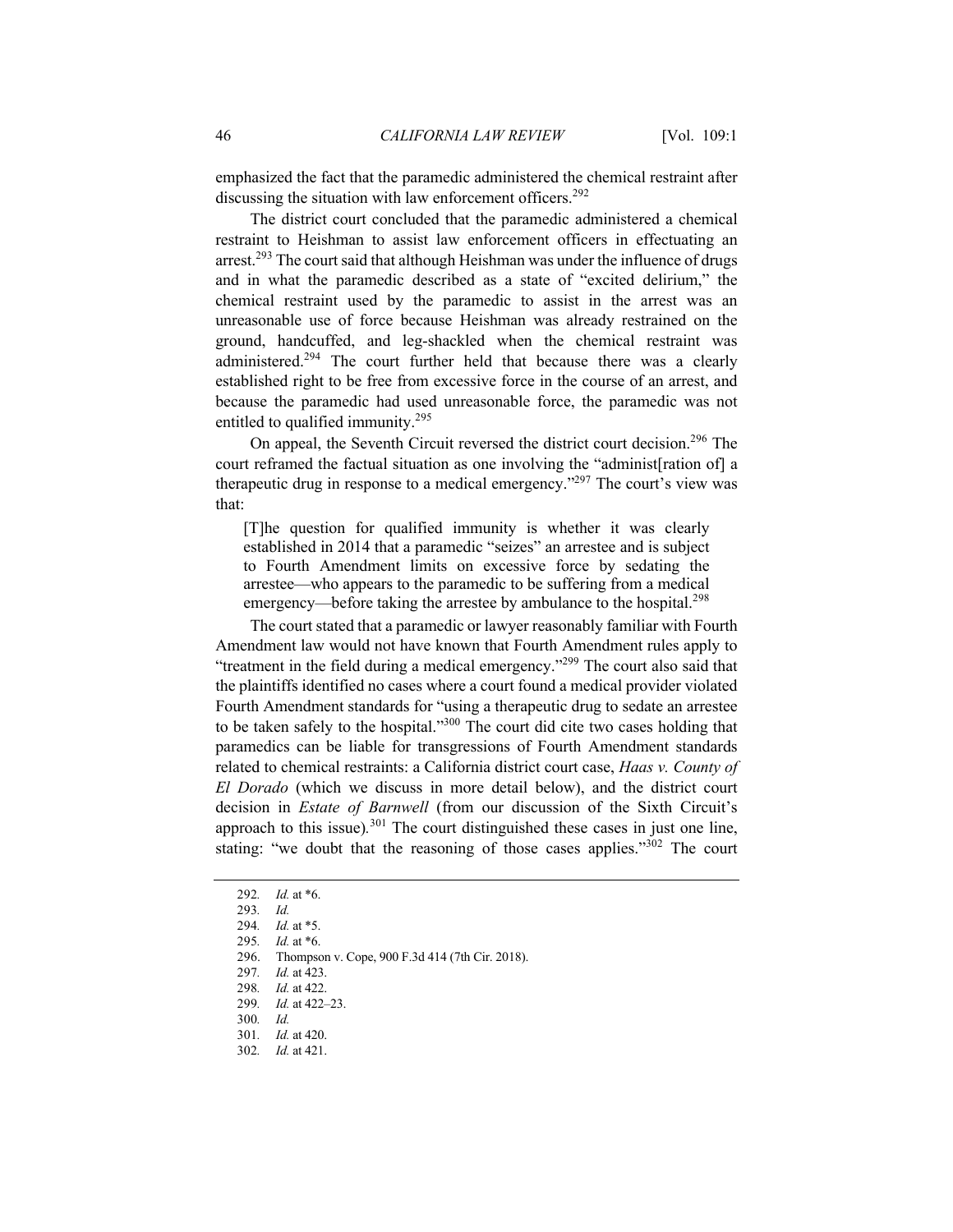deferred the issue of whether the paramedic violated Heishman's constitutional rights because it found the qualified immunity issue dispositive.<sup>303</sup>

The Seventh Circuit's decision to reframe the issue as one about medical providers rendering therapeutic treatment is puzzling because the court did not overturn the district court's finding that the paramedic acted in a lawenforcement capacity. Indeed, the defendants argued that the evidence at the district court was insufficient to support the conclusion that the paramedic acted in a law-enforcement capacity and the Seventh Circuit declined the invitation to revisit those factual issues.<sup>304</sup> Nonetheless, the court—citing the Sixth Circuit decision in *Peete—*went on to describe the paramedic as acting in a medical capacity through its entire qualified immunity analysis.<sup>305</sup>

Although the Seventh Circuit did not refer to the medical-treatment-versuslaw-enforcement capacity test explicitly, the reasoning in its qualified immunity analysis essentially follows the same rule. The Seventh Circuit's decision provides that any individual who is acting in the course of rendering medical aid is shielded from the requirements of the Fourth Amendment because there is no clearly established Fourth Amendment caselaw stating that badly-botched medical treatment can constitute excessive force.<sup>306</sup> This leaves enormous room for courts to determine whether a chemical restraint used in a given context was administered for law-enforcement purposes or for medical purposes. Indeed, that is exactly what happened in this case: the district court relied on the fact that Heishman was already incapacitated to determine that the alleged medical justification for the chemical restraint was unpersuasive, whereas the circuit court interpreted the same facts as an instance of paramedics rendering a "therapeutic drug" in a medical emergency.<sup>307</sup> As we discuss in Part IV, guidelines from in-patient healthcare contexts can help better inform courts' decisions about whether chemical restraints are used for medical purposes or law-enforcement purposes in a given circumstance.

## *3. Different Paths Taken By The Second Circuit and Eastern District of California*

The medical-versus-law-enforcement rule adopted by the Sixth and Seventh circuits is not indicative of how all courts decide cases involving paramedics and the Fourth Amendment. At least two courts—the Second Circuit and a district court in California—have departed from the Sixth and Seventh Circuits' determination that acting with a medical purpose entitles one to

<sup>303</sup>*. Id.* at 420–21.

<sup>304</sup>*. Id.* at 420.

<sup>305</sup>*. Id.* (citing Peete v. Nashville, 486 F.3d 217, 221 (6th Cir. 2007)).

<sup>306</sup>*. Id.* at 423.

<sup>307</sup>*. Id.*; Thompson v. City of Indianapolis, No. 1:15-cv-01712-TWP-DML, 2017 WL 4248006,

at \*6–7 (S.D. Ind. Sept. 25, 2017), *rev'd and remanded sub nom.* Thompson v. Cope, 900 F.3d at 414.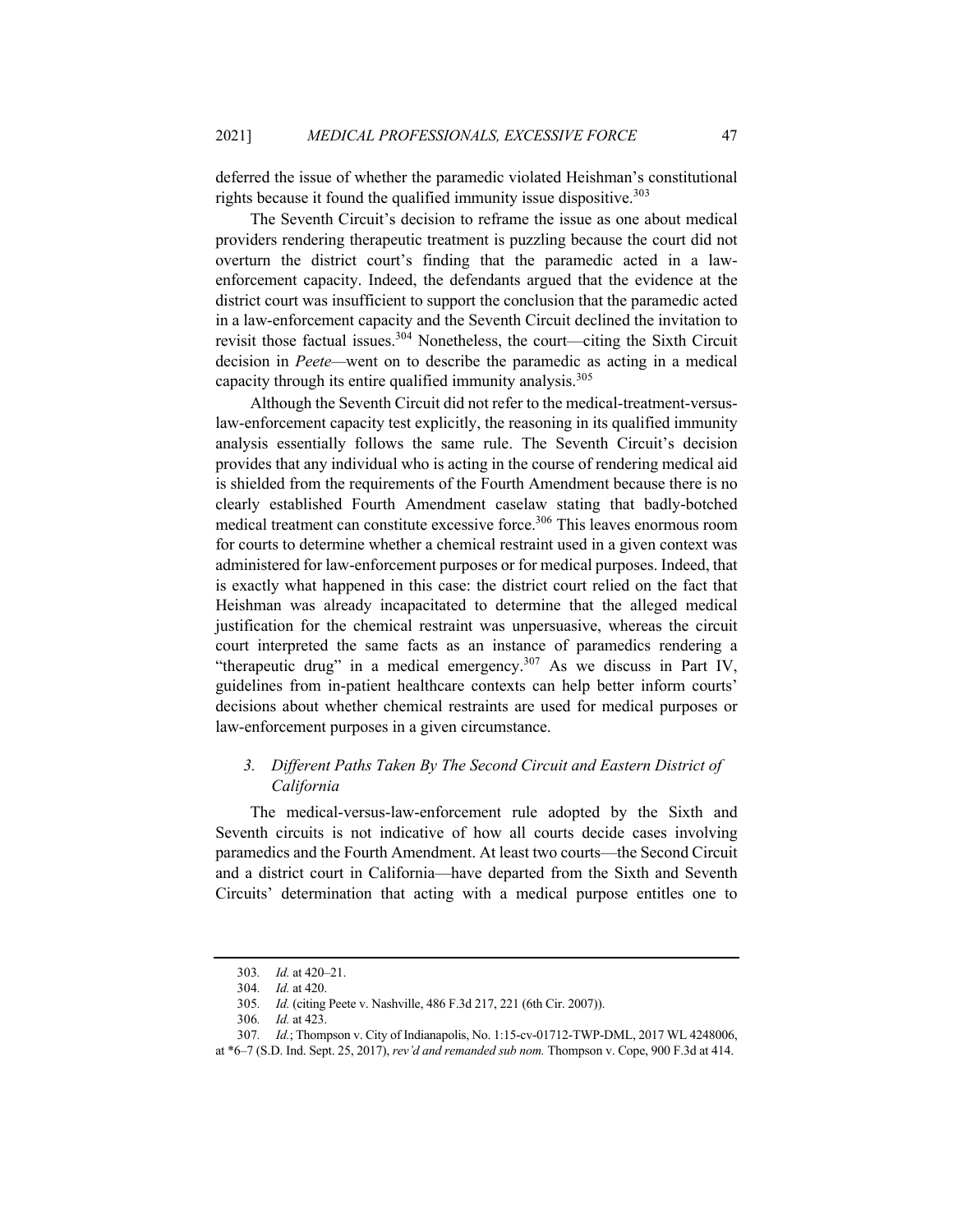qualified immunity from use-of-force claims.<sup>308</sup> In the Second Circuit case *Green v. City of New York*, a plaintiff with the neuro-muscular disease ALS sued emergency medical responders and police officers after they seized him from his home and forced his transfer to a hospital despite his and his family's insistence that he did not require medical assistance.<sup>309</sup> The plaintiff's daughter initially called 9-1-1 because the plaintiff was having trouble breathing.<sup>310</sup> Before the emergency responders arrived, the plaintiff's family was able to help him regain his ability to breathe.<sup>311</sup> The plaintiff communicated to the emergency medical responders that he did not wish to be transported to the hospital.<sup>312</sup> Several police officers arrived, announced that they were in command, and demanded that the medical providers take him to the hospital.<sup>313</sup> The officers knocked the plaintiff's wife to the floor while they began to move the plaintiff,  $3^{14}$  and threatened to handcuff her.<sup>315</sup> The plaintiff brought a Section 1983 suit, alleging that the paramedics and police unreasonably seized him in violation of the Fourth Amendment.<sup>316</sup> The Second Circuit allowed the claim to survive summary judgment and denied the defendants' qualified immunity defense.<sup>317</sup> The court concluded that "it was clearly established at the time of the incident under review that a competent adult could not be seized and transported for treatment unless she presented a danger to herself or others."<sup>318</sup> The fact that the medical providers may have intended to provide treatment did not shield them from liability for rendering medical aid using unreasonable force under the circumstances.<sup>319</sup>

Although the Second Circuit's decision conflicts with the Sixth Circuit's view, a California district court in 2012 decided a case about chemical restraints by combining the two circuits' standards. This case, *Haas v. County of El Dorado*, <sup>320</sup> highlights how paramedics who use chemical restraints to help police officers are necessarily acting in a law-enforcement, rather than a medicalprovider, capacity.

<sup>308</sup>*. See* Green v. City of New York, 465 F.3d 65, 84 (2d Cir. 2006); Haas v. County of El Dorado, No. 2:12-cv-00265-MCE-KJN, 2012 WL 1414115, at \*4–10 (E.D. Cal. Apr. 23, 2012). Some courts have, however, adopted the distinction between a medical purpose and a law-enforcement purpose when adjudicating claims against police officers that claimed to have rendered medical assistance. *See* Frank v. Cascade Healthcare Cmty., Inc., No. 6:11-cv-06402-AA, 2014 WL 793073, at \*5–6 (D. Or. Feb. 23, 2014) (relying on the distinction between officers acting in a law enforcement capacity and in an emergency responder capacity to conclude that restraints to render medical assistance are not Fourth Amendment violations), *aff'd*, 688 F. App'x 461 (9th Cir. 2017) (mem.).

<sup>309.</sup> 465 F.3d at 72–73.

<sup>310</sup>*. Id.* at 70.

<sup>311</sup>*. Id.*

<sup>312</sup>*. Id.*

<sup>313</sup>*. Id.* at 71.

<sup>314</sup>*. Id.* at 72.

<sup>315</sup>*. Id.* at 73.

<sup>316</sup>*. Id.*

<sup>317</sup>*. Id.* at 83.

<sup>318</sup>*. Id.*

<sup>319</sup>*. Id.* at 83–84.

<sup>320.</sup> No. 2:12-cv-00265-MCE-KJN, 2012 WL 1414115, at \*4–10 (E.D. Cal. Apr. 23, 2012).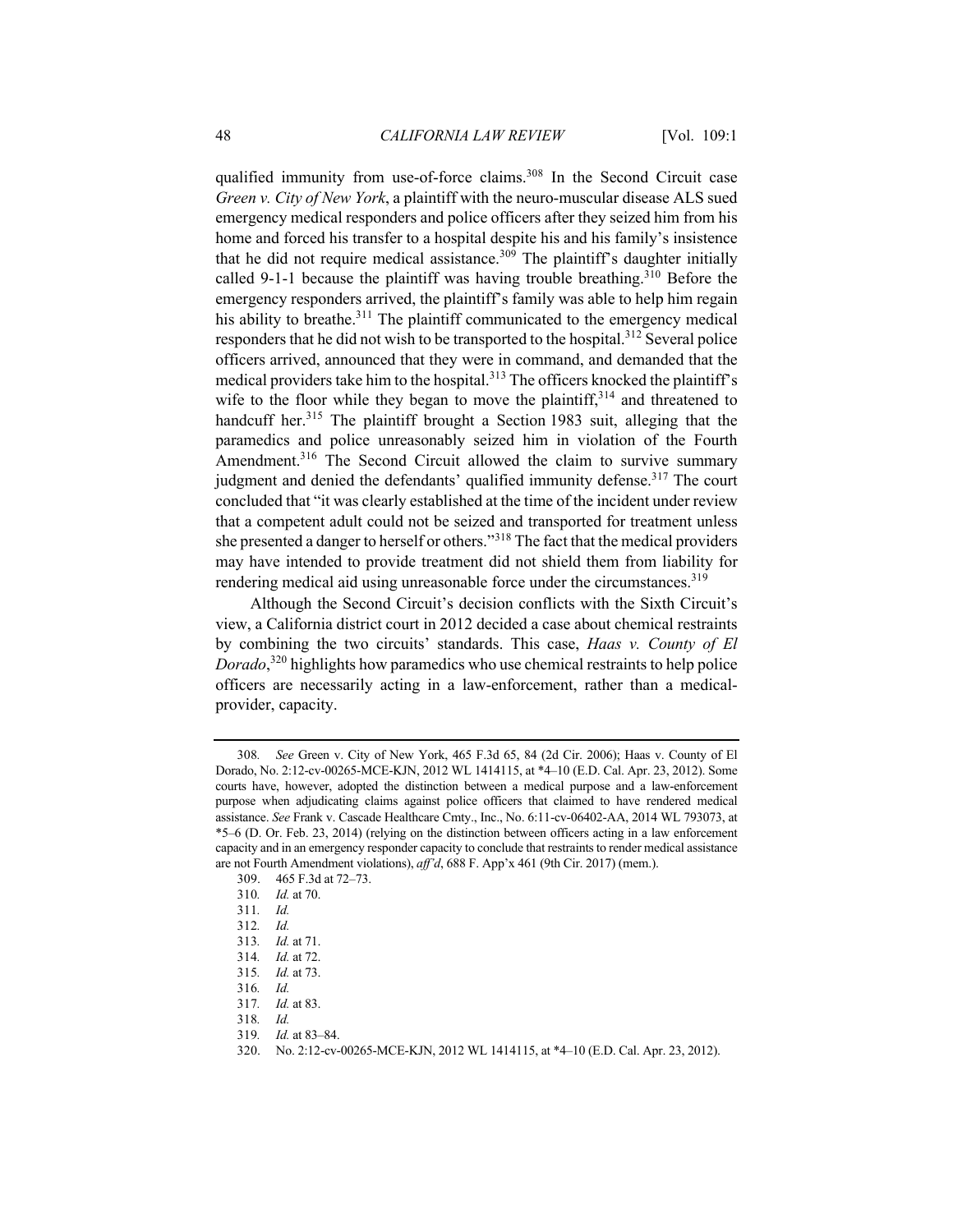In *Haas*, a preschool teacher began to feel lightheaded and fainted as he walked out of his classroom.<sup>321</sup> His coworkers thought he may have had a seizure and called 9-1-1.<sup>322</sup> Haas quickly recovered, was able to stand on his own, and said that he was feeling better.<sup>323</sup> When the paramedics arrived, they insisted on taking the teacher to the hospital, but Haas said he did not want or need to go to the hospital.<sup>324</sup> The paramedics called the police for assistance and continued to insist that the teacher go to the hospital when the officers arrived.<sup>325</sup> When Haas refused, the officers tackled him and the paramedics injected him with midazolam—a drug that, like ketamine, is often used to facilitate sedation before surgery.<sup>326</sup>

Haas sued the paramedics and police officers under Section 1983 for use of excessive force.<sup>327</sup> The court first discussed the Second Circuit's standard as stated in *Green* that it is unreasonable to seize a person for medical treatment unless the person is a danger to herself or others.<sup>328</sup> The court then looked to the Sixth Circuit cases holding that the issue of whether a medical provider or police officer is entitled to qualified immunity depends on whether they acted in a law -enforcement or in an emergency-medical-response capacity.<sup>329</sup> The court then synthesized the law on medical providers using force as follows:

[D]efendants . . . who "seize" an individual while responding to a 911 call requesting medical assistance are entitled to qualified immunity when: 1) the plaintiff was unconscious, incompetent to refuse medical treatment, or dangerous; 2) defendants acted as medical emergency responders, as opposed to law enforcement officer [*sic*]; *and* 3) the plaintiff was in actual or apparent need of medical assistance.<sup>330</sup>

The most interesting part is the court's brief analysis of the second element: whether the paramedics acted in a law-enforcement or an emergency-medical responder capacity when using a chemical restraint. On that issue, the court found that the paramedics were acting as law enforcement officers rather than emergency medical responders because they "injected a tranquilizer into [Haas] not for the purpose of rendering medical aid but for the purpose of assisting law enforcement officers in restraining [him]."331 This, along with the fact that Haas competently refused medical treatment and did not need medical assistance, led the court to reject the defendants' argument that the paramedics

331*. Id.*

<sup>321</sup>*. Id.* at \*1.

<sup>322</sup>*. Id.*

<sup>323</sup>*. Id.*

<sup>324</sup>*. Id.*

<sup>325</sup>*. Id.* at \*1–2.

<sup>326</sup>*. Id.* at \*2.

<sup>327</sup>*. Id.* at \*4.

<sup>328</sup>*. Id.* at \*7 (citing Green v. City of New York, 465 F.3d 65, 83 (2d Cir. 2006)).

<sup>329</sup>*. Id.* at \*8 (citing McKenna v. Edgell, 617 F.3d 432, 439–40 (6th Cir. 2010)).

<sup>330</sup>*. Id.* at \*9.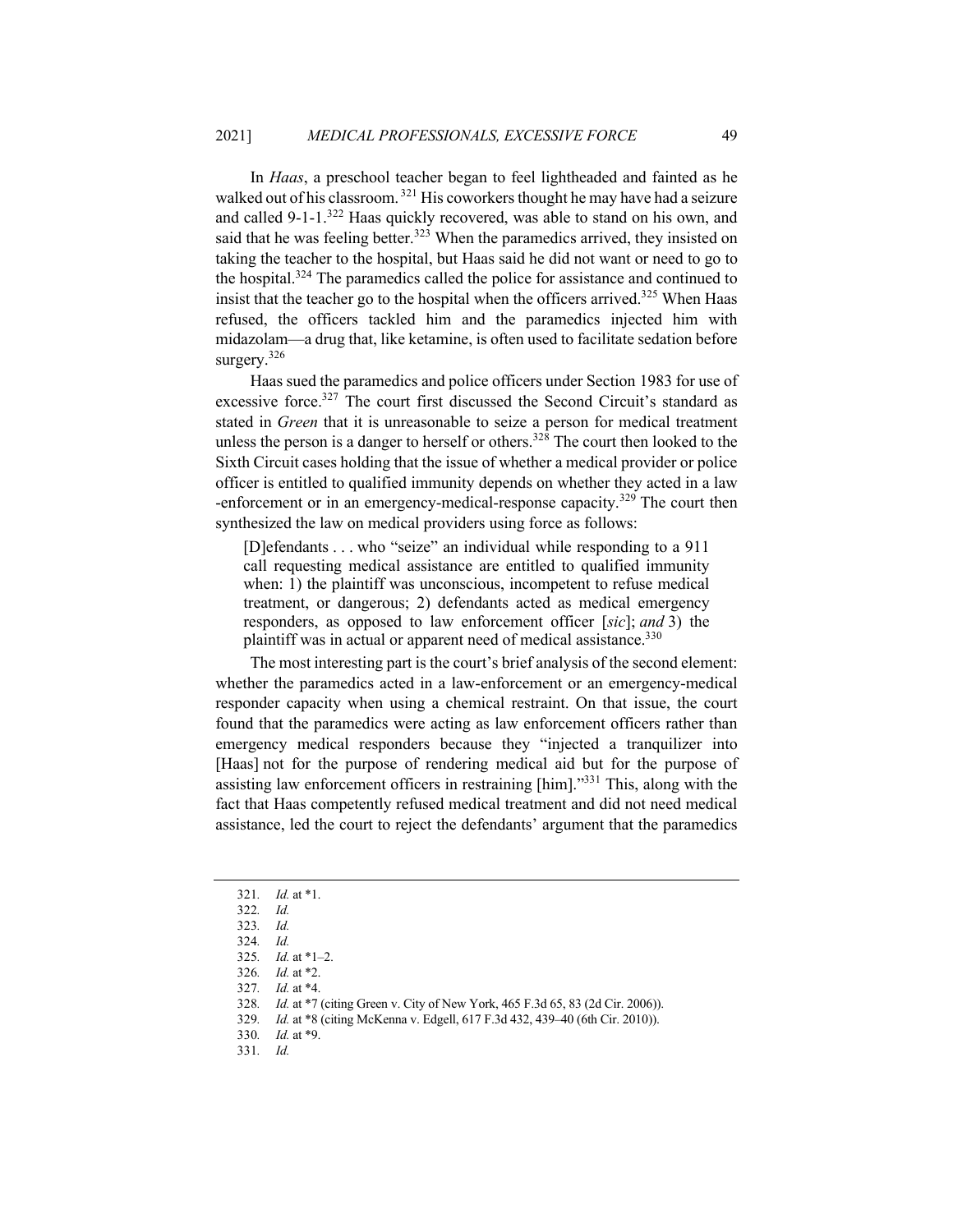were entitled to qualified immunity, thus allowing the Section 1983 claim to proceed.332

\* \* \*

These cases demonstrate several important points about how Fourth Amendment use-of-force standards apply to medical providers who use chemical restraints on individuals outside of clinical settings. First, in each case, the court recognized that when a medical provider uses a chemical restraint to seize an individual and move them to a hospital or jail, the provider has engaged in behavior that qualifies as force. Chemical restraints might not be the type of force that comes to mind when we think about state and police violence, but the cases above and the ketamine incidents in Minneapolis demonstrate how the definition of "force" and its implications may be changing. As the courts have correctly recognized, incapacitating an individual against their will via chemical restraint is a form of force.

Second, some courts conclude that medical providers or other officials who use an unreasonable amount of force in encounters with the public can be held responsible for violating Fourth Amendment standards in Section 1983 litigation.<sup>333</sup> However, other courts use the doctrine of qualified immunity to shield medical providers from liability.<sup>334</sup> Courts that apply qualified immunity to claims against medical providers focus on the distinction between acting with a medical-responder purpose and a law-enforcement purpose. Courts have not clearly delineated the contours of this distinction, but what is clear—as the California district court in *Haas* recognized—is that a medical provider who uses a chemical restraint is only acting with a medical purpose if the restraint is necessary to protect a patient's health or safety.<sup>335</sup> Any other uses of chemical restraints, including using the restraint to help officers secure legal compliance, suggests that the provider is acting with a law-enforcement purpose and should be subject to Fourth Amendment standards. This idea has important implications for situations like those that occurred during the Hennepin trials in Minneapolis, where paramedics used ketamine at the direction of police to help facilitate arrests and without concern for the health of the person being arrested.<sup>336</sup> In cases where medical providers submit to the police officer's request for a chemical restraint despite the lack of a medical reason to do so, it should be clear to courts that the medical providers are acting in a law-enforcement capacity.

But what are we to make of the medical-purpose versus law-enforcementpurpose more generally? On the one hand, the test may be problematic insofar as it is always difficult to determine a person's intent. Courts may struggle to

<sup>332</sup>*. Id.* at \*1, \*10.

<sup>333</sup>*. See id.* at \*4–10.

<sup>334</sup>*. See* Thompson v. Cope, 900 F.3d 414, 420–21 (7th Cir. 2018); Peete v. Nashville, 486 F.3d 217, 219–20 (6th Cir. 2007).

<sup>335</sup>*. Haas*, 2012 WL 1414115, at \*9.

<sup>336</sup>*. See* OPCR REPORT, *supra* note 174, at 12–15.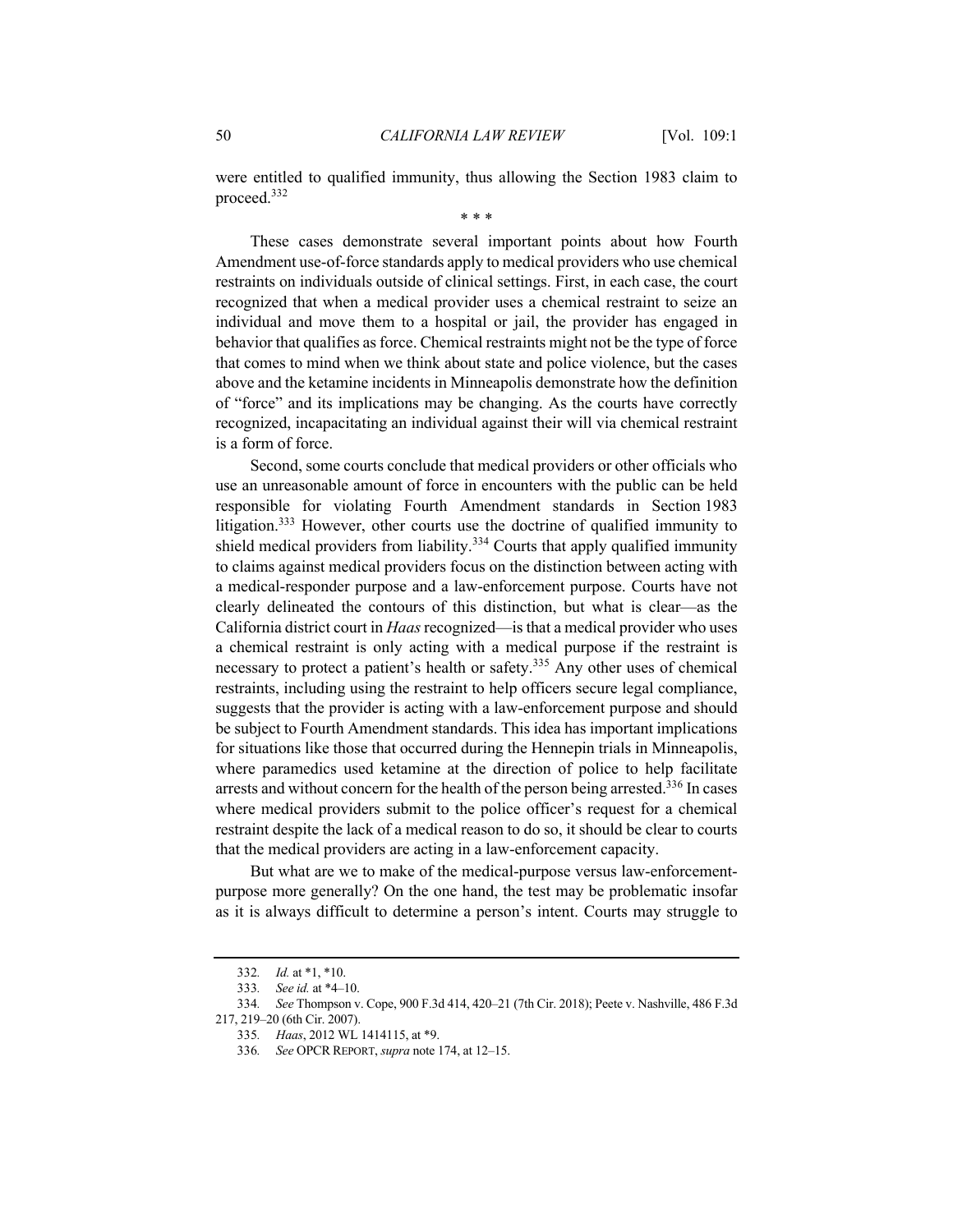find a consistent and proper way to determine the purpose of a medical provider's actions. Yet on the other hand, there are some clear lines that courts could draw. If a medical provider intervenes, using chemical restraints or otherwise, to help the police, but the intervention is unnecessary from a medical perspective, courts could treat the medic as a law-enforcement agent. One benefit of the test is that it reinforces that paramedics ought to *always* act exclusively as medical care providers. While paramedics often work alongside police, it is critical that they exercise independent judgment and preserve their roles as medical providers with duties to patients. In the Section that follows, we provide three recommendations that can ensure paramedics maintain this distinct role when responding to emergencies alongside police officers.

## IV.

## RECOMMENDATIONS: TOWARD THE ETHICAL USE OF MEDICINE IN POLICING

The ketamine incidents in Minneapolis highlight the risk that police officers might participate in or co-opt the medical decision-making process when they work with paramedics to respond to emergency calls for service. We may see more incidents in the future where police task paramedics with using chemical restraints to help police officers secure legal compliance. This Section provides recommendations to establish proper boundaries between medical providers and police and to clarify the relationship between the Fourth Amendment's restrictions on unreasonable force and the use of chemical restraints on community members. These recommendations focus on (1) developing state and local laws that create a firewall between medical professionals and law enforcement in pre-hospital settings that allows medical providers to focus on serving patients while maintaining independence from police; (2) creating useof-force policies for medical providers that inform them of the constitutional limits of medical force; and (3) encouraging courts to use existing federal regulations governing chemical restraints in medical settings to determine the constitutional reasonableness of using chemical restraints in public or prehospital settings.

First, state and local laws should establish the autonomy of healthcare providers and healthcare institutions. Medical professionals and the police may work together in responding to emergencies. Yet, the police are oriented to public criminal justice goals while medical professionals are oriented to individual patients' well-being. Medical providers on the scene with police should not be treated as an arm of law enforcement. The relationship must be carefully managed to maintain medical providers' independence.

The public's trust in both medical providers and law enforcement officers depends on each institutions' sovereignty and ability to exercise independent judgment within their respective spheres of expertise. At a minimum, state and local laws should affirm that police may not directly or indirectly pressure medical providers to take any actions during emergency encounters. Police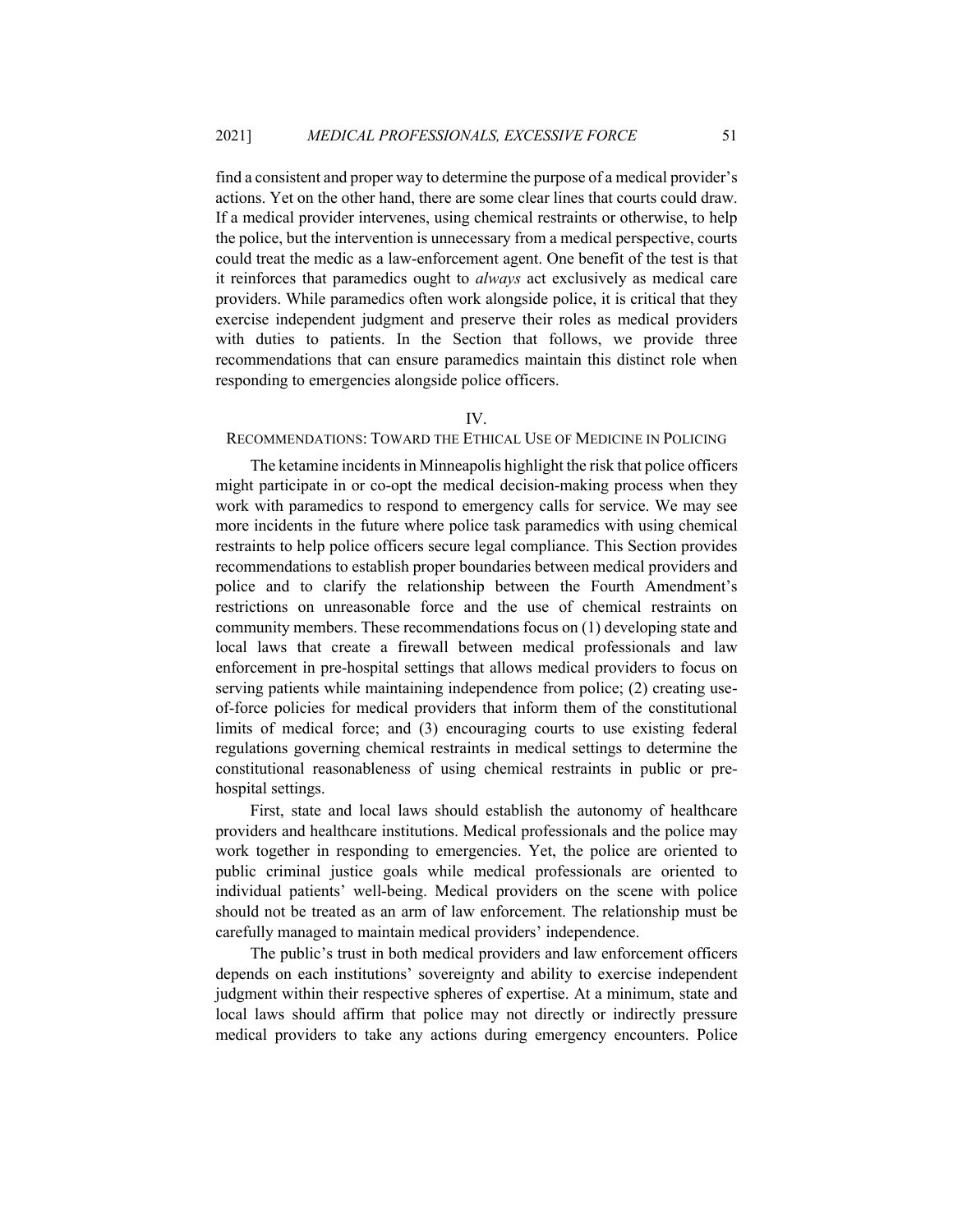should not participate in healthcare providers' discussion of a person's condition or possible treatments. To mitigate against subtle forms of police coercion or communication through body language or gestures, police and medical professionals should maintain physical distance in pre-hospital settings and document all conversations between units. Any use of chemical restraints or other pharmaceuticals should be at the sole discretion of medical professionals and police should not participate in medical providers' decisions about whether they should administer a particular drug.

Second, just as police have local use-of-force guidelines that develop in the context of the Fourth Amendment,  $337$  medical professionals should also have guidelines that speak to the appropriate uses of force in pre-hospital settings. The federal rules governing the use of chemical restraints in nursing homes prohibit the use of such restraints except where used to protect patient safety. Even when the law permits chemical restraints in the medical context, it protects the patient's right of refusal unless they are in imminent harm.<sup>338</sup> The guidance for medical professionals and statement of patients' rights found in these federal regulations should extend beyond the nursing home setting to include paramedics' interactions with the community.

Use-of-force policies for medical practitioners should further provide detailed outlines and examples of situations in which force can be used and what level of chemical or physical force is appropriate. Moreover, these guidelines should prioritize community members' health and autonomy and explain that law enforcement should have no influence on decisions regarding patient health and safety.

Given that emergency medical responders are often involved when police subdue a person, medical providers also need to be trained on how to interact with the police. Medical providers should know how to tactfully refuse to assist police in seizing an individual if the seizure does not promote the individual's health or safety; to only use chemical restraint when it is medically necessary; and to not let an officer's recommendations supplant their own medical judgment. Policies should also make medical providers aware of their right indeed, obligation—to refuse police officers' attempts to intervene in medical decision-making. Policies should clearly state that it is lawful for medical

<sup>337</sup>*. See generally* Obasogie & Newman, *supra* note 29. One finding from this research is that all of the local use-of-force policies surveyed included a reference to *Graham v. Connor*, which shows that local municipalities create their policies with Fourth Amendment standards in mind. *Id.* at 1303.

<sup>338</sup>*. See* 42 C.F.R. § 483.12(a)(2) (2020) (noting that nursing facilities must "[e]nsure that the resident is free from physical or chemical restraints imposed for purposes of discipline or convenience and that are not required to treat the resident's medical symptoms. When the use of restraints is indicated, the facility must use the least restrictive alternative for the least amount of time and document ongoing re-evaluation of the need for restraints."); *see also* 42 C.F.R. § 483.10(e)(1) (2020) (stating that patients have "[t]he right to be free from any physical or chemical restraints imposed for purposes of discipline or convenience, and not required to treat the resident's medical symptoms, consistent with § 483.12(a)(2).").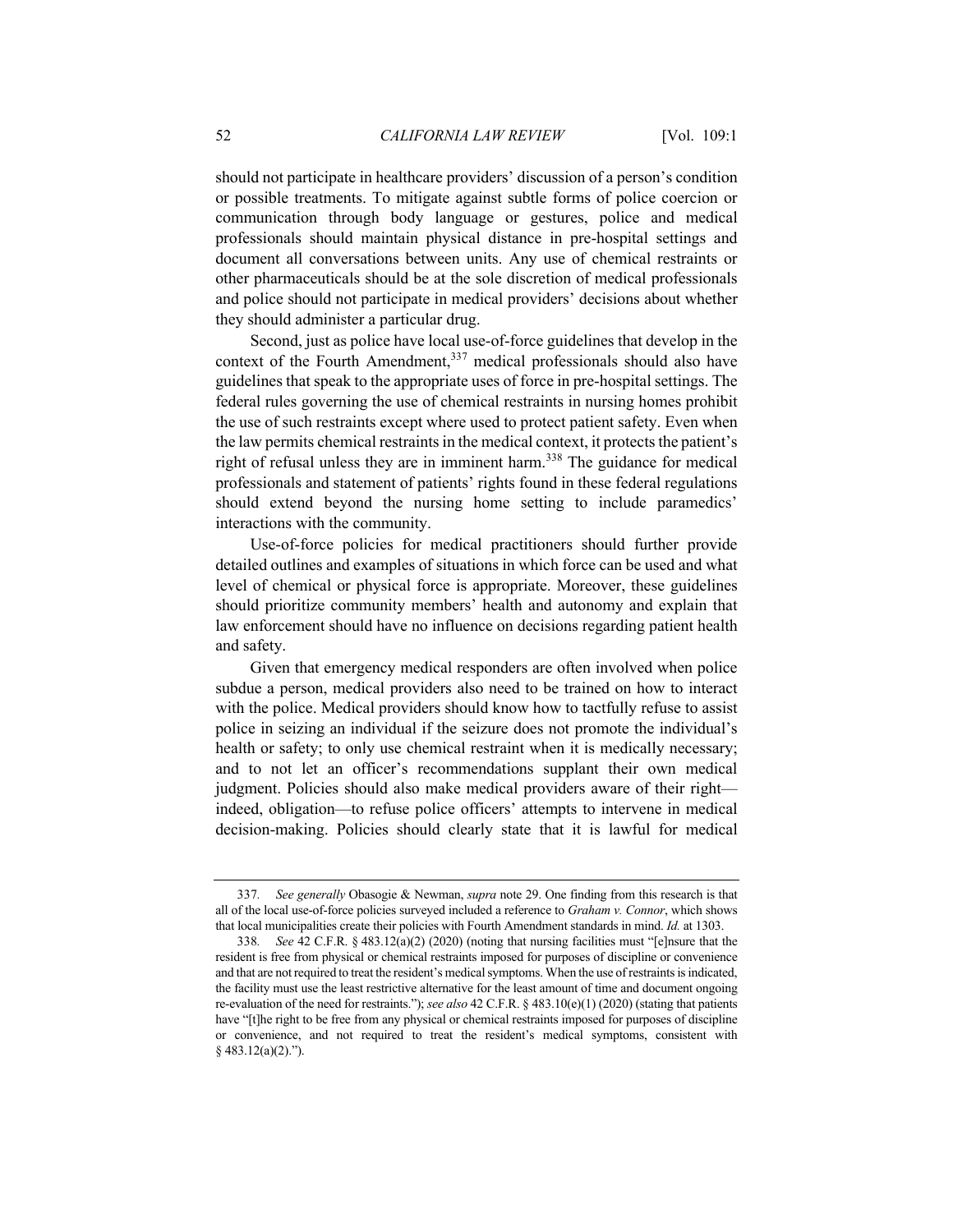professionals to rebuff police officer's request for medically unnecessary interventions. Training on how to respond if a police officer inserts themselves into the medical decision-making process is also critical. Giving medical providers clear language they could use in response to improper requests would empower them to respond appropriately. This training could reduce the chances that medical professionals misuse or weaponize chemical restraints in pursuit of the interests of the criminal justice system.

At the same time, existing use-of-force trainings and policies for law enforcement should emphasize the need for separation between police and medical professionals. These trainings should instruct police officers that it is inappropriate to suggest how to provide care or to ask medical providers for assistance in seizing suspects. In addition, law enforcement policies should clearly state that chemical restraints can be unlawful force when used inappropriately. Police departments are responsible for establishing guidelines that outline officers' work with medical providers using chemical force. An injection of ketamine or other chemical restraints may seem innocuous, but it can lead to grave harms, if not death—not unlike other uses of force.

Lastly, it is important for federal courts to recognize that existing laws and regulations on chemical restraints in healthcare settings can inform what courts might consider a constitutionally reasonable use of chemical restraints in preclinical or public settings. Fourth Amendment standards for reasonableness apply in the context of Section 1983 use-of-force litigation and therefore shape how federal courts view the behavior of medical professionals who use chemical restraints. Federal statutes and regulations pertaining to nursing home care state that (1) medical professionals should never use chemical restraints merely for the sake of convenience; (2) chemical restraints should only be used when it is necessary to protect a patient's safety; and (3) that a patient has a right to refuse unless the restraint is required to prevent imminent harm to the patient or others. These standards are what federal law considers to be the reasonable use of chemical restraints in hospital settings, and it should inform their reasonable use in pre-hospital settings when paramedics collaborate with law enforcement. Chemical restraints used for the sake of convenience or to help officers secure compliance would not meet these federal guidelines and therefore should not be a reasonable use of force under *Graham*. Yet, chemical restraints used to prevent a police detainee from imminently harming herself or others would comply with existing federal regulations and would meet Fourth Amendment reasonableness standards. We see aspects of this approach in some jurisdictions. Yet in other jurisdictions, a more explicit connection between the federal standards on chemical restraints in hospital and pre-hospital settings could help fill an absent analysis on the intersection of the Fourth Amendment, medical providers, and chemical restraints and provide a framework for consistent application in federal courts. This improved understanding may help prevent future instances like those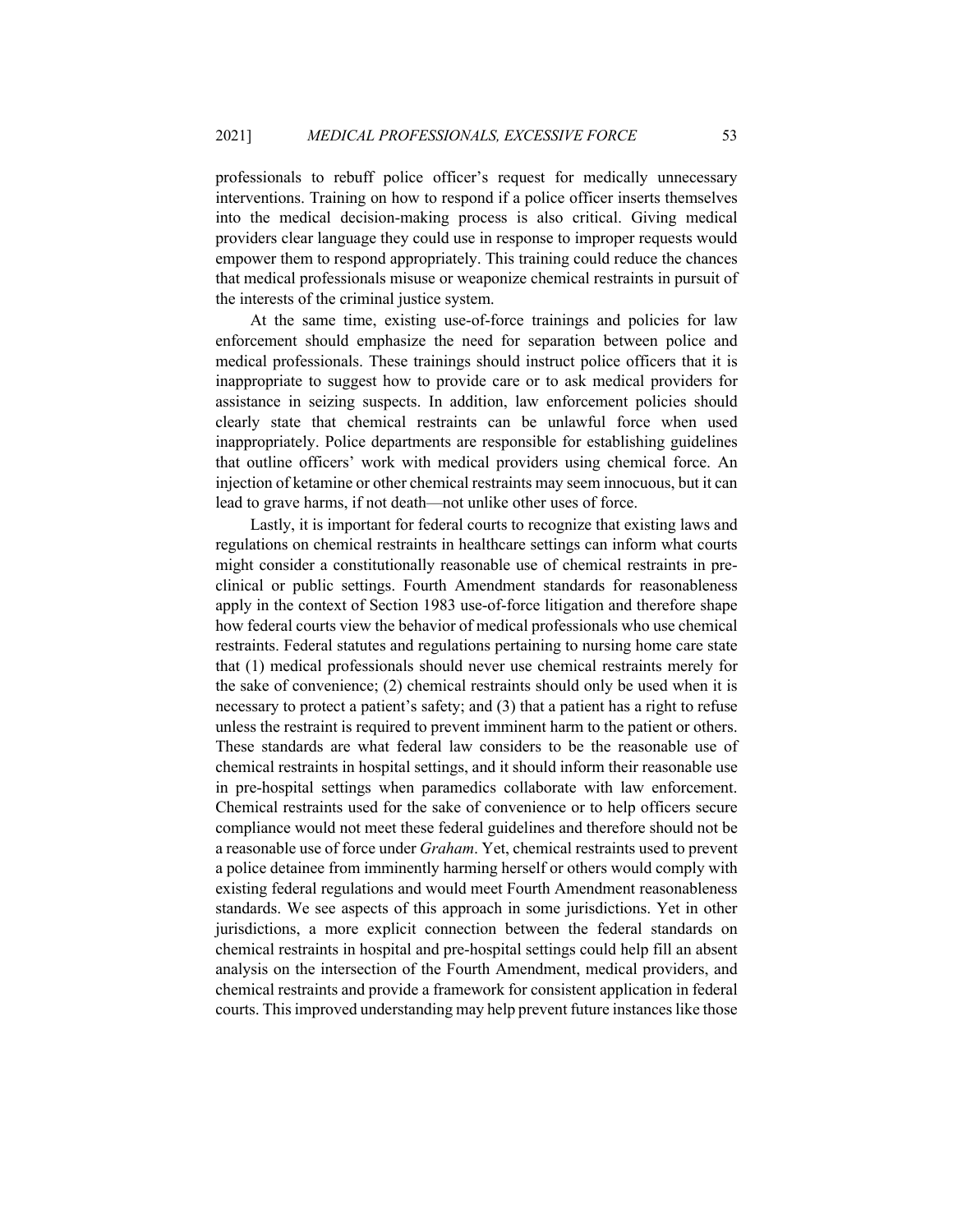in Minneapolis, where the unnecessary use of chemical restraints became dangerous law enforcement tools.

Paramedics who work with police to detain individuals are part of the broader social problem of racialized police violence. Institutions that regularly collaborate with law enforcement to surveil the lives and activities of vulnerable communities—social welfare agencies,  $339$  low-income healthcare facilities,  $340$ child protective services,  $341$  and others—often absorb carceral logics  $342$  when interacting with communities they are supposed to serve and support. Paramedics can also adopt these carceral frameworks when working with communities of color. This adoption can lead them to unwittingly substitute law enforcement perspectives that often see Black and Brown people as threats instead of using their own patient-centered training that instructs them to treat all people in distress with compassion. This is how institutional and structural racism operates: dominant logics link together across institutional spaces to create a network of collaborative bias that normalizes racial oppression. Adoption of carceral logics also explains how, as seen in Minneapolis, paramedics can quickly—and, at times, enthusiastically—submit to the racialized requests of law enforcement to use dangerous chemical restraints disproportionately on people of color.

Acknowledging the Fourth Amendment implications of medical professionals using chemical restraints in pre-hospital settings can have real, material consequences for everyday interactions between police, paramedics, and community members. Developing constitutional boundaries on these interactions is important because these rules establish the framework for policies, customs, and cultures that shape police use of force.

Using existing federal health regulations to inform reasonableness under the Fourth Amendment is just the beginning. More encompassing social, legal, and political engagement with the use of chemical restraints and other emerging police tactics will require interventions in many other areas. However, given that the current constitutional framing views issues of force exclusively through the Fourth Amendment, it is important to situate medical professionals' use of chemical restraints within these constitutional guarantees of individual rights and restrictions on police use of force.

<sup>339.</sup> Sheila P. Vakharia, *"Social Workers Belong in Police Departments" Is an Offensive Statement*, FILTER (June 10, 2020), https://filtermag.org/social-workers-police-departments [https://perma.cc/4GEJ-RJXJ].

<sup>340</sup>*. See* KHIARA M. BRIDGES, THE POVERTY OF PRIVACY RIGHTS (2017).

<sup>341</sup>*. See* DOROTHY ROBERTS, SHATTERED BONDS: THE COLOR OF CHILD WELFARE (2002).

<sup>342.</sup> This term "refers to the variety of ways our bodies, minds, and actions have been shaped by the idea and practices of imprisonment—even for people who do not see themselves connected explicitly to prisons." *About Us: Frequently Asked Questions*, ROCHESTER DECARCERATION RSCH. INITIATIVE, http://www.sas.rochester.edu/rdri/about/faq.html [https://perma.cc/WV5S-MF32].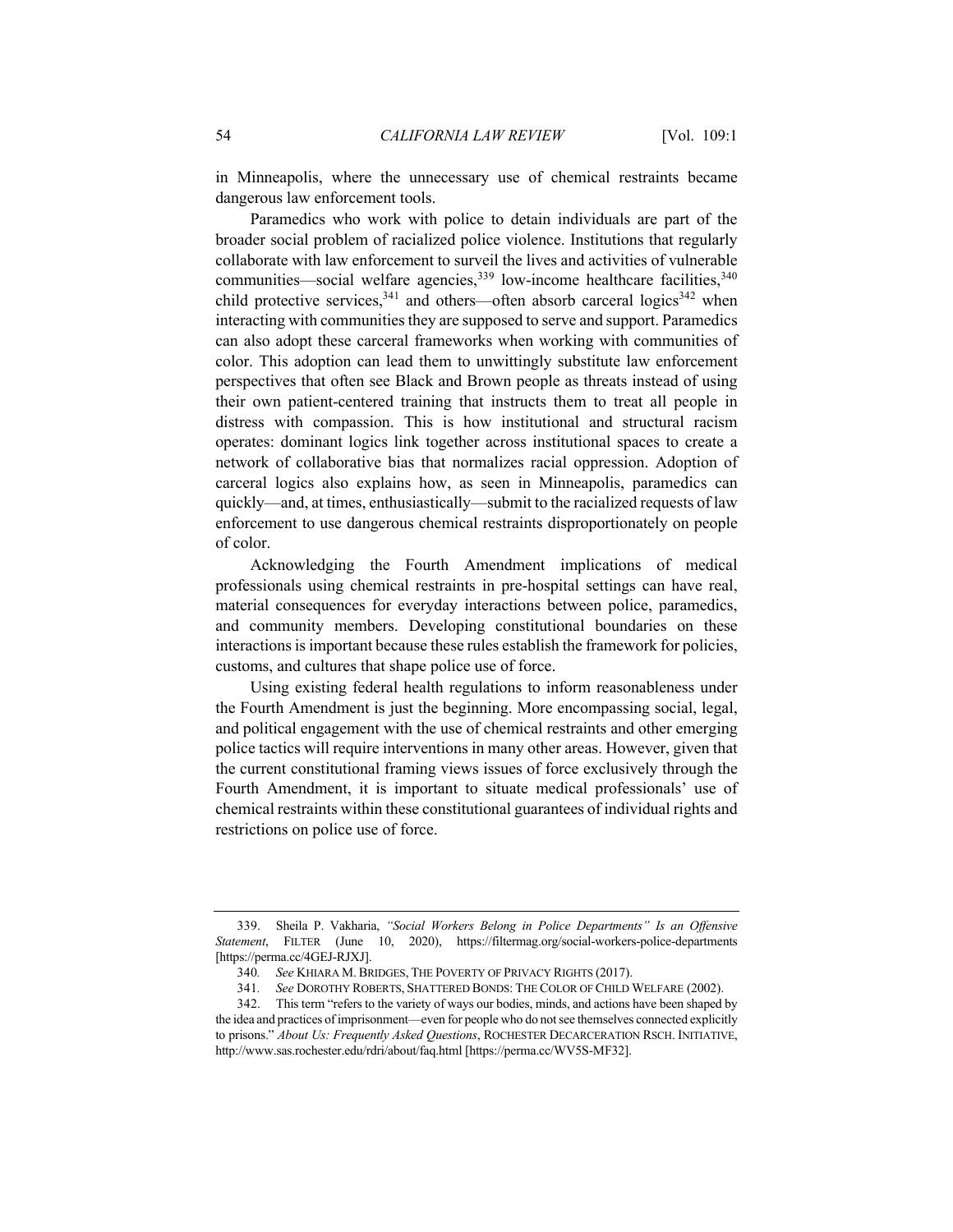### **CONCLUSION**

Elijah McClain had just left a local convenience store in Aurora, Colorado.<sup>343</sup> The twenty-three-year-old had a slight frame and regularly wore ski masks, even during the summer, as he had anemia and often became cold.<sup>344</sup> A passerby called 9-1-1 after seeing McClain, a masked Black man, walking down the street, saying that he looked suspicious.<sup>345</sup> As McClain carried his groceries, three Aurora police officers responded to the call and stopped him.<sup>346</sup> Police body-cam footage captured the increasingly hostile interaction, where officers initiated a struggle with McClain after he repeatedly asked to be left alone.<sup>347</sup> He was brought to the ground by the officers, put into a chokehold, and handcuffed face-down with his hands behind his back. While handcuffed and immobilized, Aurora Fire Rescue arrived at the scene and injected McClain with five hundred milligrams of ketamine.<sup>348</sup> McClain went into cardiac arrest in the ambulance on the way to the hospital. He was pronounced brain dead several days later and taken off of life support.  $349$ 

345. Michael Roberts, *Attorney Rips "Undetermined" Autopsy in Elijah McClain Aurora Police Death*, WESTWORD (Nov. 13, 2019, 5:15 AM), https://www.westword.com/news/elijah-mcclainaurora-police-death-autopsy-report-ripped-by-attorney-11546039 [https://perma.cc/P5DR-NYZS].

346. Tompkins, *supra* note 343.

347. An officer got close to McClain and touched him. "Stop tensing up, dude. Stop tensing up," the officer said. McClain said:

"I am going home. . . . Leave me alone," and "Let me go. No, let me go. I am an introvert. Please respect my boundaries that I am speaking."

A struggle escalated, and three officers wrangled McClain toward a lawn, eventually taking him down.

Nicholson, *supra* note 344.

[https://web.archive.org/web/20201003092728/https://www.denverpost.com/2019/08/30/elijahmcclain-aurora-police-death/].

<sup>343.</sup> Lucy Tompkins, *Here's What You Need to Know About Elijah McClain's Death*, N.Y. TIMES (Aug. 16, 2020), https://www.nytimes.com/article/who-was-elijah-mcclain.html [https://perma.cc/M549-F2FV].

<sup>344.</sup> Kieran Nicholson, *No Criminal Charges Against Aurora Officers in Death of Elijah McClain*, DENVER POST (Nov. 23, 2019, 9:59 AM), https://www.denverpost.com/2019/11/23/elijahmcclain-dead-no-charges-aurora-officers [https://perma.cc/4QEX-KALK].

<sup>348.</sup> Reports suggest that there was some communication between police and medics regarding the use of ketamine on McClain before Aurora Fire Rescue arrived. NBC News reported, "A medic told officers that 'when the ambulance gets here, we're going to go ahead and give him some ketamine.' The officers responded, 'Sounds good,' and they told the medic that McClain appeared to be 'on' something and that he had 'incredible strength.'" Erik Ortiz, *Elijah McClain Was Injected with Ketamine While Handcuffed. Some Medical Experts Worry About its Use During Police Calls*, NBCNEWS (July 3, 2020, 5:20PM), https://www.nbcnews.com/news/us-news/elijah-mcclain-was-injected-ketamine-whilehandcuffed-some-medical-experts-n1232697 [https://perma.cc/6TUW-3HTN]; *see also* Schmelzer, *supra* note 28.

<sup>349.</sup> Elise Schmelzer, *Aurora Man to Be Taken Off Life Support After Confrontation with Police Left Him Dead*, DENVER POST (June 9, 2020, 11:58 AM), https://www.denverpost.com/2019/08/30/elijah-mcclain-aurora-police-death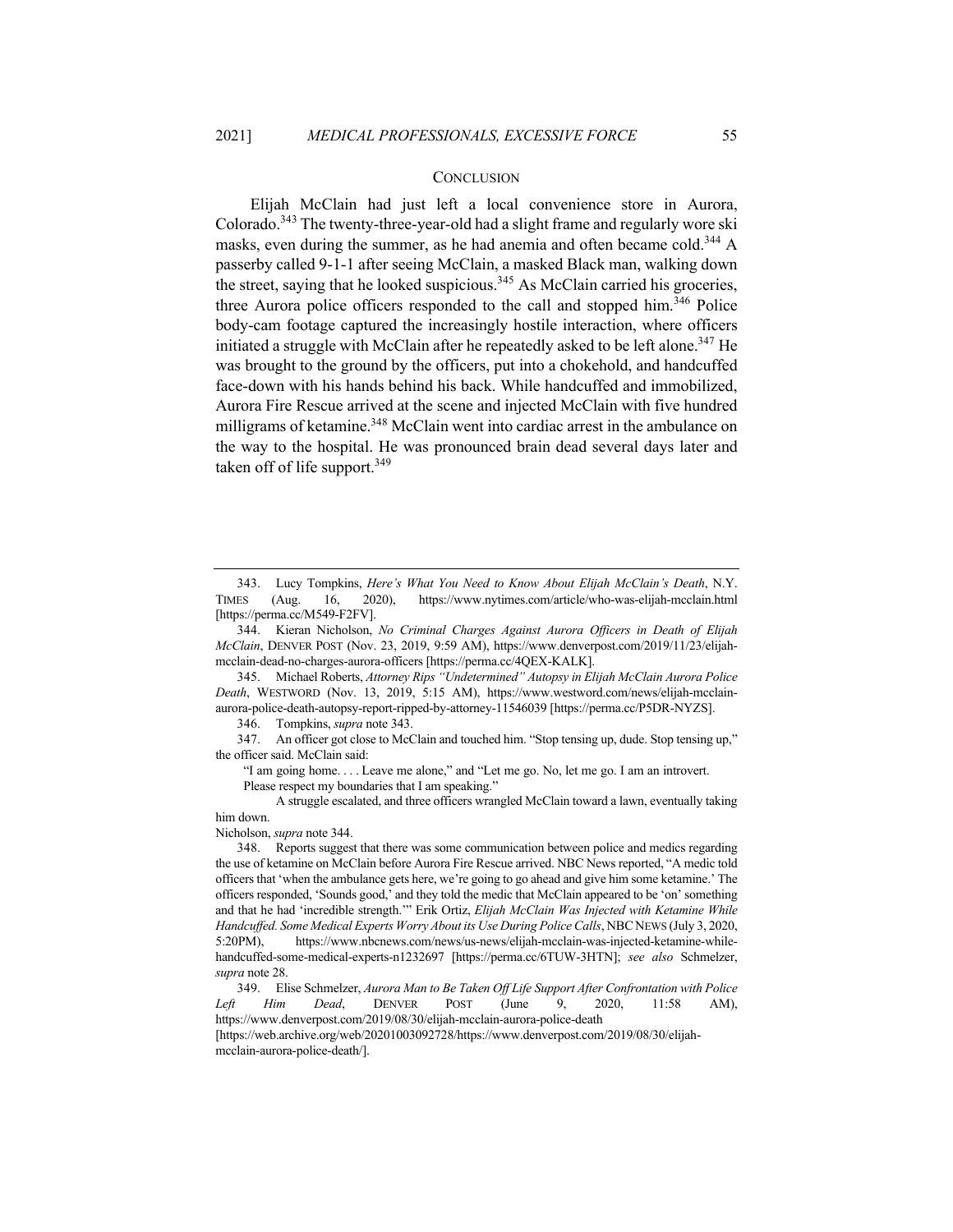McClain's autopsy lists his cause of death as "[u]ndetermined."<sup>350</sup> However, the evidence suggests that ketamine may have played a significant role. Aurora Fire Rescue claimed that they injected McClain because he exhibited "excited delirium"—a condition of profound agitation that law enforcement and medical examiners often use to justify use of force.<sup>351</sup> Excited delirium "is not a currently recognized medical or psychiatric diagnosis according to either the *Diagnostic and Statistical Manual of Mental Disorders* (DSM-IVTR) of the American Psychiatric Association or the International Classification of Diseases (ICD-9) of the World Health Organization."352 As the attorney representing the McClain family notes, the police body-cam video refutes the medics' claim in that "[t]he video shows the opposite of anybody showing any signs of excited delirium. . . . There's no legal or factual reason why a chemical restraint was used because [McClain] was already totally still and totally compliant."353 The *Denver Post* reported that first responders' use of ketamine had become "increasingly common," with "[n]inety fire departments and emergency medical service agencies across Colorado – including those in Aurora, Denver and Colorado Springs – hav[ing] waivers from the Colorado Department of Public Health and Environment to use ketamine to treat excited delirium . . . ."354 Paramedics in Colorado have administered ketamine to over nine hundred people over a two and a half year period—180 times in the first half of 2020 alone.<sup>355</sup> Elijah McClain's death draws attention to the dire risks of casually and indiscriminately using chemical restraints to police marginalized communities. The most vulnerable populations who disproportionately contact

images/prehospital\_practice\_guidelines\_2.11.19.pdf [https://perma.cc/ZRZ9-522X].

<sup>350.</sup> MONICA BRONCUCIA-JORDAN, OFF. OF THE CORONER, ADAMS & BROOMFIELD CNTYS., AUTOPSY REPORT OF ELIJAH MCCLAIN (2019), https://www.scribd.com/document/434633869/Elijah-McClain-Autopsy-Report#download [https://perma.cc/D4UN-7JFG].

<sup>351.</sup>

<sup>[</sup>N]early all reported cases of excited delirium involve people who are fighting with police. . . . [ACLU attorney Eric] Balaban charges that police officials are using the diagnosis "as a means of white-washing what may be excessive use of force and inappropriate use of control techniques by officers during an arrest."

Laura Sullivan, *Death by Excited Delirium: Diagnosis or Coverup?*, NPR (Feb. 26, 2007, 4:00PM), https://www.npr.org/templates/story/story.php?storyId=7608386 [https://perma.cc/BFR6-NWJ5].

<sup>352.</sup> Asia Takeuchi, Terence L. Ahern & Sean O. Henderson., *Excited Delirium*, 12 W.J. EMERGENCY MED. 77, 77 (2011).

<sup>353.</sup> Schmelzer, *supra* note 28.

<sup>354</sup>*. Id.* In the state of Colorado, a local fire, paramedic, or other "agency's medical director must apply for a waiver from the state health department for paramedics to use [ketamine] on patients who experience excited delirium. . . . In 2018, according to state records, the drug was administered 265 times with a total of 14 cases that involved one or more complication." Lori Jane Gliha, *Problem Solvers Investigation: Colorado Paramedics Injecting Sedative Ketamine into Agitated Patients*, FOX 31 DENVER (Nov. 21, 2019), https://kdvr.com/2019/11/21/problem-solvers-investigation-coloradoparamedics-injecting-sedative-ketamine-into-agitated-patients [https://perma.cc/WSK4-PVBW]. For an example of local guidelines in Colorado on the use of ketamine, see COLO. SPRINGS FIRE DEP'T & AM. MED. RESPONSE, PREHOSPITAL PRACTICE GUIDELINES (2019), https://coloradosprings.gov/sites/default/files/inline-

<sup>355.</sup> de Yoanna & Solomon, *supra* note 27.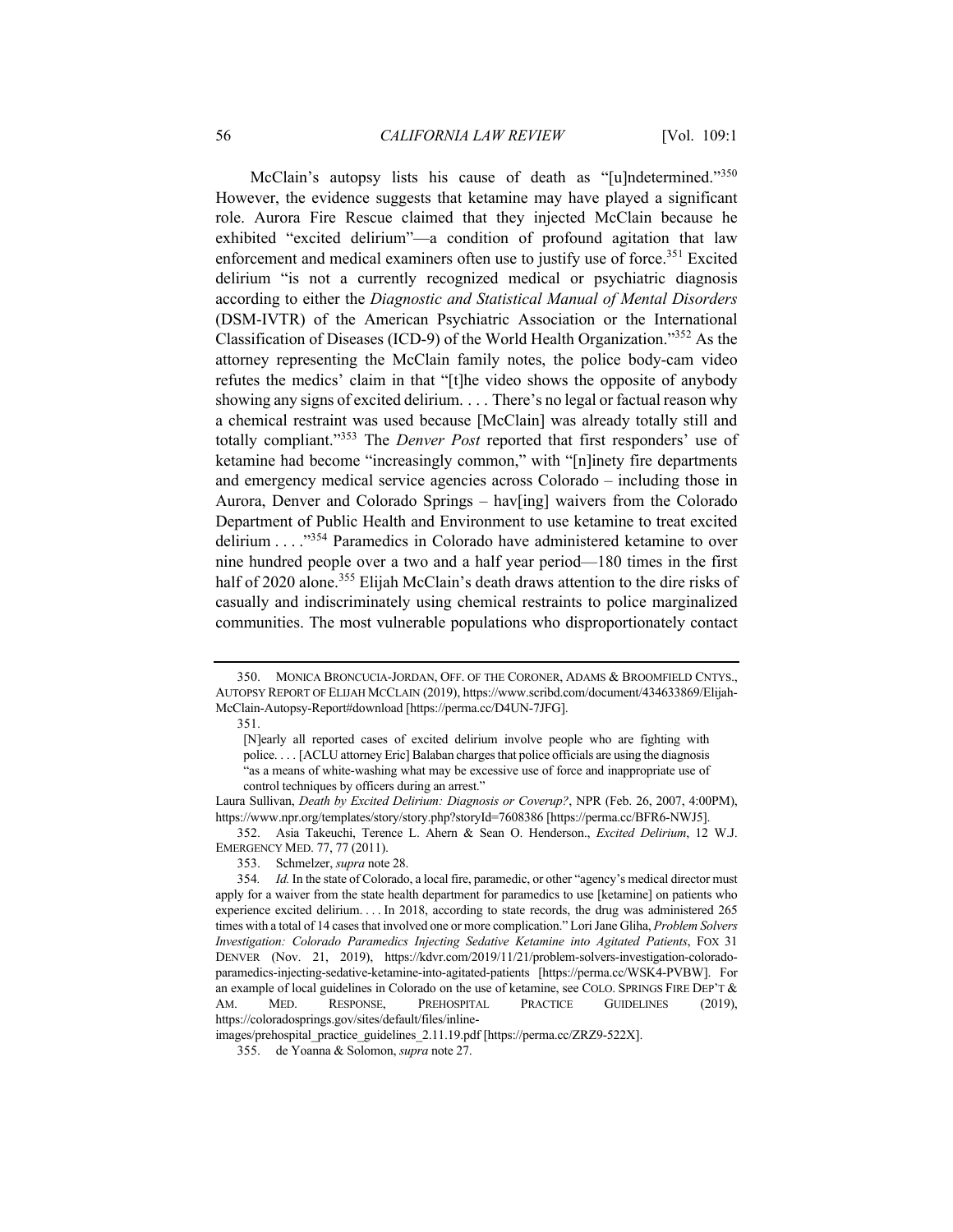law enforcement—people who are unhoused, racial minorities, and those with preexisting mental health or other medical issues—are most likely to bear the consequences of chemical restraints when law enforcement uses them as a policing strategy, which exacerbates social inequalities.

There are important counterarguments that might support the use of chemical restraints during some police engagements. Some may argue that chemical restraints offer a kinder and gentler way for police to subdue individuals who may be a danger to themselves or others, which can lead to fewer instances of deadly force and therefore save lives. The idea is that the use of drugs under the supervision of a paramedic is safer than physical forms of police force, or that using different drugs might address any particular danger presented by ketamine. Another perspective is that close collaboration between first responders—particularly police and paramedics—is important to promote open communication and decision-making. Bringing in outside legal or regulatory frameworks that restrict the nature of these conversations in pre-clinical settings might ultimately lead to inefficient exchanges between professionals and patient harm. These are certainly important considerations. But these perspectives obscure a key point: patient need as determined by medical professionals should singularly determine the use of chemical restraints without influence from law enforcement or concern for any police investigation.

Law enforcement has the ability to use physical restraints while paramedics have the ability to use chemical restraints. This separation must be maintained. Police could discuss a detainee's physical condition with a paramedic, and a paramedic could use this information to independently conclude that a chemical restraint might benefit the health of a patient. For example, if a paramedic receives information that a detained person has been extremely agitated to the point that they might harm themselves, the paramedic might examine the person and conclude that a chemical restraint could be beneficial. In this hypothetical, communication between police and paramedics is needed for the paramedic to understand the detained person's health status so that she can make a decision that would protect the patient's interest. This situation is fundamentally different from the examples from Minneapolis discussed above, where police ask paramedics to administer chemical restraints not to protect detainees' health, but to simply make their jobs easier. This practice not only violates professional and ethical guidelines, but can also lead to significant patient harm.

This Article has drawn attention to the growing use of chemical restraints by medical practitioners for law enforcement purposes and argues that this practice constitutes an unreasonable use of force when done for the convenience of police rather than the health of those they detain. By putting existing practices and federal regulations concerning chemical restraints in conversation with Fourth Amendment use-of-force standards and existing case law, this Article demonstrates the significant constitutional issues that courts need to address to protect individual rights. Put simply, if using chemical restraints on an already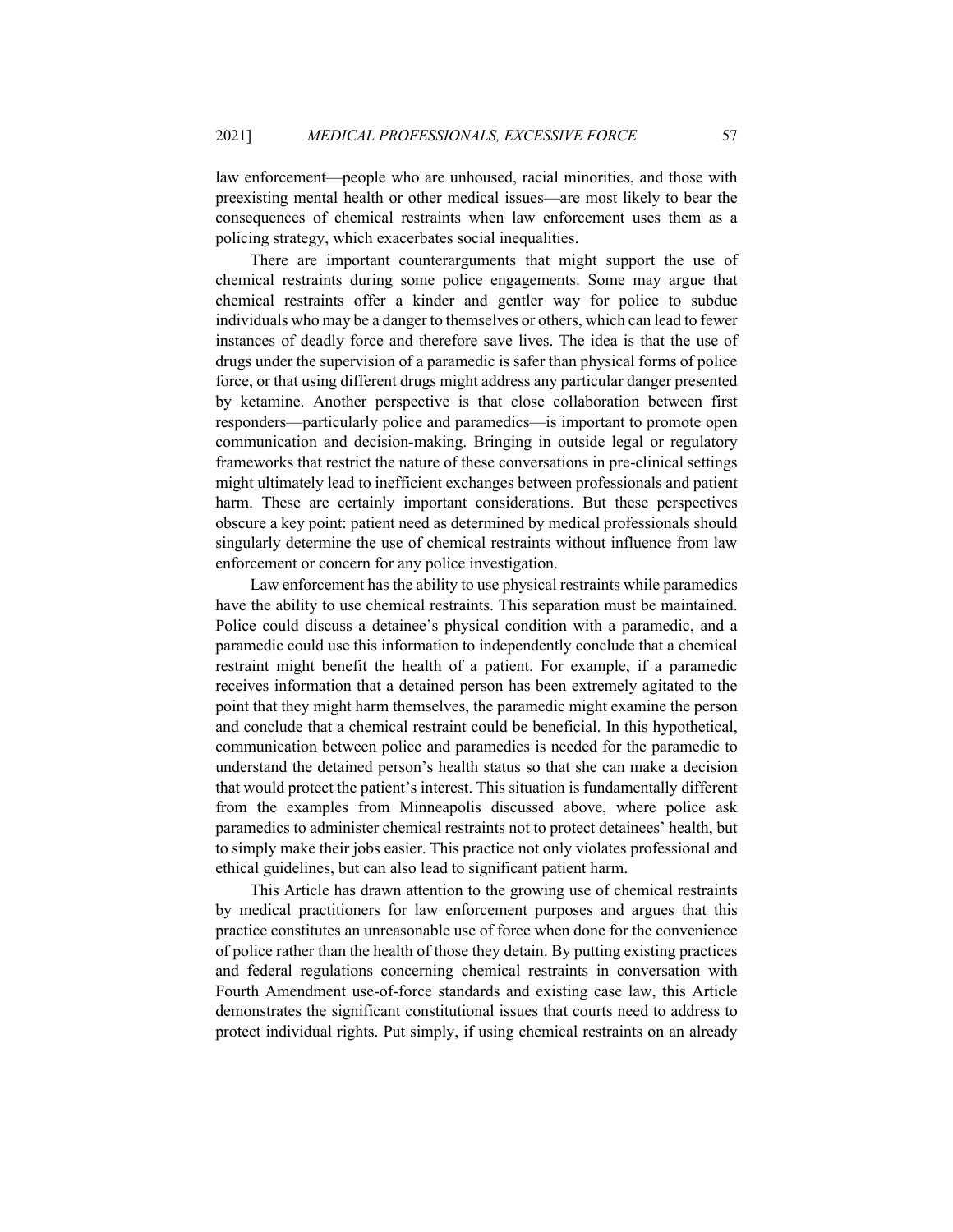compliant or physically restrained person in a hospital setting conflicts with federal regulations on clinical care, then similar acts towards John Powell, Elijah McClain, or any other detained person in public or pre-clinical settings should also be an unreasonable use of force that violates the Fourth Amendment.

The doctrinal contributions of this Article are connected to the expansion of Osagie Obasogie and Zachary Newman's important theoretical argument concerning federal courts' understanding of Fourth Amendment reasonableness in relation to excessive force. In *The Endogenous Fourth Amendment*, Obasogie and Newman extend legal endogeneity theory, first developed by Lauren Edelman as a way to understand federal statutory  $law<sub>356</sub>$  to the realm of constitutional law.357

Edelman developed legal endogeneity theory to understand the organizational dynamics that allow federal statutes like Title VII, initially designed to protect women and minorities from workplace discrimination, to become a means for organizations to reassert and rearticulate their often biased preferences, practices, and perspectives as the legal rule.<sup>358</sup> Characteristics of legal endogeneity are (1) ambiguous legal text intended to stimulate reform that (2) organizations respond to with symbolic gestures rather than substantive change that (3) federal courts defer to as actual compliance (instead of creating independent standards). Legal endogeneity theory shows how federal statutes meant to curb discrimination become mechanisms of oppression.<sup>359</sup> Applying this theory to the Fourth Amendment, Obasogie and Newman question the largely-held assumption that the Fourth Amendment has an exogenous effect on defining the lawfulness of police force. In other words, they question the assumption that Fourth Amendment text shapes what counts as reasonable or unreasonable police use of force against community members.<sup>360</sup> The authors engage in an empirical and doctrinal analysis of use-of-force policies from the seventy-five largest cities and find that this traditional understanding of the Fourth Amendment is often incorrect.<sup>361</sup> Their analysis shows that federal courts' understanding of constitutional reasonableness routinely defers to police conceptions of reasonable force as stated in their administrative use-of-force policies.<sup>362</sup> Federal courts often hold that a police officer does not offend the Fourth Amendment if their particular use of force is consistent with police department policy.<sup>363</sup> Therefore, courts often do not create the meaning of reasonableness exogenously or from judicial or textual mechanisms, but

<sup>356.</sup> EDELMAN,*supra* note 30.

<sup>357.</sup> Obasogie & Newman, *supra* note 29.

<sup>358.</sup> EDELMAN, *supra* note 30, at 3–20.

<sup>359</sup>*. Id.* at 12.

<sup>360</sup>*. See* Obasogie & Newman, *supra* note 29.

<sup>361</sup>*. Id.* at 1286.

<sup>362</sup>*. Id.* at 1288.

<sup>363</sup>*. Id.*; *see also* Christopher Logel, Comment, *Cracking* Graham*: Police Department Policy and Excessive Force*, 20 BERKELEY J. AFR.-AM. L. & POL'Y 27 (2018).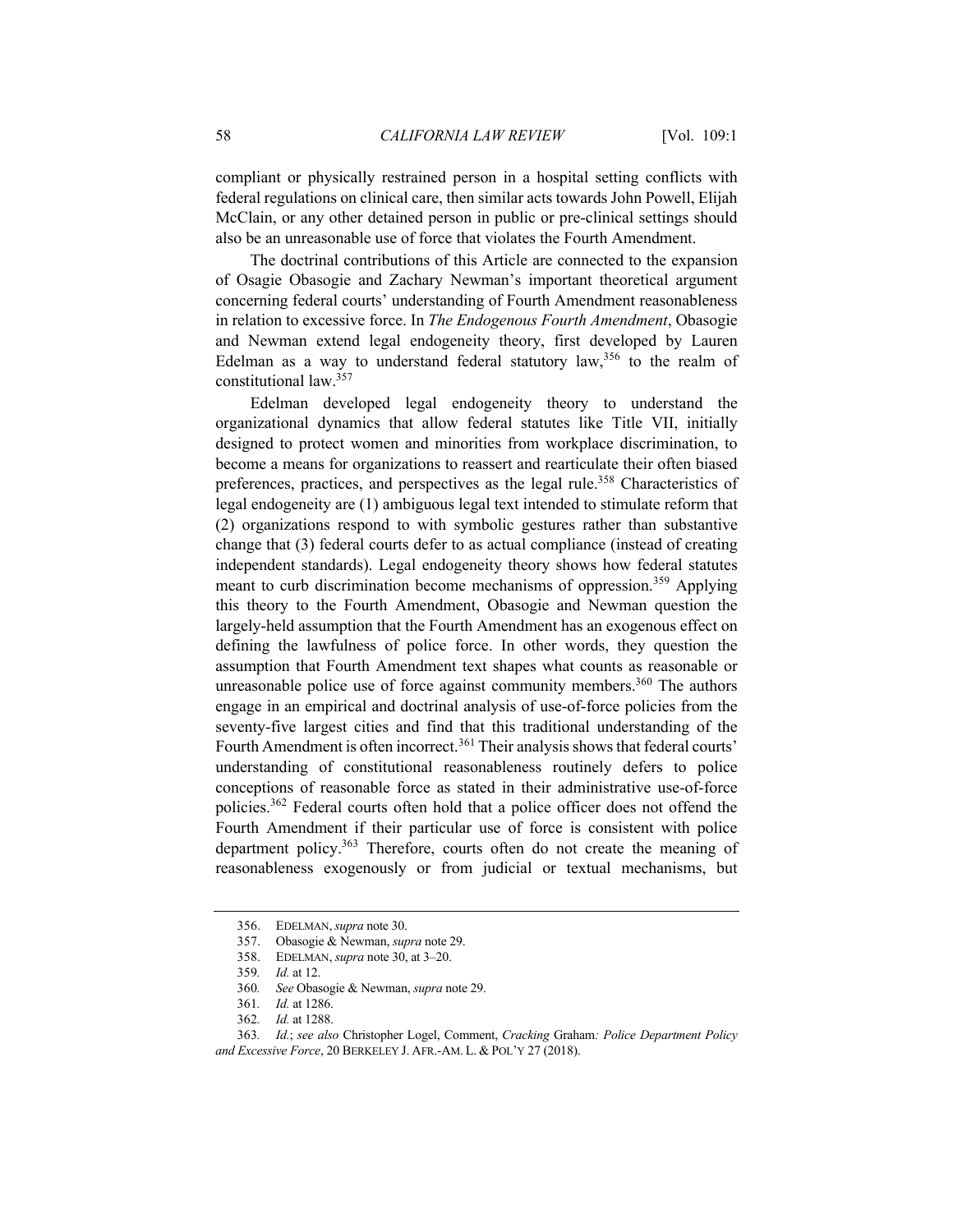*endogenously* by police organizations whose internally-developed rules on when and how to use force *become* the constitutional standard.<sup>364</sup>

Legal endogeneity in the Fourth Amendment context usually absolves police use of force—even when such force might otherwise might be seen as excessive.<sup>365</sup> Judicial deference to police preferences limits accountability when force becomes unreasonable. Yet, understanding how legal endogeneity shapes the application of Fourth Amendment rules creates important opportunities for disruption and reform. Obasogie and Newman note in a separate Article titled *Constitutional Interpretation Without Judges*, "If courts are going to defer to police in defining the constitutional meaning of excessive force, then grassroots efforts to change police behavior can not only positively impact individual communities, but perhaps 'filter up' to have a more synergistic effect in reshaping the constitutional rule."366

This Article's discussion of chemical restraints used in pre-clinical settings exemplifies this potential. As a doctrinal matter, chemical restraints should be understood as a form of force, and Fourth Amendment restrictions ought to apply to medical professionals who administer these drugs for law enforcement purposes. However, Obasogie and Newman's commitment to *anti-endogeneity* in Fourth Amendment jurisprudence informs our argument that federal courts ought to seek guidance from other health law regulations to understand what "reasonable" means in the context of paramedics use of chemical restraints. As a normative claim, anti-endogeneity discourages uncritical judicial deference to police norms, practices, and preferences<sup>367</sup> in defining constitutional standards. Instead, anti-endogeneity moves toward democratic sources to interpret ambiguous constitutional text about use of force on community members. Obasogie and Newman sketch the possibilities of this approach:

If police largely control the administrative site where use of force policies are developed and ultimately impact how federal courts think about the constitutional boundaries of excessive force, then citizens, stakeholders, and the public can work with police to intervene at this point. Disrupting the very mechanism that police use to limit accountability can create the conditions for reimagining the Fourth

<sup>364.</sup> Obasogie & Newman, *supra* note 29, at 1287–88.

<sup>365.</sup> For example, in a 2008 case from a federal district court in Texas, the court found that an officer's knee strike to the plaintiff that caused significant damage was not unreasonable because "[u]nder the Fort Worth Police Department's guidelines, a knee strike is considered an intermediate use of force" and thus, by definition, "not the deadly use of force or a technique that could cause serious injury." Peterson v. City of Fort Worth, No. 4:06-CV-332-Y, 2008 WL 440301, at \*10 (N.D. Tex. Feb. 19, 2008), *aff'd*, 588 F.3d 838 (5th Cir. 2009). From the court's perspective, the plaintiff's ruptured femoral artery did not matter. What became dispositive was how the police use of force policy characterized the particular action.

<sup>366.</sup> Obasogie & Newman, *supra* note 31, at 427–28.

<sup>367.</sup> Judicial deference to police preferences and perspectives occurs in many aspects of criminal procedure. *See* Anna Lvovsky, *The Judicial Presumption of Police Expertise*, 130 HARV. L.REV. 1995, 1997–98 (2017); Aziz Z. Huq, *Fourth Amendment Gloss*, 113 NW. U. L. REV. 701, 703 (2019).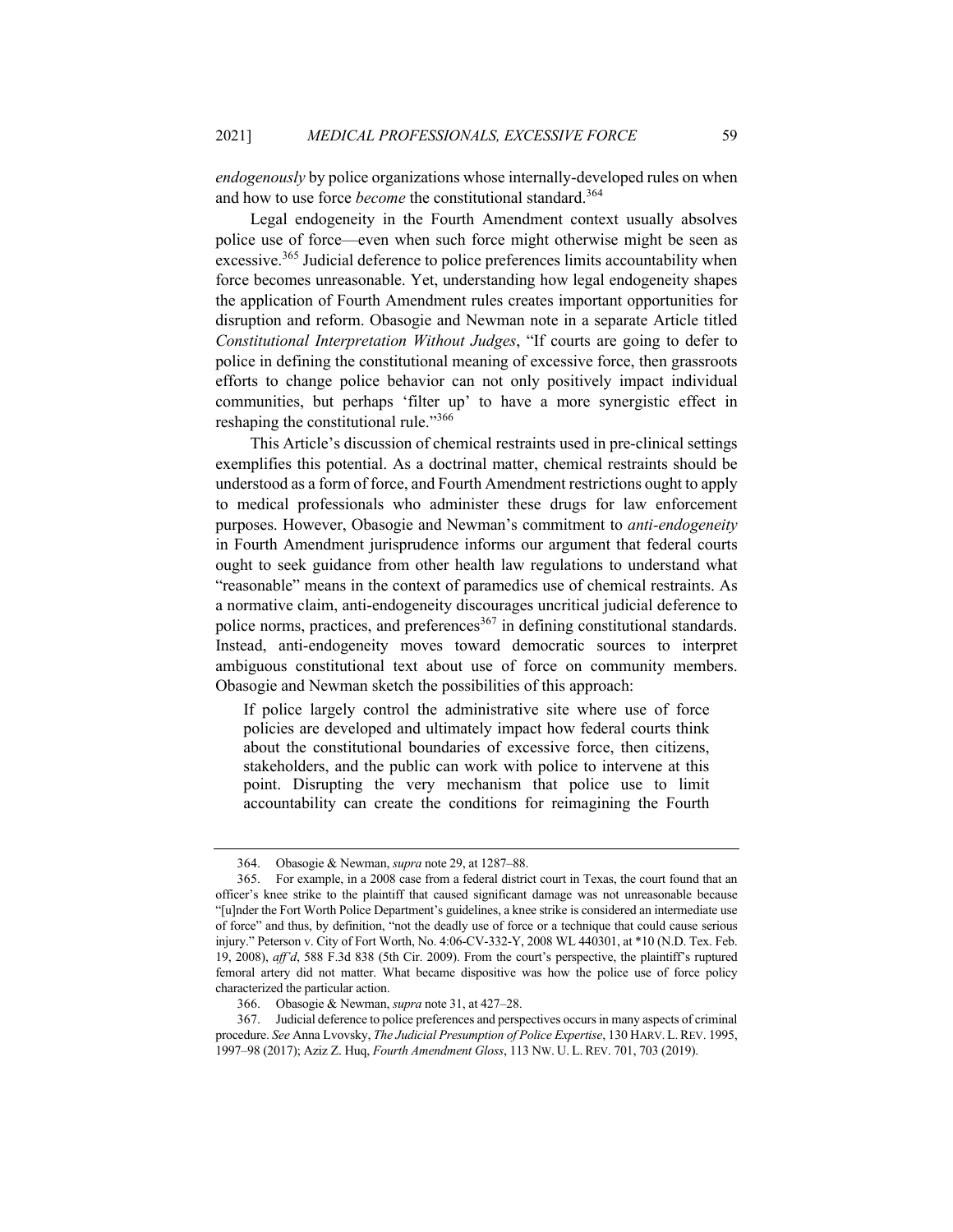Amendment from the "bottom up." This can play an important role in both preventing police use of force before it happens while also providing rules to point to in demonstrating liability when officers deviate from force policies and violate rights. If these policies are reframed with improved values and strategies for avoiding force, and courts continue to deem them relevant in signaling compliance, then legal endogeneity could be inverted from a process police use to protect themselves to one where the public could intervene for reform.<sup>368</sup>

These "bottom up" sources for interpreting the Fourth Amendment could include federal statutes and regulations created by a representative arm of government that describe when chemical restraints can be used in hospital settings. This would exemplify a broader community and professional sensibility regarding what is reasonable and appropriate.

The democratic processes tied to developing federal statutes or administrative regulations often reflect a series of conversations among stakeholders on what works best for various constituencies and how government should engage a particular issue. As discussed in Part III.B of this Article, the Nursing Home Reform Act that was codified in Title 42 of the Code of Federal Regulations articulates a strong aversion to non-medical uses of chemical restraints. This standpoint is the result of extended discussions between medical providers, advocates for nursing home residents, and legislators. It is further informed by an independent report from policy experts at the Institute of Medicine (now called the National Academy of Medicine). The deliberative process tied to developing federal statutes or administrative laws and policies creates a wealth of knowledge on stakeholders' experiences, concerns, and needs. Where there is textual ambiguity in the Fourth Amendment on the meaning of "reasonableness," *anti-endogeneity* suggests that federal courts should define terms in ways that support the interest of the broadest constituency, not the narrow policy preferences of the police or paramedics—the very government actors that the Fourth Amendment is designed to regulate. By drawing upon parallel interpretations found in other democratic and deliberative spaces, federal courts can enforce otherwise ambiguous constitutional text in ways that best serve the community.

Developing mechanisms to disrupt legal endogeneity in Fourth Amendment jurisprudence is an important opportunity for reforming how police and paramedics use force in communities. Although professional expertise is important, deferring to the interests of law enforcement entities to define what counts as appropriate use of force leaves community members vulnerable and excluded from the process of determining how the law should treat them.<sup>369</sup>

<sup>368.</sup> Obasogie & Newman, *supra* note 31, at 444–45.

<sup>369.</sup> Aspects of this argument align with an important literature in administrative law on selecting which agencies make particular decisions and considering the tradeoffs in choosing between agencies to achieve regulatory goals. For a discussion, see, for example, Eric Biber, *Too Many Things to Do: How to Deal with the Dysfunctions of Multiple-Goal Agencies*, 33 HARV. ENV'T L. REV. 1 (2009); Eric